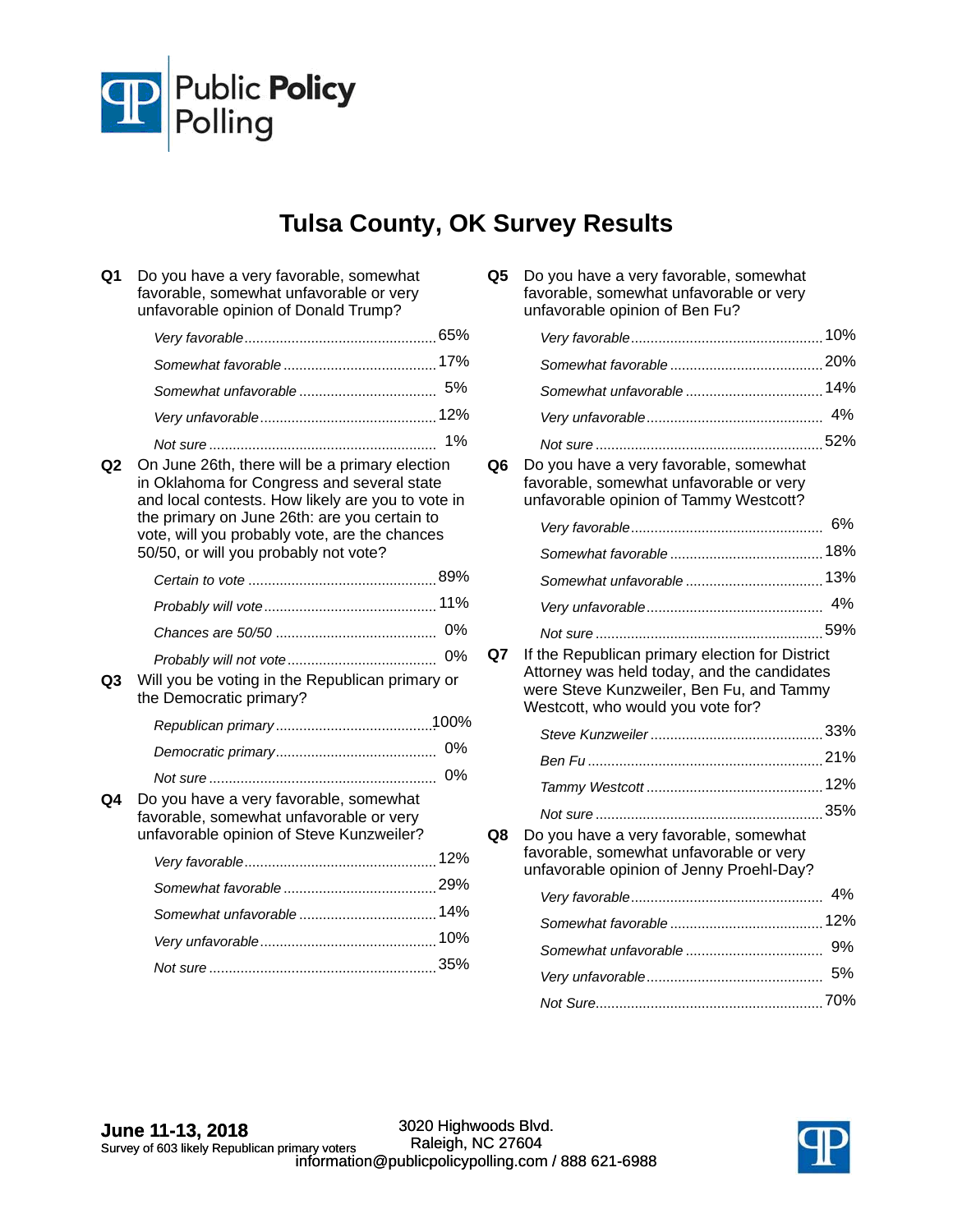

**Q9** In your opinion, how important is it to reduce the number of Oklahomans who are currently in prison: very important, somewhat important, not very important, or not important at all?

**Q10** Which of the following would do more to prevent people convicted of crimes from committing further offenses once they're released from prison: making prison sentences longer and as hard and unpleasant as possible so they are afraid of going back, or, providing alternatives to incarceration, rehabilitation services and training so they can re-enter society and be productive citizens? 22% *Making prison sentences longer and as hard and unpleasant as possible* ............................

| Providing alternatives to incarceration,<br>rehabilitation services and training 66% |        |
|--------------------------------------------------------------------------------------|--------|
|                                                                                      | $12\%$ |

**Q11** If you knew that making reforms that reduce the prison population would mean sending some people convicted of crimes to rehabilitation programs to help them cope with mental illness or addictions instead of sending them to prisons, do you think it would harm communities because people who belong behind bars will be let out, or, help communities by rehabilitating offenders and saving taxpayer dollars that can be reinvested into preventing crime?

> 24% *people who belong behind bars will be let out Think it would harm communities because*  60% *dollars that can be reinvested into preventing Think it would help communities by rehabilitating offenders and saving taxpayer crime*............................................................... *Not sure* 16% ..........................................................

**Q12** Now I'm going to ask you some questions about the role of prosecutors in Oklahoma's criminal justice system. In Oklahoma, the lead prosecutor in each county is called the District Attorney or DA. How much would you say you know about your District Attorney's responsibilities: a lot, some, only a little, or nothing at all?

**Q13** Your District Attorney has a number of different responsibilities. A District Attorney decides whether or not to charge someone with a crime, which crimes to prosecute; and who gets a second chance through diversion or treatment programs. Your District Attorney also influences state and local criminal laws; that includes lobbying the state legislature to expand alternatives to incarceration or adopt tougher criminal laws. Knowing these things, how important would you say is the role your District Attorney plays in your community: very important, somewhat important, not very important, or not important at all?

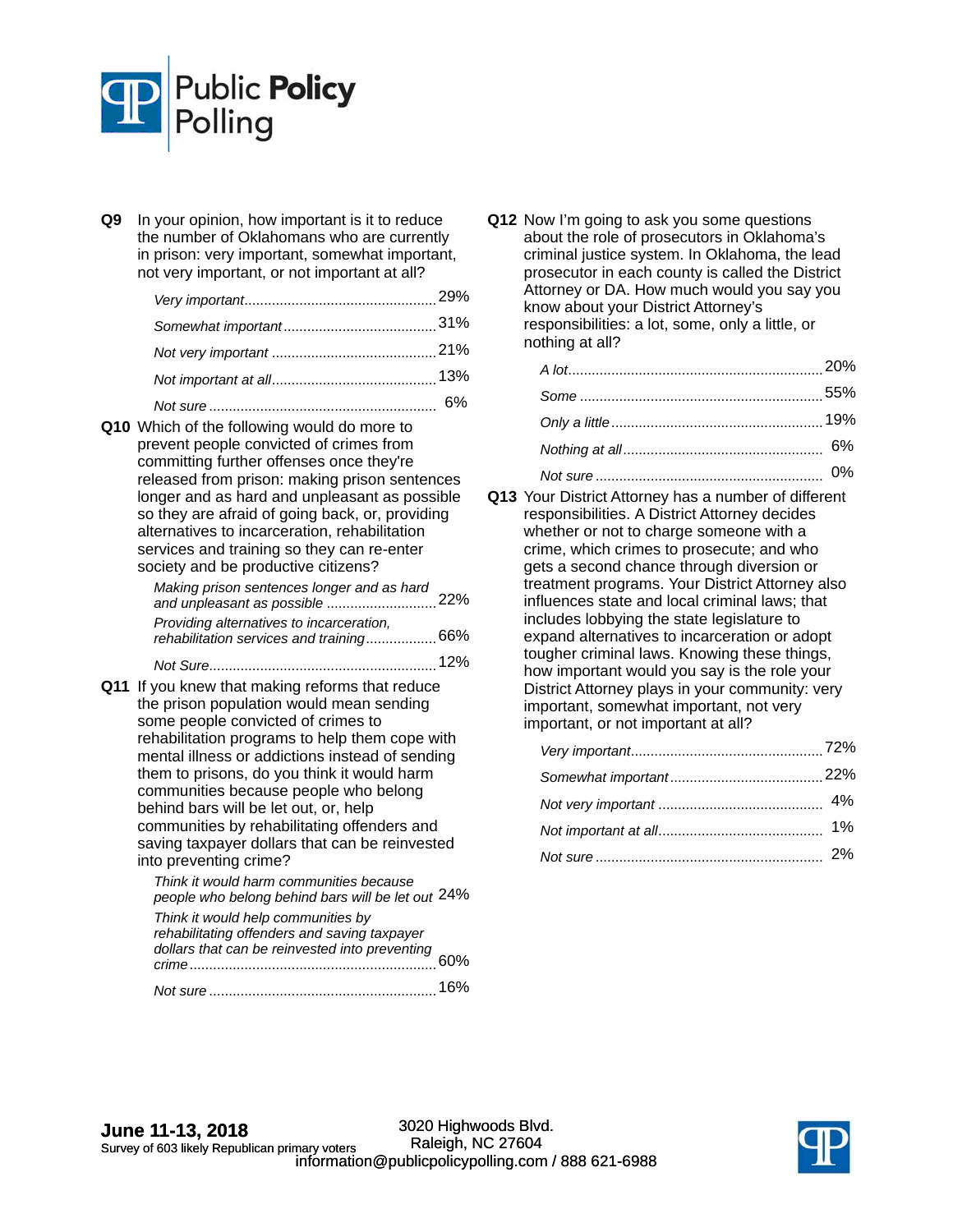

**Q14** Which do you think is a better way for your District Attorney to prevent future crimes: sending fewer people to prison and sending more people to mental health treatment, drug treatment, and other rehabilitative programs, or, seeking the harshest prison sentences possible to keep offenders off the streets and deter other people from committing crimes?

> 60% *treatment, and other rehabilitative programs* .. *Think my District Attorney should be sending fewer people to prison and sending more people to mental health treatment, drug*  keep offenders off the streets and deter other<br>people from committing crimes........................24% *Think my District Attorney should be seeking the harshest prison sentences possible to people from committing crimes* .......................

*Not sure* 16% ..........................................................

**Q15** Which do you think is a better way for your District Attorney to protect public safety: to aggressively prosecute people who have committed serious crimes because they are unlikely to change and will almost always be a danger to society, OR to give people who have committed serious crimes the possibility of turning things around and living productive and responsible lives.

| Think my District Attorney should                                                      |  |
|----------------------------------------------------------------------------------------|--|
| aggressively prosecute people who have                                                 |  |
| committed serious crimes because they are                                              |  |
| unlikely to change and will almost always be                                           |  |
|                                                                                        |  |
| Think my District Attorney should give people<br>who have committed serious crimes the |  |
| possibility of turning things around and living                                        |  |
|                                                                                        |  |
| <i>lot sure</i>                                                                        |  |

**Q16** Now I'm going to read you a few statements to describe candidates seeking to become your District Attorney. For each, please tell me if you would be more likely or less likely to support this person as your District Attorney, or if it wouldn't make a difference. Here's the first one: a District Attorney candidate who commits to making prosecutors' decisions more transparent by sharing data, information, and policies with the public.

|                                                                                                                                        | 6%  |
|----------------------------------------------------------------------------------------------------------------------------------------|-----|
| Wouldn't make a difference 16%                                                                                                         |     |
|                                                                                                                                        |     |
| Q17 Here's the next one: A District Attorney<br>candidate who commits to holding police and<br>prosecutors accountable for misconduct. |     |
|                                                                                                                                        |     |
|                                                                                                                                        |     |
| Wouldn't make a difference 12%                                                                                                         |     |
|                                                                                                                                        | 11% |
|                                                                                                                                        |     |

**Q18** Here's the next one: a District Attorney candidate who commits to actively working to reduce unequal treatment by race in the criminal justice system.

| 42% |
|-----|
|     |
|     |
|     |

**Q19** Here's the next one: a District Attorney candidate who commits to reducing the number of people in our prisons by placing greater emphasis on alternatives to incarceration, like drug treatment, mental health services, and restorative justice.

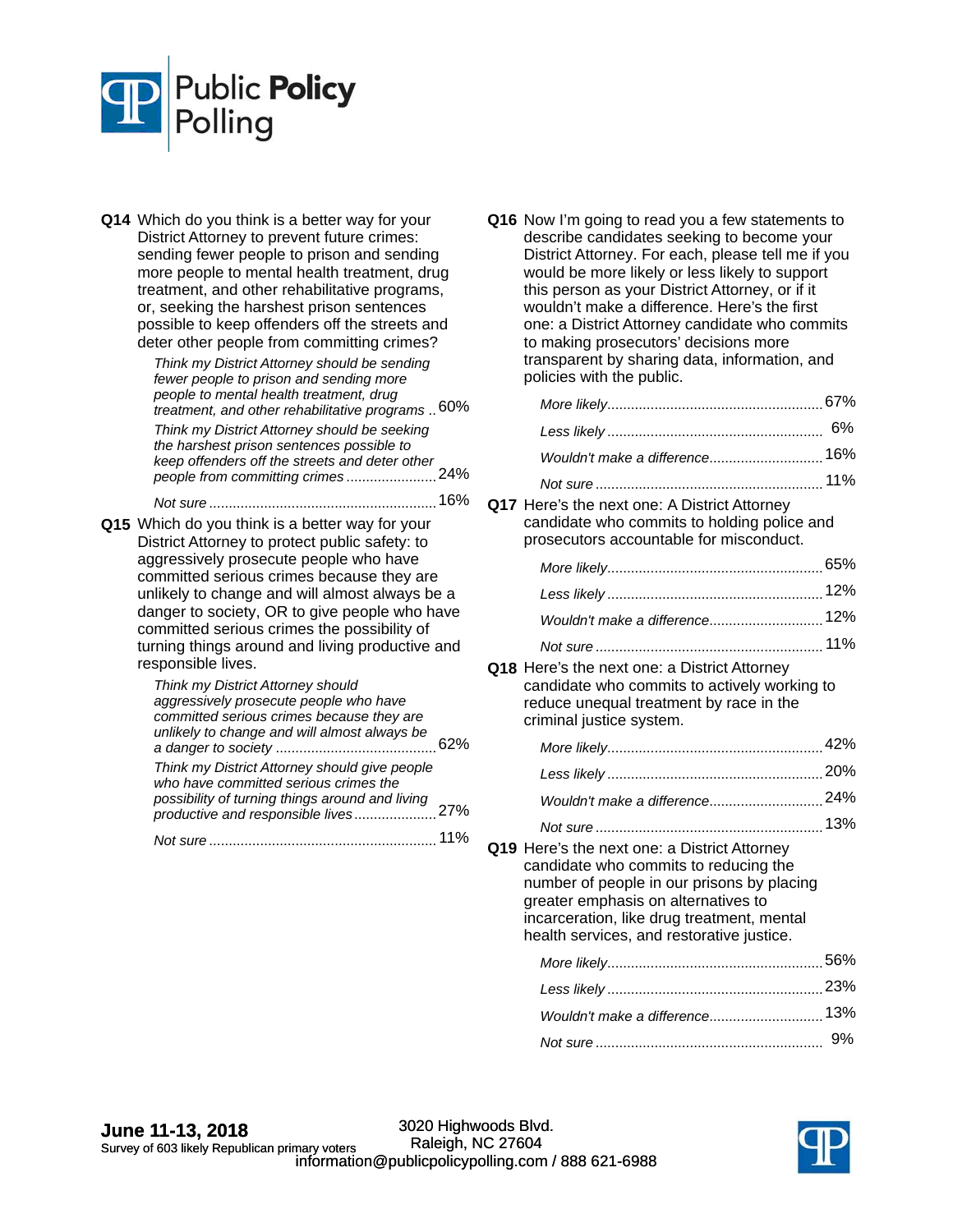

| Q20 Here's the next one: a District Attorney<br>candidate who commits to ensuring nobody is<br>held in jail only because they are too poor to<br>afford bail. |     |
|---------------------------------------------------------------------------------------------------------------------------------------------------------------|-----|
|                                                                                                                                                               |     |
|                                                                                                                                                               |     |
| Wouldn't make a difference 19%                                                                                                                                |     |
|                                                                                                                                                               |     |
| Q21 Here's the next one: a District Attorney<br>candidate who commits to ensuring that people<br>with drug addictions are in treatment, not<br>prison.        |     |
|                                                                                                                                                               |     |
|                                                                                                                                                               |     |
| Wouldn't make a difference 15%                                                                                                                                |     |
|                                                                                                                                                               |     |
| Q22 Here's the next one: a District Attorney<br>candidate who believes we must lock up as<br>many people who commit crimes as possible.                       |     |
|                                                                                                                                                               |     |
|                                                                                                                                                               |     |
| Wouldn't make a difference 17%                                                                                                                                |     |
|                                                                                                                                                               |     |
| Q23 Have you, or any of your friends or family<br>members ever struggled with addiction?                                                                      |     |
|                                                                                                                                                               |     |
|                                                                                                                                                               |     |
|                                                                                                                                                               | 4%  |
|                                                                                                                                                               | 4%  |
| Q24 Have you, or any of your friends or family<br>nembers ever been arrested, charged or<br>convicted of a crime?                                             |     |
|                                                                                                                                                               | 31% |
|                                                                                                                                                               |     |
|                                                                                                                                                               | 4%  |
|                                                                                                                                                               | 2%  |

**Q25** In the last ten years, have you or any of your friends or family members been a victim of crime?

|                                                                                                                              | 6% |
|------------------------------------------------------------------------------------------------------------------------------|----|
|                                                                                                                              | 2% |
| Q26 If you are a woman, press 1. If a man, press 2.                                                                          |    |
|                                                                                                                              |    |
|                                                                                                                              |    |
| Q27 If you are a Democrat, press 1. If a Republican,<br>press 2. If an independent or a member of<br>another party, press 3. |    |
|                                                                                                                              | 3% |
|                                                                                                                              |    |
|                                                                                                                              |    |
| Q28 If you are white, press 1. If other, press 2.                                                                            |    |
|                                                                                                                              |    |
|                                                                                                                              |    |
| Q29 If you are 18 to 45 years old, press 1. If 46 to<br>65, press 2. If you are older than 65, press 3.                      |    |
|                                                                                                                              |    |
|                                                                                                                              |    |
|                                                                                                                              |    |
| Q30 Which of the following best describes the area<br>you live: rural, small town, suburban, or urban?                       |    |
|                                                                                                                              | 9% |
|                                                                                                                              | 9% |
|                                                                                                                              |    |
|                                                                                                                              |    |
|                                                                                                                              |    |

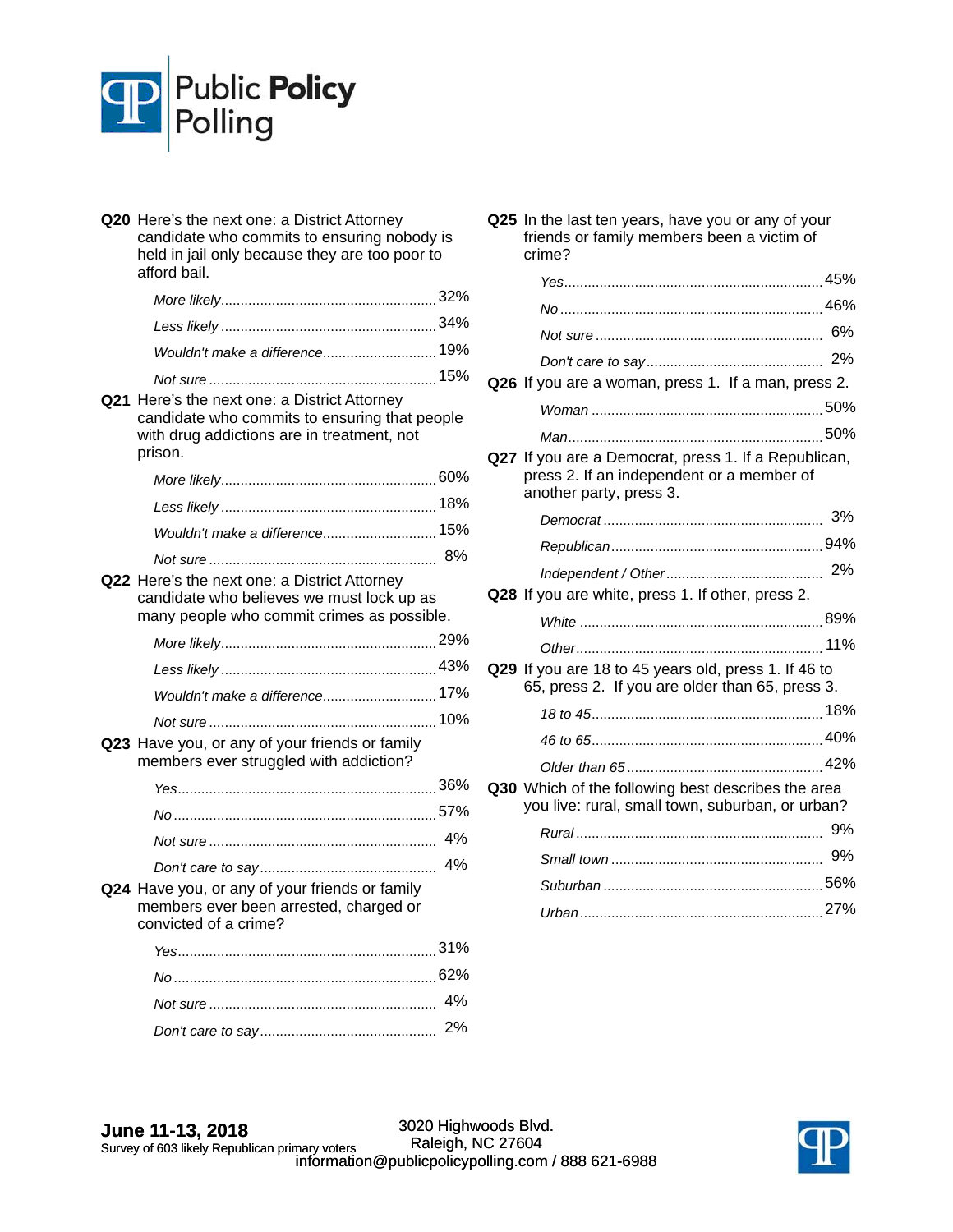

| Q31 For statistical purposes only, we need to know<br>your total family income for 2017. Will you<br>please tell me which of the following categories<br>best represents your total family income: less<br>than \$30,000, \$30,000 to \$50,000, \$50,000 to<br>\$75,000, \$75,000 to \$100,000, \$100,000 to<br>\$150,000, or more than \$150,000? |  |
|----------------------------------------------------------------------------------------------------------------------------------------------------------------------------------------------------------------------------------------------------------------------------------------------------------------------------------------------------|--|
| 13%                                                                                                                                                                                                                                                                                                                                                |  |
|                                                                                                                                                                                                                                                                                                                                                    |  |
|                                                                                                                                                                                                                                                                                                                                                    |  |
|                                                                                                                                                                                                                                                                                                                                                    |  |
| 10%                                                                                                                                                                                                                                                                                                                                                |  |
| 9%                                                                                                                                                                                                                                                                                                                                                 |  |
|                                                                                                                                                                                                                                                                                                                                                    |  |

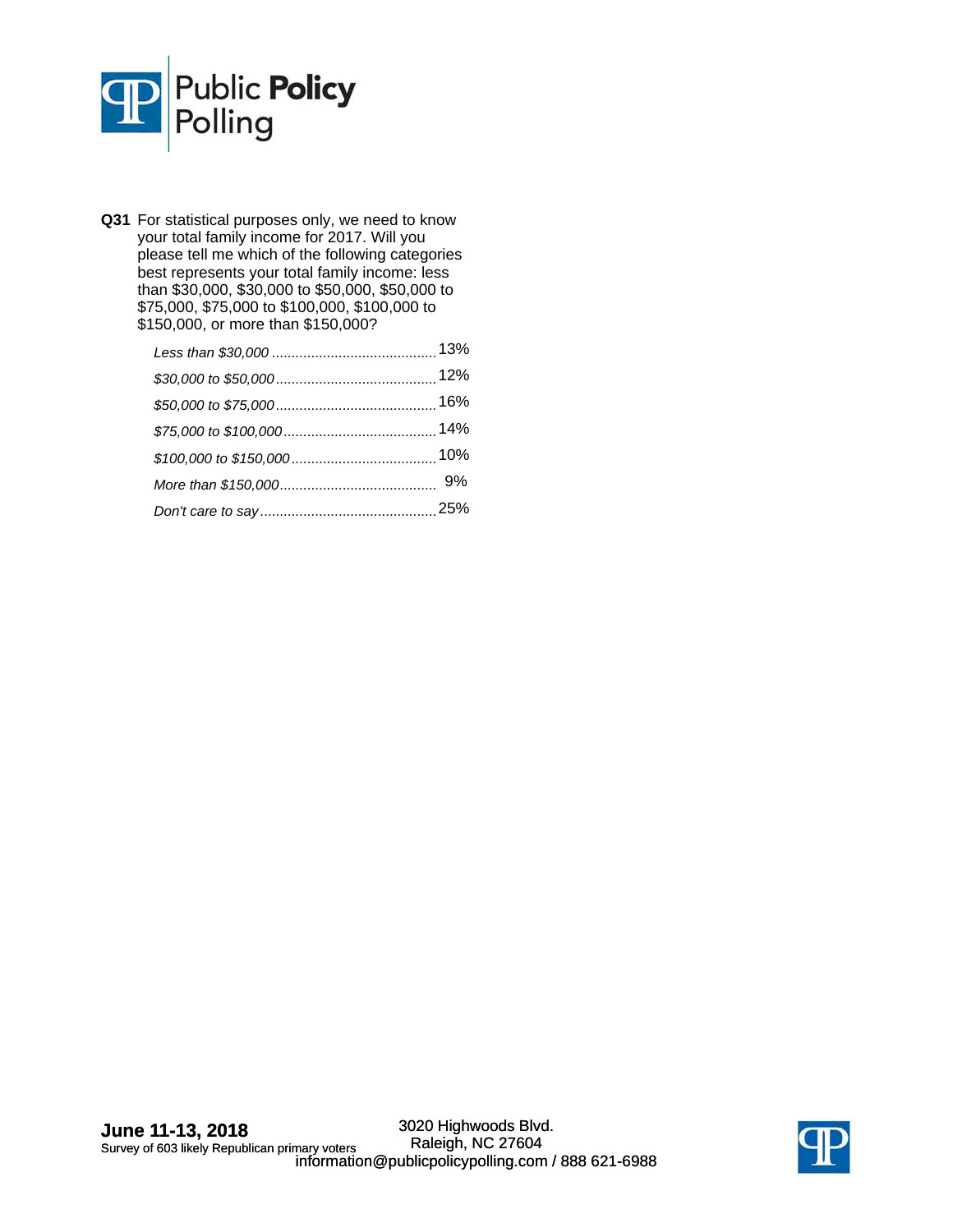

|                           |             | Gender |     |
|---------------------------|-------------|--------|-----|
|                           | <b>Base</b> | Wom    | Man |
| <b>Trump Favorability</b> |             |        |     |
| Very favorable 65%        |             | 63%    | 67% |
| Somewhat favorable 17%    |             | 19%    | 14% |
| Somewhat<br>unfavorable   | 5%          | 6%     | 4%  |
| Very unfavorable 12%      |             | 11%    | 14% |
| Not sure                  | 1%          | 1%     | 1%  |

|                        |             | Gender |     |
|------------------------|-------------|--------|-----|
|                        | <b>Base</b> | Wom    | Man |
| Voter Screen           |             |        |     |
| Certain to vote 89%    |             | 88%    | 90% |
| Probably will vote 11% |             | 12%    | 10% |

|                           |             | Gender |       |
|---------------------------|-------------|--------|-------|
|                           | <b>Base</b> | Wom    | Man I |
| <b>Party Primary Vote</b> |             |        |       |
| Republican primary 100%   |             | 100%   | 100%  |

|                             |             | Gender |     |
|-----------------------------|-------------|--------|-----|
|                             | <b>Base</b> | Wom    | Man |
| Kunzweiler<br>Favorability  |             |        |     |
| Very favorable 12%          |             | 12%    | 12% |
| Somewhat favorable 29%      |             | 27%    | 31% |
| Somewhat 14%<br>unfavorable |             | 12%    | 17% |
| Very unfavorable 10%        |             | 10%    | 10% |
| Not sure 35%                |             | 39%    | 31% |

|                             |             | Gender |     |
|-----------------------------|-------------|--------|-----|
|                             | <b>Base</b> | Wom    | Man |
| <b>Fu Favorability</b>      |             |        |     |
| Very favorable 10%          |             | 9%     | 10% |
| Somewhat favorable   20%    |             | 19%    | 21% |
| Somewhat 14%<br>unfavorable |             | 13%    | 15% |
| Very unfavorable            | 4%          | 4%     | 4%  |
| Not sure 52%                |             | 55%    | 49% |

|                              |      | Gender |     |
|------------------------------|------|--------|-----|
|                              | Base | Wom    | Man |
| <b>Westcott Favorability</b> |      |        |     |
| Very favorable               | 6%   | 5%     | 8%  |
| Somewhat favorable 18%       |      | 17%    | 19% |
| Somewhat 13%                 |      | 11%    | 14% |
| unfavorable                  |      |        |     |
| Very unfavorable             | 4%   | 4%     | 5%  |
| Not sure                     | .59% | 64%    | 55% |

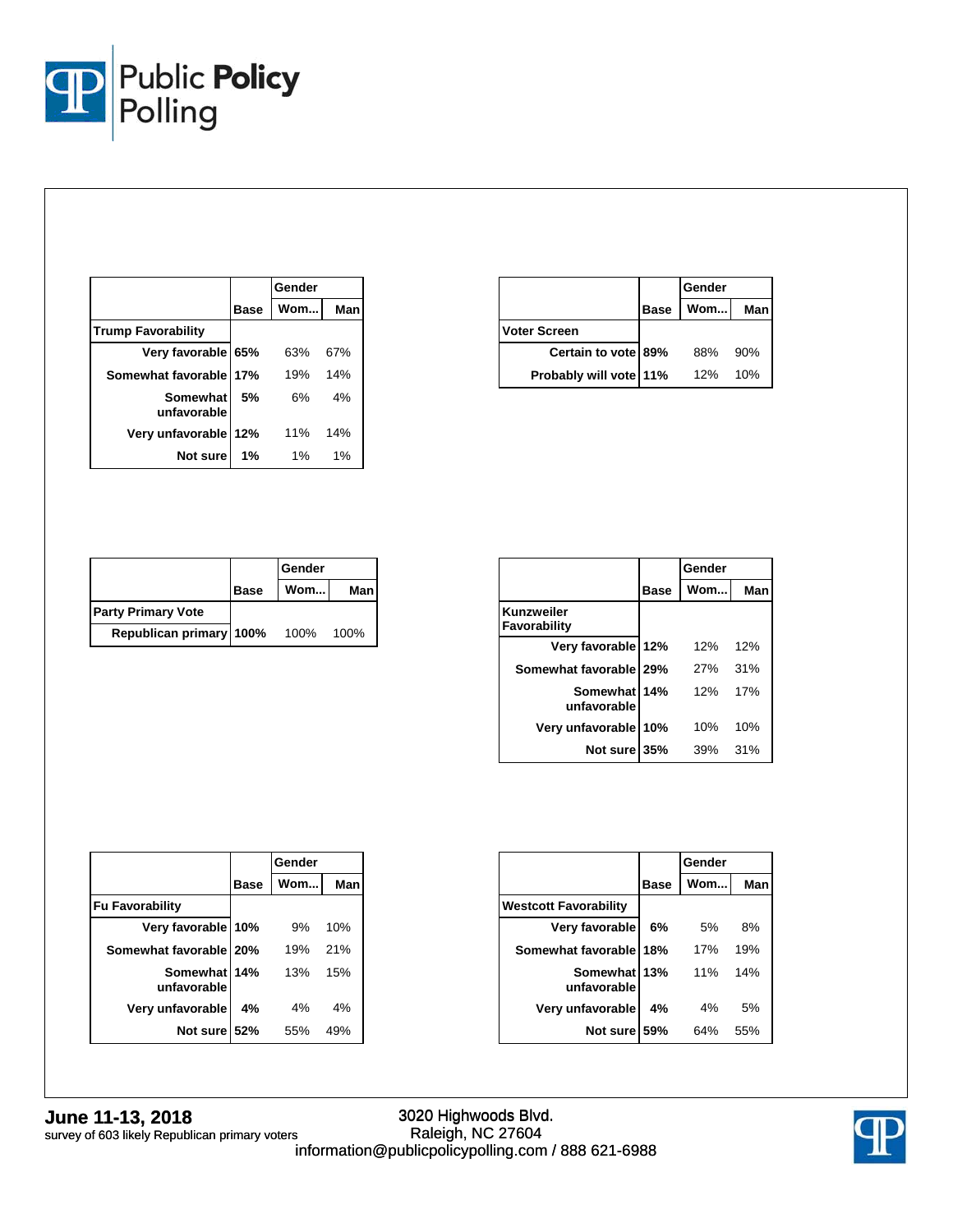

|                              |             | Gender |     |
|------------------------------|-------------|--------|-----|
|                              | <b>Base</b> | Wom    | Man |
| Kunzweiler / Fu /<br>Wescott |             |        |     |
| Steve Kunzweiler 33%         |             | 30%    | 35% |
| Ben Ful 21%                  |             | 19%    | 23% |
| Tammy Westcott 12%           |             | 13%    | 11% |
| Not sure 35%                 |             | 39%    | 31% |

|                            |      | Gender |     |
|----------------------------|------|--------|-----|
|                            | Base | Wom    | Man |
| Proehl-Day<br>Favorability |      |        |     |
| Very favorable             | 4%   | 2%     | 6%  |
| Somewhat favorable 12%     |      | 13%    | 11% |
| Somewhat<br>unfavorable    | 9%   | 7%     | 12% |
| Very unfavorable           | 5%   | 4%     | 5%  |
| Not Sure 70%               |      | 75%    | 65% |

|                                                                                        |             | Gender |     |
|----------------------------------------------------------------------------------------|-------------|--------|-----|
|                                                                                        | <b>Base</b> | Wom    | Man |
| Importance of<br><b>Reducing Number of</b><br><b>Oklahomans Currently</b><br>in Prison |             |        |     |
| Very important 29%                                                                     |             | 33%    | 25% |
| Somewhat important 31%                                                                 |             | 33%    | 30% |
| Not very important 21%                                                                 |             | 15%    | 26% |
| Not important at all                                                                   | 13%         | 13%    | 13% |
| Not sure                                                                               | 6%          | 6%     | 6%  |

|                                                                                                   |      | Gender     |       |
|---------------------------------------------------------------------------------------------------|------|------------|-------|
|                                                                                                   | Base | Wom        | Man   |
| <b>Option Do More to</b><br><b>Prevent Further</b><br><b>Offenses Once</b><br>Released            |      |            |       |
| Making prison 22%<br>sentences longer and<br>as hard and<br>unpleasant as<br>possible             |      | <b>20%</b> | - 24% |
| <b>Providing alternatives 66%</b><br>to incarceration,<br>rehabilitation services<br>and training |      | 67%        | 64%   |
| Not Sure 12%                                                                                      |      | 13%        | 11%   |

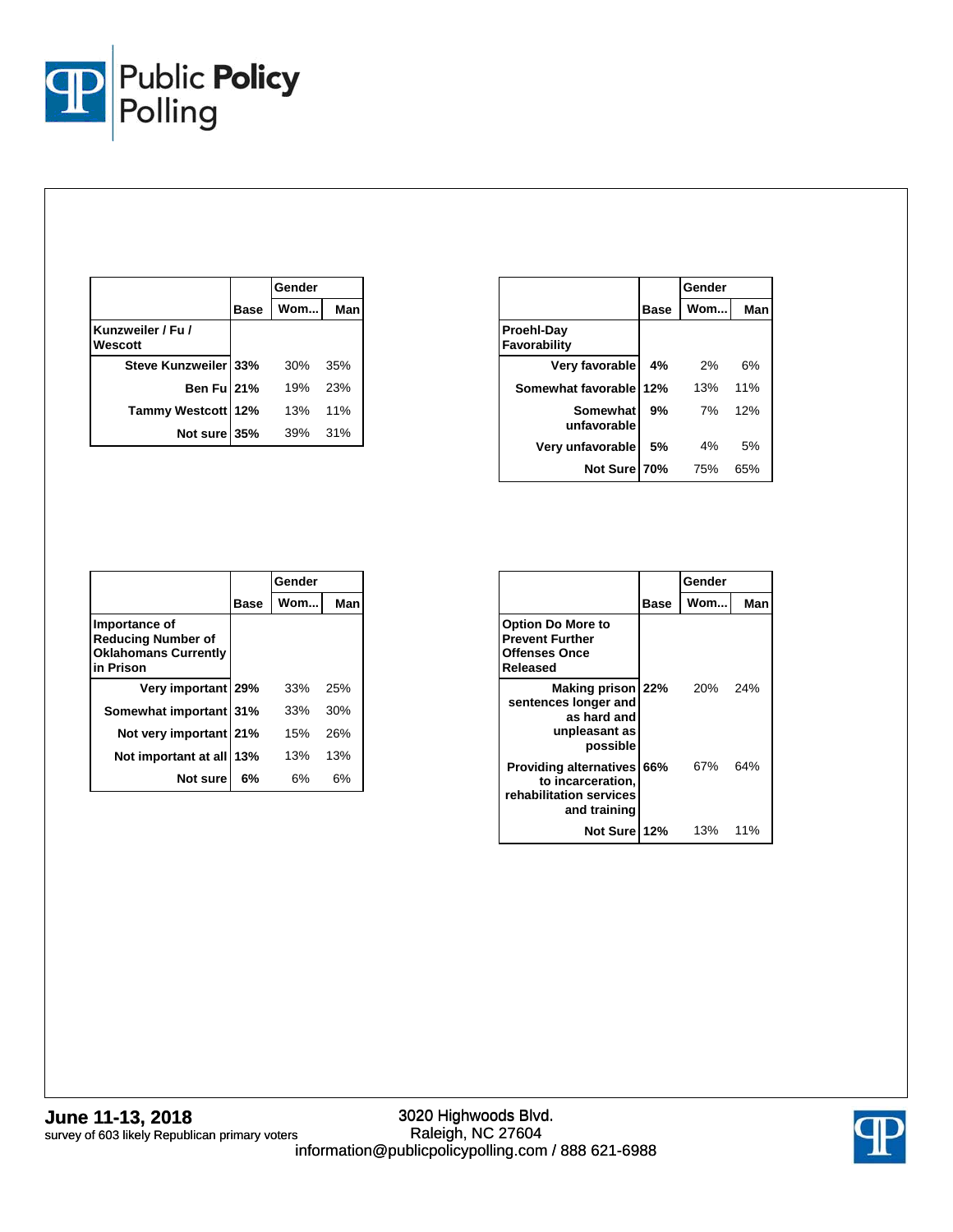

|                                                                                                                                                             |      | Gender |      |
|-------------------------------------------------------------------------------------------------------------------------------------------------------------|------|--------|------|
|                                                                                                                                                             | Base | Wom    | Man  |
| <b>Freeing Prisoners</b><br>Harm/Help<br>Communities                                                                                                        |      |        |      |
| Think it would harm 24%<br>communities because<br>people who belong<br>behind bars will be let<br>out                                                       |      | 22%    | 26%  |
| Think it would help c- 60%<br>ommunities by rehabi-<br>litating offenders and<br>saving taxpayer dolla-<br>rs that can be reinves-<br>ted into preventing c |      | 63%    | .57% |
| Not sure 16%                                                                                                                                                |      | 16%    | 17%  |

|                                                        |             | Gender |     |
|--------------------------------------------------------|-------------|--------|-----|
|                                                        | <b>Base</b> | Wom    | Man |
| <b>Amount Known About</b><br><b>DA Responsibilites</b> |             |        |     |
|                                                        | A lot 20%   | 15%    | 25% |
| <b>Some 55%</b>                                        |             | .57%   | 53% |
| Only a little 19%                                      |             | 22%    | 16% |
| Nothing at all                                         | 6%          | 6%     | 6%  |
| Not sure                                               | 0%          | $1\%$  | 0%  |

|                                                     |             | Gender |     |
|-----------------------------------------------------|-------------|--------|-----|
|                                                     | <b>Base</b> | Wom    | Man |
| <b>Importance of DA in</b><br><b>Your Community</b> |             |        |     |
| Very important 72%                                  |             | 77%    | 68% |
| Somewhat important 22%                              |             | 18%    | 25% |
| Not very important                                  | 4%          | 1%     | 6%  |
| Not important at all                                | 1%          | 2%     |     |
| Not sure                                            | 2%          | 3%     | 0%  |

|                                                                                                                                                            |      | Gender |     |
|------------------------------------------------------------------------------------------------------------------------------------------------------------|------|--------|-----|
|                                                                                                                                                            | Base | Wom…l  | Man |
| <b>Best Way for DA to</b><br><b>Prevent Future Crimes</b>                                                                                                  |      |        |     |
| Think my District Atto- 60%<br>rney should be sendi-<br>ng fewer people to pri-<br>son and sending more<br>people to mental heal-<br>th treatment, drug tr |      | 63%    | 57% |
| Think my District Atto-124%<br>rney should be seeki-<br>ng the harshest prison<br>sentences possible to<br>keep offenders off the<br>streets and deter ot  |      | 23%    | 25% |
| Not sure 16%                                                                                                                                               |      | 14%    | 18% |

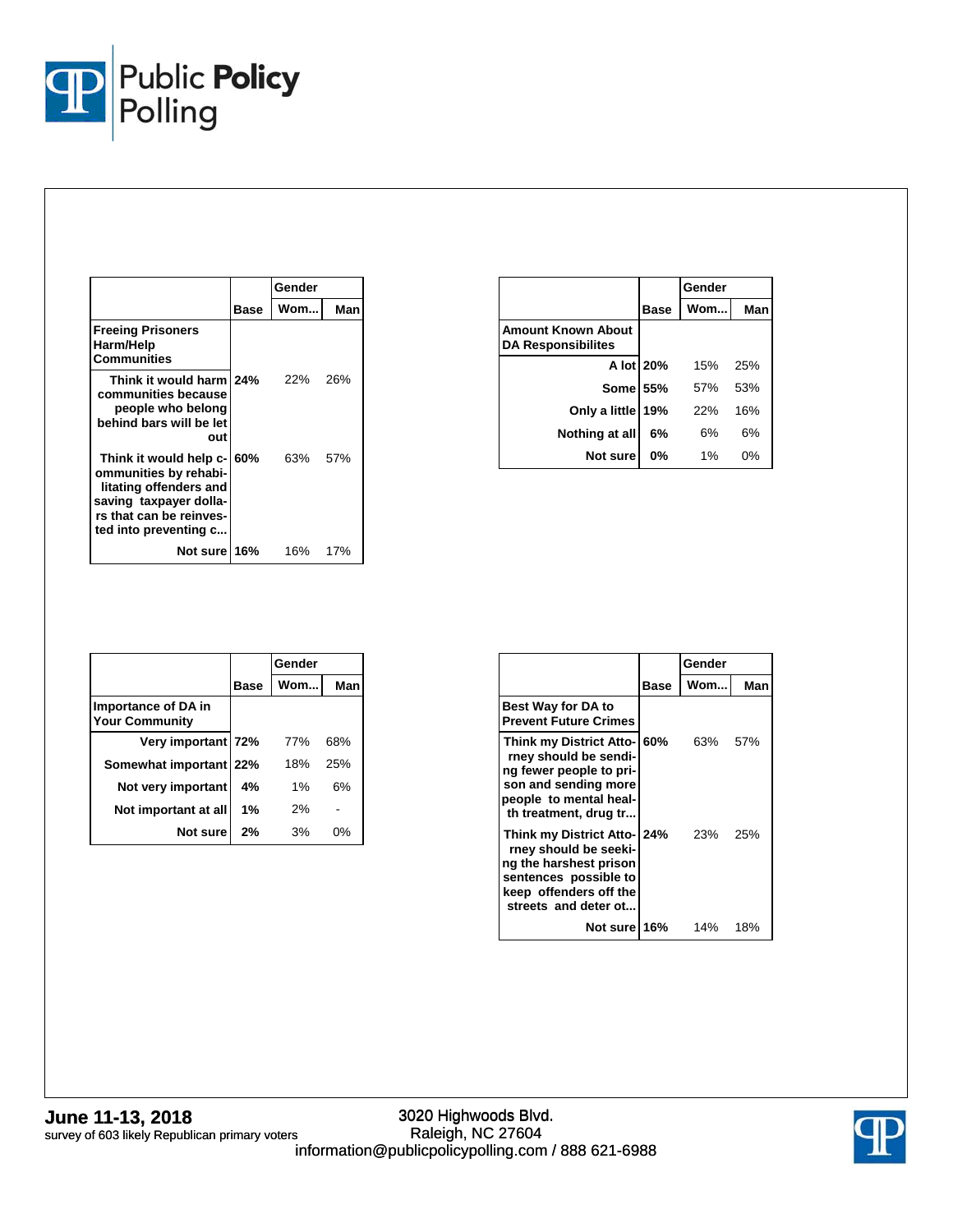

|                                                                                                                                                            |             | Gender  |     |
|------------------------------------------------------------------------------------------------------------------------------------------------------------|-------------|---------|-----|
|                                                                                                                                                            | <b>Base</b> | Wom     | Man |
| <b>Best Way for DA to</b><br><b>Protect Public Safety</b>                                                                                                  |             |         |     |
| Think my District Atto-<br>rney should aggressi-<br>vely prosecute people<br>who have committed<br>serious crimes becau-<br>se they are unlikely t         | 62%         | 57%     | 67% |
| Think my District Atto-127%<br>rney should give peo-<br>ple who have committ-<br>ed serious crimes the<br>ossibility of turning t-<br>hings around and liv |             | 30% 24% |     |
| Not sure 11%                                                                                                                                               |             | 13%     | 9%  |

|                                                                                                   |      | Gender |     |
|---------------------------------------------------------------------------------------------------|------|--------|-----|
|                                                                                                   | Base | Wom    | Man |
| <b>DA Commits to</b><br><b>Making Transparent</b><br><b>Decisions More/Less</b><br>Likely Support |      |        |     |
| More likely                                                                                       | 67%  | 59%    | 74% |
| Less likely                                                                                       | 6%   | 8%     | 3%  |
| Wouldn't make a<br>difference                                                                     | 16%  | 18%    | 15% |
| Not sure                                                                                          | 11%  | 15%    | 8%  |

|                                                                                                                  |      | Gender |     |
|------------------------------------------------------------------------------------------------------------------|------|--------|-----|
|                                                                                                                  | Base | Wom    | Man |
| <b>DA Commits to</b><br><b>Holding Police</b><br><b>Accountable</b><br><b>More/Less Likely</b><br><b>Support</b> |      |        |     |
| More likely 65%                                                                                                  |      | 62%    | 68% |
| Less likely                                                                                                      | 12%  | 13%    | 12% |
| Wouldn't make a<br>difference                                                                                    | 12%  | 13%    | 11% |
| Not sure                                                                                                         | 11%  | 12%    | 9%  |

|                                                                                      |      | Gender |     |
|--------------------------------------------------------------------------------------|------|--------|-----|
|                                                                                      | Base | Wom    | Man |
| DA Working to Reduc-<br>e Unequal Treatment<br>By Race More/Less Li-<br>kely Support |      |        |     |
| More likely 42%                                                                      |      | 46%    | 39% |
| Less likely 20%                                                                      |      | 18%    | 22% |
| Wouldn't make al 24%<br>difference                                                   |      | 23%    | 25% |
| Not sure 13%                                                                         |      | 13%    | 14% |

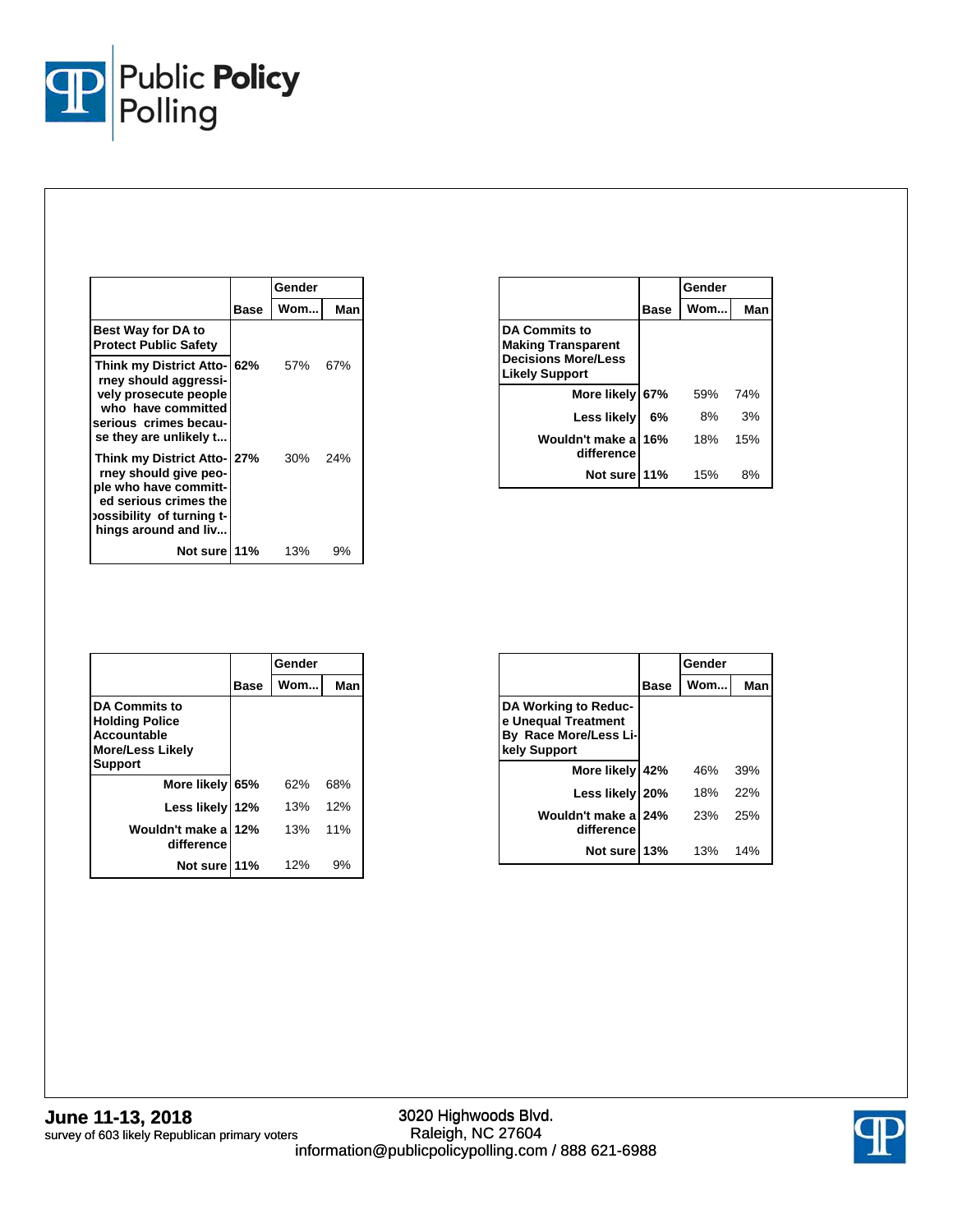

|                                                                                                                                        |      | Gender |     |
|----------------------------------------------------------------------------------------------------------------------------------------|------|--------|-----|
|                                                                                                                                        | Base | Wom    | Man |
| <b>DA Places Greater</b><br><b>Emphasis on</b><br><b>Alternatives to</b><br>Incarceration<br><b>More/Less Likely</b><br><b>Support</b> |      |        |     |
| More likely 56%                                                                                                                        |      | 59%    | 53% |
| Less likely 23%                                                                                                                        |      | 17%    | 27% |
| Wouldn't make al<br>difference                                                                                                         | 13%  | 12%    | 13% |
| Not sure                                                                                                                               | 9%   | 12%    | 6%  |

|                                                                                                      |      | Gender |     |
|------------------------------------------------------------------------------------------------------|------|--------|-----|
|                                                                                                      | Base | Wom    | Man |
| <b>DA Ensuring Nobody</b><br>is Too Poor to Afford<br><b>Bail More/Less Likely</b><br><b>Support</b> |      |        |     |
| More likely 32%                                                                                      |      | 28%    | 36% |
| Less likely 34%                                                                                      |      | 32%    | 36% |
| Wouldn't make a<br>difference                                                                        | 19%  | 21%    | 16% |
| Not sure                                                                                             | 15%  | 20%    | 12% |

|                                                                                                         |      | Gender |     |
|---------------------------------------------------------------------------------------------------------|------|--------|-----|
|                                                                                                         | Base | Wom    | Man |
| <b>DA Ensuring Drug</b><br><b>Addicts Are in</b><br><b>Treatment More/Less</b><br><b>Likely Support</b> |      |        |     |
| More likely 60%                                                                                         |      | 60%    | 59% |
| Less likely                                                                                             | 18%  | 15%    | 20% |
| Wouldn't make a<br>difference                                                                           | 15%  | 14%    | 15% |
| Not sure                                                                                                | 8%   | 11%    | 6%  |

|                                                                                                                  |             | Gender |     |  |
|------------------------------------------------------------------------------------------------------------------|-------------|--------|-----|--|
|                                                                                                                  | <b>Base</b> | Wom    | Man |  |
| DA Believes We Must<br>Lock Up As Many<br><b>People As Possible</b><br><b>More/Less Likely</b><br><b>Support</b> |             |        |     |  |
| More likely 29%                                                                                                  |             | 26%    | 33% |  |
| Less likely                                                                                                      | 43%         | 48%    | 39% |  |
| Wouldn't make a<br>difference                                                                                    | 17%         | 14%    | 20% |  |
| Not surel                                                                                                        | 10%         | 12%    | 8%  |  |

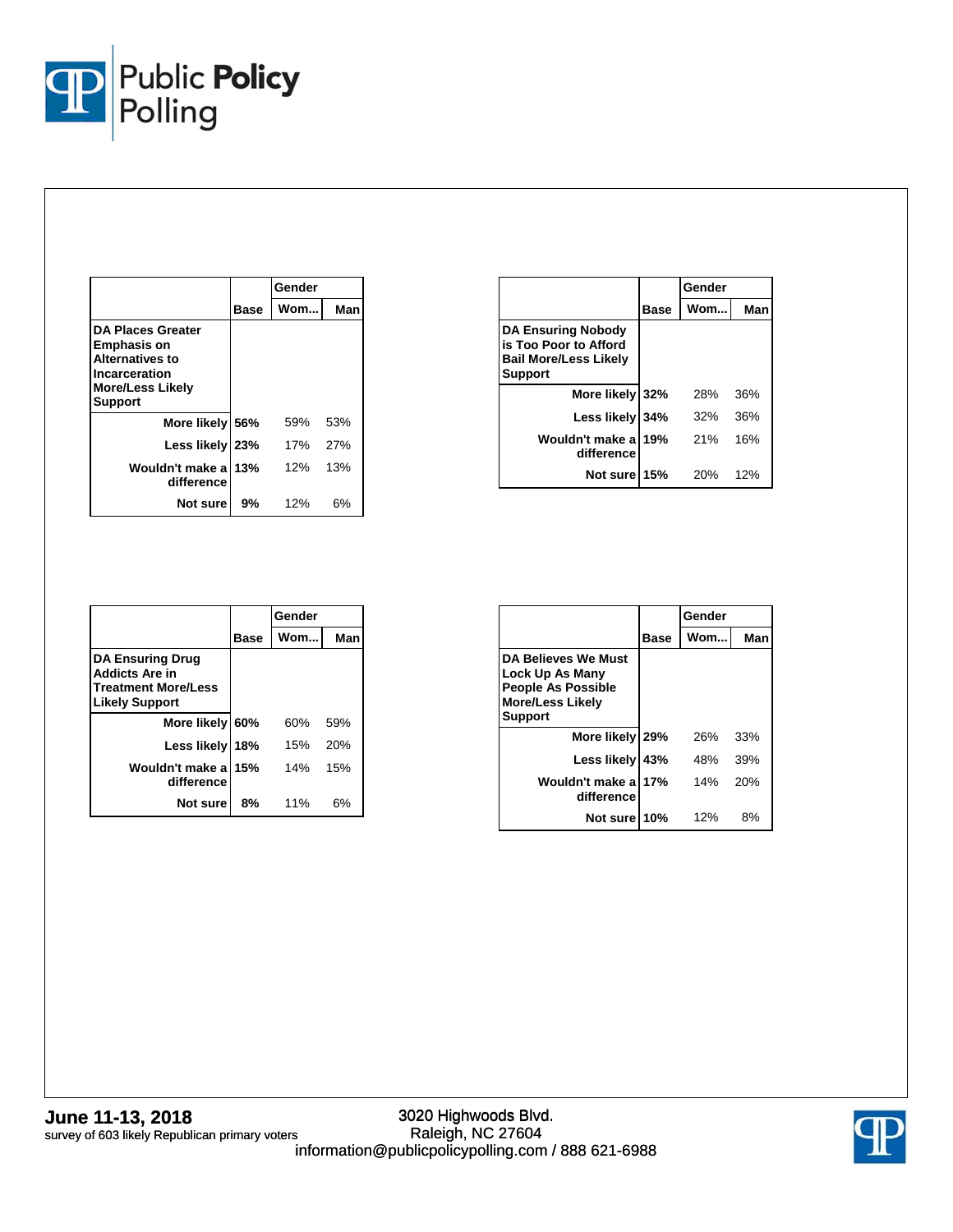

|                                                  |                | Gender |     |  |
|--------------------------------------------------|----------------|--------|-----|--|
|                                                  | <b>Base</b>    | Wom    | Man |  |
| <b>Struggled With</b><br><b>Addiction Yes/No</b> |                |        |     |  |
|                                                  | <b>Yes 36%</b> | 36%    | 35% |  |
|                                                  | No 57%         | 52%    | 61% |  |
| Not sure                                         | 4%             | 6%     | 2%  |  |
| Don't care to say                                | 4%             | 6%     | 2%  |  |

|                                                                         | Gender         |     |     |
|-------------------------------------------------------------------------|----------------|-----|-----|
|                                                                         | <b>Base</b>    | Wom | Man |
| <b>Been Arrested,</b><br><b>Charged or Convicted</b><br>of Crime Yes/No |                |     |     |
|                                                                         | <b>Yes 31%</b> | 34% | 28% |
|                                                                         | No 62%         | 59% | 66% |
| Not sure                                                                | 4%             | 4%  | 4%  |
| Don't care to say                                                       | 2%             | 3%  | 2%  |

|                                       |                | Gender |     |
|---------------------------------------|----------------|--------|-----|
|                                       | <b>Base</b>    | Wom    | Man |
| <b>Been Victim of Crime</b><br>Yes/No |                |        |     |
|                                       | <b>Yes 45%</b> | 47%    | 44% |
| Nol                                   | 46%            | 42%    | 50% |
| Not sure                              | 6%             | 8%     | 5%  |
| Don't care to say                     | 2%             | 4%     | 1%  |

|                           |      | Party         |                 |                          |
|---------------------------|------|---------------|-----------------|--------------------------|
|                           | Base | Democr-<br>at | Republica-<br>n | Independe-<br>nt / Other |
| <b>Trump Favorability</b> |      |               |                 |                          |
| Very favorable 65%        |      | 53%           | 65%             | 70%                      |
| Somewhat favorable 17%    |      | 14%           | 17%             | 12%                      |
| Somewhat<br>unfavorable   | 5%   |               | 5%              | 12%                      |
| Very unfavorable          | 112% | 28%           | 12%             |                          |
| Not sure                  | 1%   | 5%            | 1%              | 6%                       |

|                        |             | Party         |            |                          |
|------------------------|-------------|---------------|------------|--------------------------|
|                        | <b>Base</b> | Democr-<br>at | Republica- | Independe-<br>nt / Other |
| <b>Voter Screen</b>    |             |               |            |                          |
| Certain to vote 89%    |             | 90%           | 89%        | 70%                      |
| Probably will vote 11% |             | 10%           | 11%        | 30%                      |

|                           |             | Party |                         |                          |
|---------------------------|-------------|-------|-------------------------|--------------------------|
|                           | <b>Base</b> | at    | Democr- Republica-<br>n | Independe-<br>nt / Other |
| <b>Party Primary Vote</b> |             |       |                         |                          |
| Republican primary 100%   |             | 100%  | 100%                    | 100%                     |

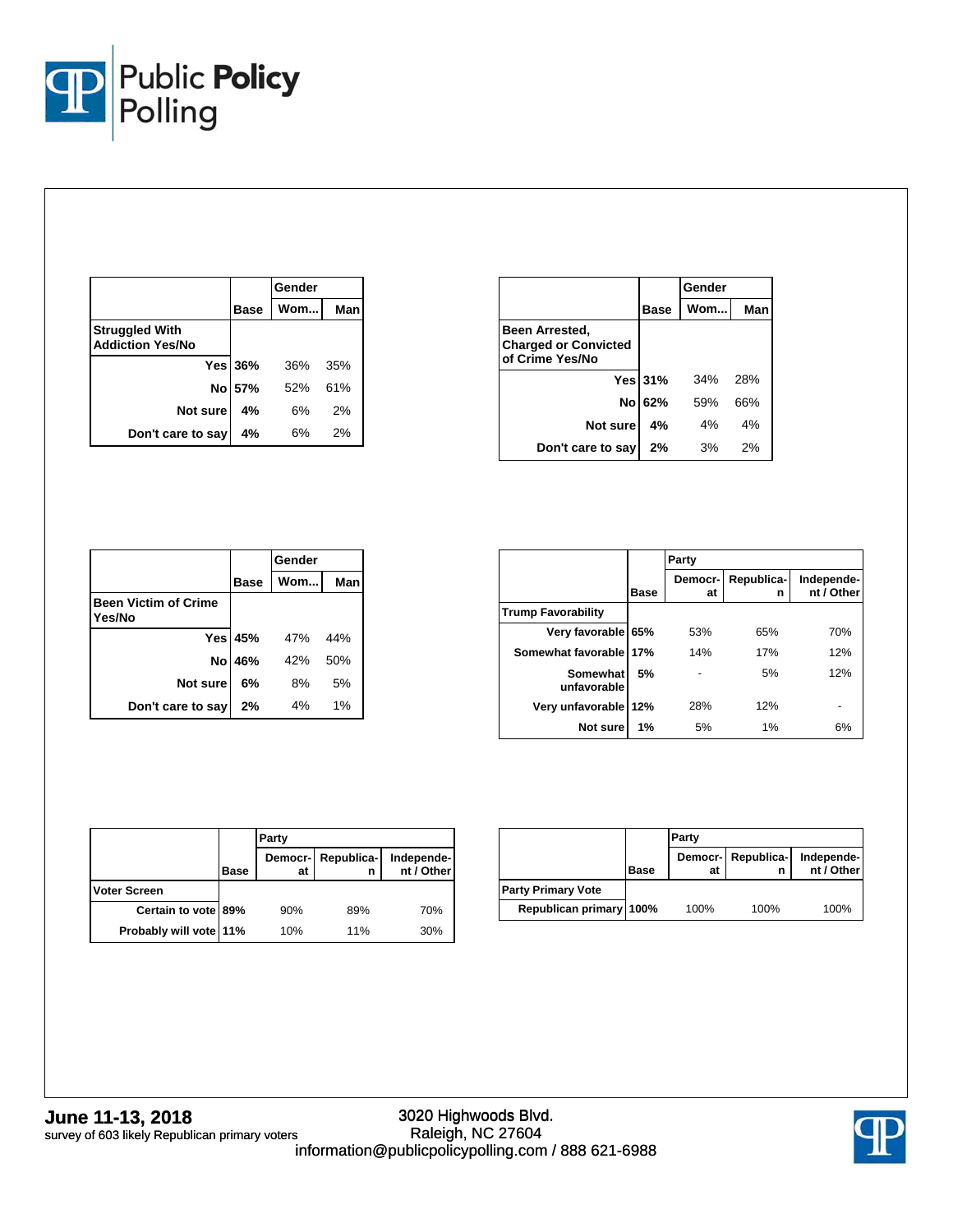

|                             |      | Party         |                 |                          |
|-----------------------------|------|---------------|-----------------|--------------------------|
|                             | Base | Democr-<br>at | Republica-<br>n | Independe-<br>nt / Other |
| Kunzweiler<br>Favorability  |      |               |                 |                          |
| Very favorable 12%          |      | 17%           | 12%             | 12%                      |
| Somewhat favorable 29%      |      | 8%            | 30%             | 18%                      |
| Somewhat 14%<br>unfavorable |      | 11%           | 14%             | 28%                      |
| Very unfavorable            | 10%  | 24%           | 9%              |                          |
| Not sure                    | 35%  | 39%           | 35%             | 42%                      |

|                             |      | Party         |                 |                          |
|-----------------------------|------|---------------|-----------------|--------------------------|
|                             | Base | Democr-<br>at | Republica-<br>n | Independe-<br>nt / Other |
| <b>Fu Favorability</b>      |      |               |                 |                          |
| Very favorable 10%          |      | 24%           | 9%              | 6%                       |
| Somewhat favorable   20%    |      | 17%           | 21%             | 12%                      |
| Somewhat 14%<br>unfavorable |      | 20%           | 13%             | 28%                      |
| Very unfavorable            | 4%   |               | 4%              |                          |
| Not sure 52%                |      | 39%           | 53%             | 54%                      |

|                              |             | Party         |                 |                          |
|------------------------------|-------------|---------------|-----------------|--------------------------|
|                              | <b>Base</b> | Democr-<br>at | Republica-<br>n | Independe-<br>nt / Other |
| <b>Westcott Favorability</b> |             |               |                 |                          |
| Very favorable               | 6%          | 16%           | 6%              |                          |
| Somewhat favorable 18%       |             | 7%            | 18%             | 6%                       |
| Somewhat 13%<br>unfavorable  |             | 26%           | 11%             | 46%                      |
| Very unfavorable             | 4%          | 17%           | 4%              |                          |
| Not sure                     | 59%         | 33%           | 60%             | 48%                      |

|                              |      | Party         |                 |                          |
|------------------------------|------|---------------|-----------------|--------------------------|
|                              | Base | Democr-<br>at | Republica-<br>n | Independe-<br>nt / Other |
| Kunzweiler / Fu /<br>Wescott |      |               |                 |                          |
| Steve Kunzweiler 33%         |      | 15%           | 34%             | 24%                      |
| Ben Fu 21%                   |      | 16%           | 21%             | 6%                       |
| Tammy Westcott 12%           |      | 34%           | 12%             |                          |
| Not sure 35%                 |      | 35%           | 34%             | 70%                      |

|                            |      | Party         |                 |                          |
|----------------------------|------|---------------|-----------------|--------------------------|
|                            | Base | Democr-<br>at | Republica-<br>n | Independe-<br>nt / Other |
| Proehl-Day<br>Favorability |      |               |                 |                          |
| Very favorable             | 4%   | 12%           | 4%              |                          |
| Somewhat favorable 12%     |      | 3%            | 12%             | 12%                      |
| Somewhat<br>unfavorable    | 9%   | 22%           | 8%              | 34%                      |
| Very unfavorable           | 5%   | 12%           | 4%              |                          |
| Not Sure 70%               |      | 51%           | 71%             | 54%                      |

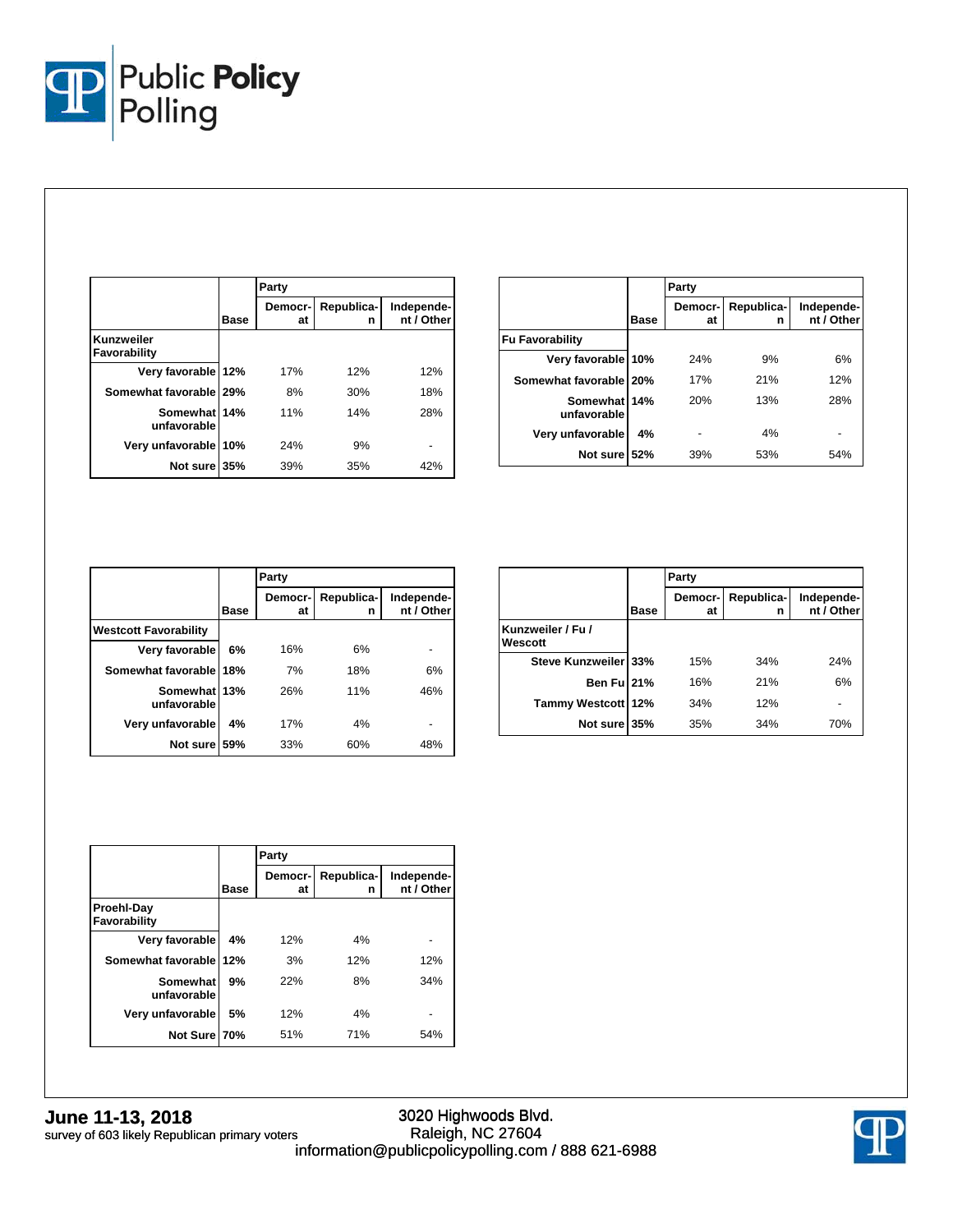

|                                                                                        |      | Party                |                 |                          |
|----------------------------------------------------------------------------------------|------|----------------------|-----------------|--------------------------|
|                                                                                        | Base | <b>Democr-</b><br>at | Republica-<br>n | Independe-<br>nt / Other |
| Importance of<br><b>Reducing Number of</b><br><b>Oklahomans Currently</b><br>in Prison |      |                      |                 |                          |
| Very important 29%                                                                     |      | 26%                  | 30%             | 6%                       |
| Somewhat important 31%                                                                 |      | 19%                  | 32%             | 36%                      |
| Not very important 21%                                                                 |      | 4%                   | 21%             | 40%                      |
| Not important at all                                                                   | 13%  | 30%                  | 12%             | 18%                      |
| Not sure                                                                               | 6%   | 21%                  | 5%              |                          |

|                                                                                                   |      | Party         |                 |                          |
|---------------------------------------------------------------------------------------------------|------|---------------|-----------------|--------------------------|
|                                                                                                   | Base | Democr-<br>at | Republica-<br>n | Independe-<br>nt / Other |
| <b>Option Do More to</b><br><b>Prevent Further</b><br><b>Offenses Once</b><br>Released            |      |               |                 |                          |
| Making prison 22%<br>sentences longer and<br>as hard and<br>unpleasant as<br>possible             |      | 53%           | 20%             | 52%                      |
| <b>Providing alternatives 66%</b><br>to incarceration,<br>rehabilitation services<br>and training |      | 44%           | 67%             | 42%                      |
| Not Sure 12%                                                                                      |      | 3%            | 13%             | 6%                       |

|                                                                                                                                                             |      | Party          |                 |                          |
|-------------------------------------------------------------------------------------------------------------------------------------------------------------|------|----------------|-----------------|--------------------------|
|                                                                                                                                                             | Base | Democr-I<br>at | Republica-<br>n | Independe-<br>nt / Other |
| <b>Freeing Prisoners</b><br>Harm/Help<br>Communities                                                                                                        |      |                |                 |                          |
| Think it would harm 24%<br>communities because<br>people who belong<br>behind bars will be let<br>out                                                       |      | 37%            | 23%             | 34%                      |
| Think it would help c-160%<br>ommunities by rehabi-<br>litating offenders and<br>saving taxpayer dolla-<br>rs that can be reinves-<br>ted into preventing c |      | 51%            | 61%             | 42%                      |
| Not sure 16%                                                                                                                                                |      | 12%            | 16%             | 24%                      |

|                                                        |             | Party          |                 |                          |
|--------------------------------------------------------|-------------|----------------|-----------------|--------------------------|
|                                                        | <b>Base</b> | Democr-<br>at  | Republica-<br>n | Independe-<br>nt / Other |
| <b>Amount Known About</b><br><b>DA Responsibilites</b> |             |                |                 |                          |
| A lot 20%                                              |             | 40%            | 18%             | 55%                      |
| <b>Some 55%</b>                                        |             | 29%            | 57%             | 19%                      |
| Only a little 19%                                      |             | 16%            | 19%             | 25%                      |
| Nothing at all                                         | 6%          | 15%            | 5%              |                          |
| Not sure                                               | 0%          | $\blacksquare$ | 0%              |                          |

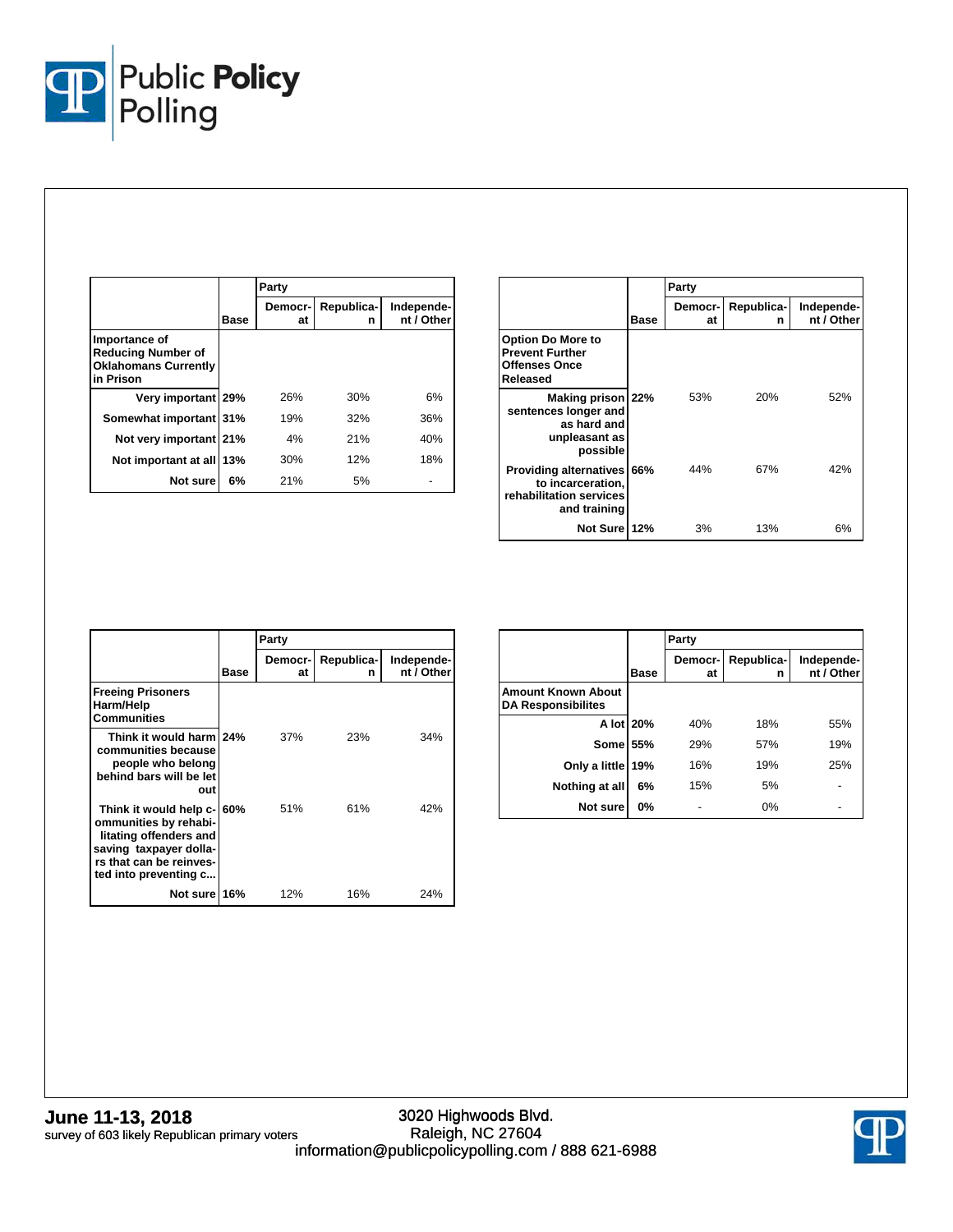

|                                              |      | Party         |                 |                          |
|----------------------------------------------|------|---------------|-----------------|--------------------------|
|                                              | Base | Democr-<br>at | Republica-<br>n | Independe-<br>nt / Other |
| Importance of DA in<br><b>Your Community</b> |      |               |                 |                          |
| Very important 72%                           |      | 68%           | 73%             | 64%                      |
| Somewhat important 22%                       |      | 11%           | 23%             |                          |
| Not very important                           | 4%   |               | 3%              | 36%                      |
| Not important at all                         | 1%   | 21%           |                 |                          |
| Not sure                                     | 2%   |               | 2%              |                          |

|                                                                                                                                                             |      | Party         |                 |                          |
|-------------------------------------------------------------------------------------------------------------------------------------------------------------|------|---------------|-----------------|--------------------------|
|                                                                                                                                                             | Base | Democr-<br>at | Republica-<br>n | Independe-<br>nt / Other |
| Best Way for DA to<br><b>Prevent Future Crimes</b>                                                                                                          |      |               |                 |                          |
| Think my District Atto- 60%<br>rney should be sendi-<br>ng fewer people to pri-<br>son and sending more<br>people to mental heal-<br>th treatment, drug tr  |      | 60%           | 60%             | 38%                      |
| Think my District Atto-   24%<br>rney should be seeki-<br>ng the harshest prison<br>sentences possible to<br>keep offenders off the<br>streets and deter ot |      | 26%           | 23%             | 55%                      |
| Not sure 16%                                                                                                                                                |      | 14%           | 17%             | 6%                       |

|                                                                                                                                                            |      | Party                |                 |                          |
|------------------------------------------------------------------------------------------------------------------------------------------------------------|------|----------------------|-----------------|--------------------------|
|                                                                                                                                                            | Base | <b>Democr-</b><br>at | Republica-<br>n | Independe-<br>nt / Other |
| <b>Best Way for DA to</b><br><b>Protect Public Safety</b>                                                                                                  |      |                      |                 |                          |
| Think my District Atto-162%<br>rney should aggressi-<br>vely prosecute people<br>who have committed<br>serious crimes becau-<br>se they are unlikely t     |      | 58%                  | 61%             | 87%                      |
| Think my District Atto- 27%<br>rney should give peo-<br>ple who have committ-<br>ed serious crimes the<br>ossibility of turning t-<br>hings around and liv |      | 42%                  | 27%             | 13%                      |
| Not sure 11%                                                                                                                                               |      |                      | 12%             |                          |

|                                                                                                          |      | Party         |                 |                          |
|----------------------------------------------------------------------------------------------------------|------|---------------|-----------------|--------------------------|
|                                                                                                          | Base | Democr-<br>at | Republica-<br>n | Independe-<br>nt / Other |
| <b>DA Commits to</b><br><b>Making Transparent</b><br><b>Decisions More/Less</b><br><b>Likely Support</b> |      |               |                 |                          |
| More likely 67%                                                                                          |      | 51%           | 67%             | 93%                      |
| Less likely                                                                                              | 6%   | 16%           | 5%              |                          |
| Wouldn't make a<br>difference                                                                            | 16%  | 28%           | 16%             | 7%                       |
| Not sure 11%                                                                                             |      | 5%            | 12%             |                          |

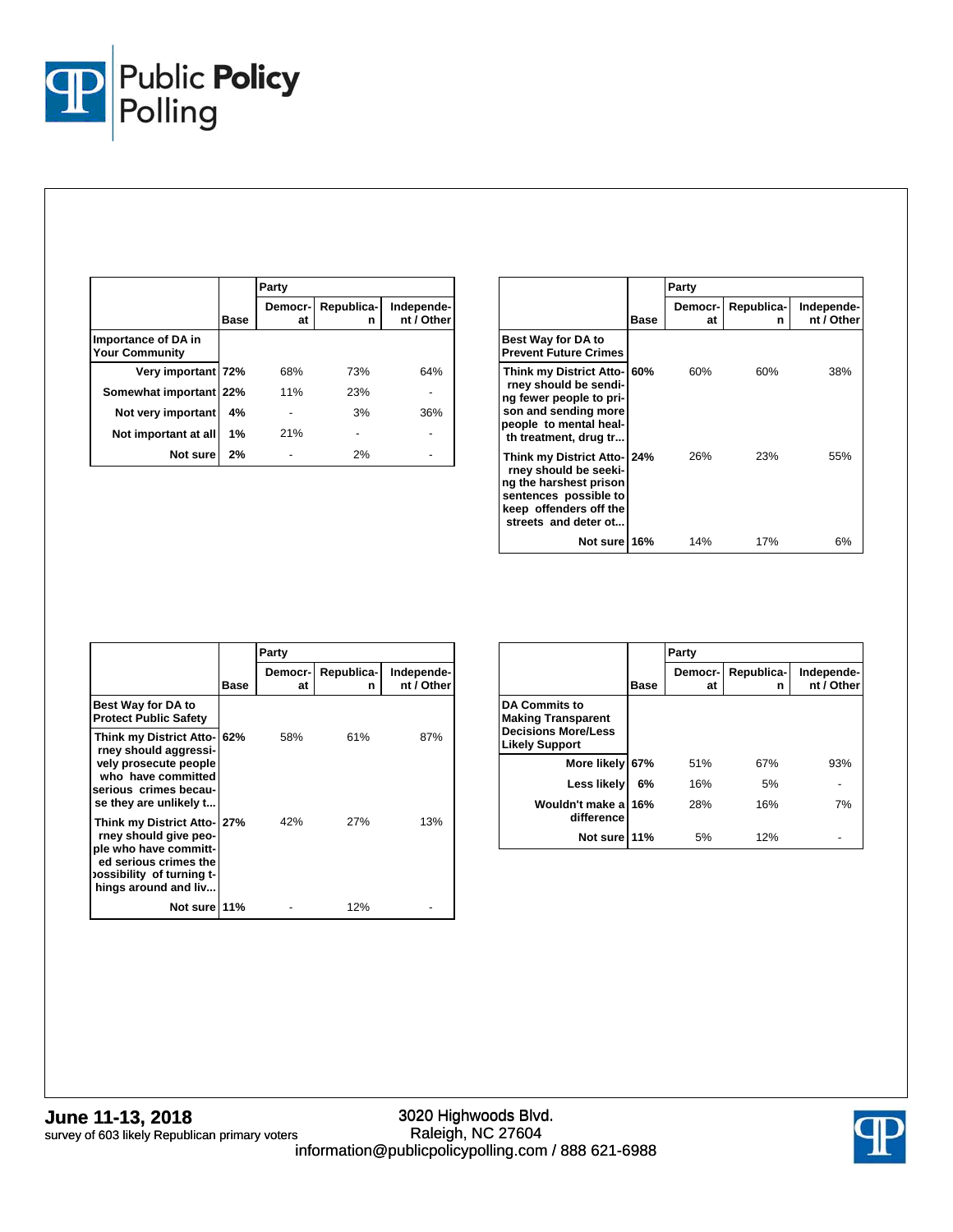

|                                                                                                           |       | Party         |                 |                          |
|-----------------------------------------------------------------------------------------------------------|-------|---------------|-----------------|--------------------------|
|                                                                                                           | Base  | Democr-<br>at | Republica-<br>n | Independe-<br>nt / Other |
| <b>DA Commits to</b><br><b>Holding Police</b><br><b>Accountable</b><br>More/Less Likely<br><b>Support</b> |       |               |                 |                          |
| More likely                                                                                               | 65%   | 30%           | 67%             | 64%                      |
| Less likely                                                                                               | l 12% | <b>27%</b>    | 12%             |                          |
| Wouldn't make a<br>difference                                                                             | 12%   | 38%           | 10%             | 22%                      |
| Not sure 11%                                                                                              |       | 5%            | 11%             | 15%                      |

|                                                                                      |            | Party         |                 |                          |
|--------------------------------------------------------------------------------------|------------|---------------|-----------------|--------------------------|
|                                                                                      | Base       | Democr-<br>at | Republica-<br>n | Independe-<br>nt / Other |
| DA Working to Reduc-<br>e Unequal Treatment<br>By Race More/Less Li-<br>kely Support |            |               |                 |                          |
| More likely                                                                          | 42%        | 23%           | 45%             | 15%                      |
| Less likely                                                                          | <b>20%</b> | 21%           | 19%             | 42%                      |
| Wouldn't make a 24%<br>difference                                                    |            | 38%           | 24%             | 22%                      |
| Not sure 13%                                                                         |            | 17%           | 13%             | 22%                      |

|                                                                                                                                        |      | Party         |                 |                          |
|----------------------------------------------------------------------------------------------------------------------------------------|------|---------------|-----------------|--------------------------|
|                                                                                                                                        | Base | Democr-<br>at | Republica-<br>n | Independe-<br>nt / Other |
| <b>DA Places Greater</b><br><b>Emphasis on</b><br><b>Alternatives to</b><br>Incarceration<br><b>More/Less Likely</b><br><b>Support</b> |      |               |                 |                          |
| More likely 56%                                                                                                                        |      | 55%           | 57%             | 29%                      |
| Less likely 23%                                                                                                                        |      | 15%           | 21%             | 71%                      |
| Wouldn't make a<br>difference                                                                                                          | 13%  | 19%           | 13%             |                          |
| Not sure                                                                                                                               | 9%   | 10%           | 9%              |                          |

|                                                                                                      |      | Party         |                 |                          |
|------------------------------------------------------------------------------------------------------|------|---------------|-----------------|--------------------------|
|                                                                                                      | Base | Democr-<br>at | Republica-<br>n | Independe-<br>nt / Other |
| <b>DA Ensuring Nobody</b><br>is Too Poor to Afford<br><b>Bail More/Less Likely</b><br><b>Support</b> |      |               |                 |                          |
| More likely 32%                                                                                      |      | 30%           | 32%             | 42%                      |
| Less likely                                                                                          | 34%  | 47%           | 35%             |                          |
| Wouldn't make a 19%<br>difference                                                                    |      | 18%           | 17%             | 51%                      |
| Not sure 15%                                                                                         |      | 5%            | 16%             | 7%                       |

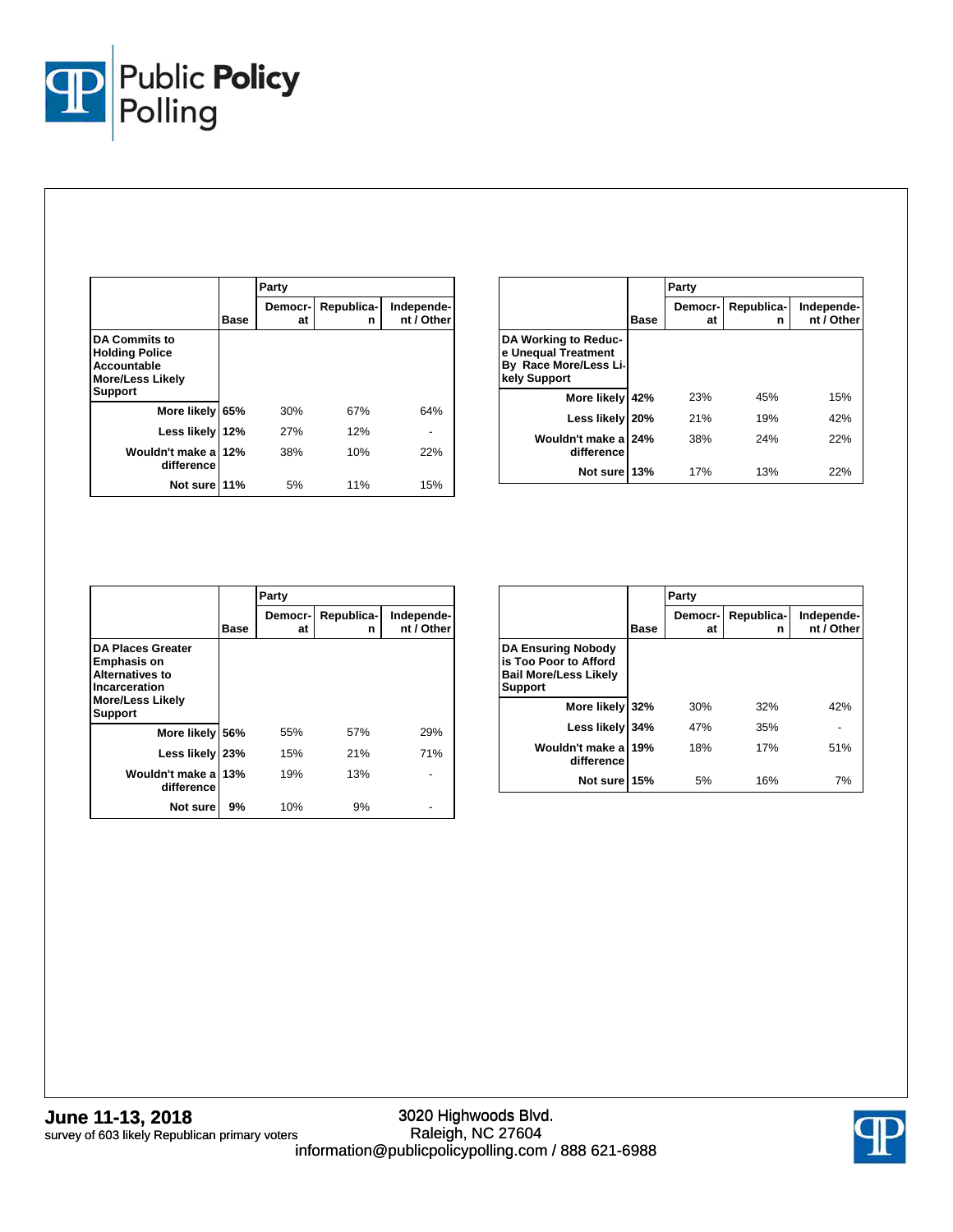

|                                                                                                         |      | Party         |                 |                          |
|---------------------------------------------------------------------------------------------------------|------|---------------|-----------------|--------------------------|
|                                                                                                         | Base | Democr-<br>at | Republica-<br>n | Independe-<br>nt / Other |
| <b>DA Ensuring Drug</b><br><b>Addicts Are in</b><br><b>Treatment More/Less</b><br><b>Likely Support</b> |      |               |                 |                          |
| More likely                                                                                             | 60%  | 58%           | 59%             | 70%                      |
| Less likely                                                                                             | 18%  | 12%           | 18%             | 7%                       |
| Wouldn't make a<br>difference                                                                           | 15%  | 29%           | 14%             | 15%                      |
| Not sure                                                                                                | 8%   |               | 9%              | 7%                       |

|                                                                                                                  |      | Party         |                 |                          |  |  |
|------------------------------------------------------------------------------------------------------------------|------|---------------|-----------------|--------------------------|--|--|
|                                                                                                                  | Base | Democr-<br>at | Republica-<br>n | Independe-<br>nt / Other |  |  |
| DA Believes We Must<br>Lock Up As Many<br><b>People As Possible</b><br><b>More/Less Likely</b><br><b>Support</b> |      |               |                 |                          |  |  |
| More likely                                                                                                      | 29%  | 51%           | <b>27%</b>      | 56%                      |  |  |
| Less likely                                                                                                      | 43%  | 25%           | 46%             | 15%                      |  |  |
| Wouldn't make a<br>difference                                                                                    | 17%  | 7%            | 17%             | 30%                      |  |  |
| Not sure 10%                                                                                                     |      | 18%           | 10%             |                          |  |  |

|                                                  |                | Party         |                 |                          |
|--------------------------------------------------|----------------|---------------|-----------------|--------------------------|
|                                                  | <b>Base</b>    | Democr-<br>at | Republica-<br>n | Independe-<br>nt / Other |
| <b>Struggled With</b><br><b>Addiction Yes/No</b> |                |               |                 |                          |
|                                                  | <b>Yes 36%</b> | 67%           | 33%             | 56%                      |
| No l                                             | 57%            | 33%           | 58%             | 44%                      |
| Not sure                                         | 4%             |               | 4%              |                          |
| Don't care to say                                | 4%             |               | 4%              |                          |

|                                                                  |                | Party         |                 |                          |
|------------------------------------------------------------------|----------------|---------------|-----------------|--------------------------|
|                                                                  | <b>Base</b>    | Democr-<br>at | Republica-<br>n | Independe-<br>nt / Other |
| Been Arrested,<br><b>Charged or Convicted</b><br>of Crime Yes/No |                |               |                 |                          |
|                                                                  | <b>Yes 31%</b> | 60%           | 28%             | 58%                      |
| No                                                               | 62%            | 33%           | 65%             | 42%                      |
| Not sure                                                         | 4%             |               | 4%              |                          |
| Don't care to say                                                | 2%             | 7%            | 2%              |                          |

|                                       |                | Party         |                 |                          |
|---------------------------------------|----------------|---------------|-----------------|--------------------------|
|                                       | <b>Base</b>    | Democr-<br>at | Republica-<br>n | Independe-<br>nt / Other |
| <b>Been Victim of Crime</b><br>Yes/No |                |               |                 |                          |
|                                       | <b>Yes 45%</b> | 65%           | 42%             | 78%                      |
| No                                    | 46%            | 28%           | 48%             | 22%                      |
| Not sure                              | 6%             |               | 7%              |                          |
| Don't care to say                     | 2%             | 7%            | 2%              |                          |

|                           |      | Race                 |     |
|---------------------------|------|----------------------|-----|
|                           | Base | <b>White   Other</b> |     |
| <b>Trump Favorability</b> |      |                      |     |
| Very favorable 65%        |      | 67%                  | 51% |
| Somewhat favorable 17%    |      | 16%                  | 23% |
| Somewhat<br>unfavorable   | 5%   | .5%                  | 2%  |
| Very unfavorable 12% 11%  |      |                      | 22% |
| Not sure                  | 1%   | 1%                   | 2%  |

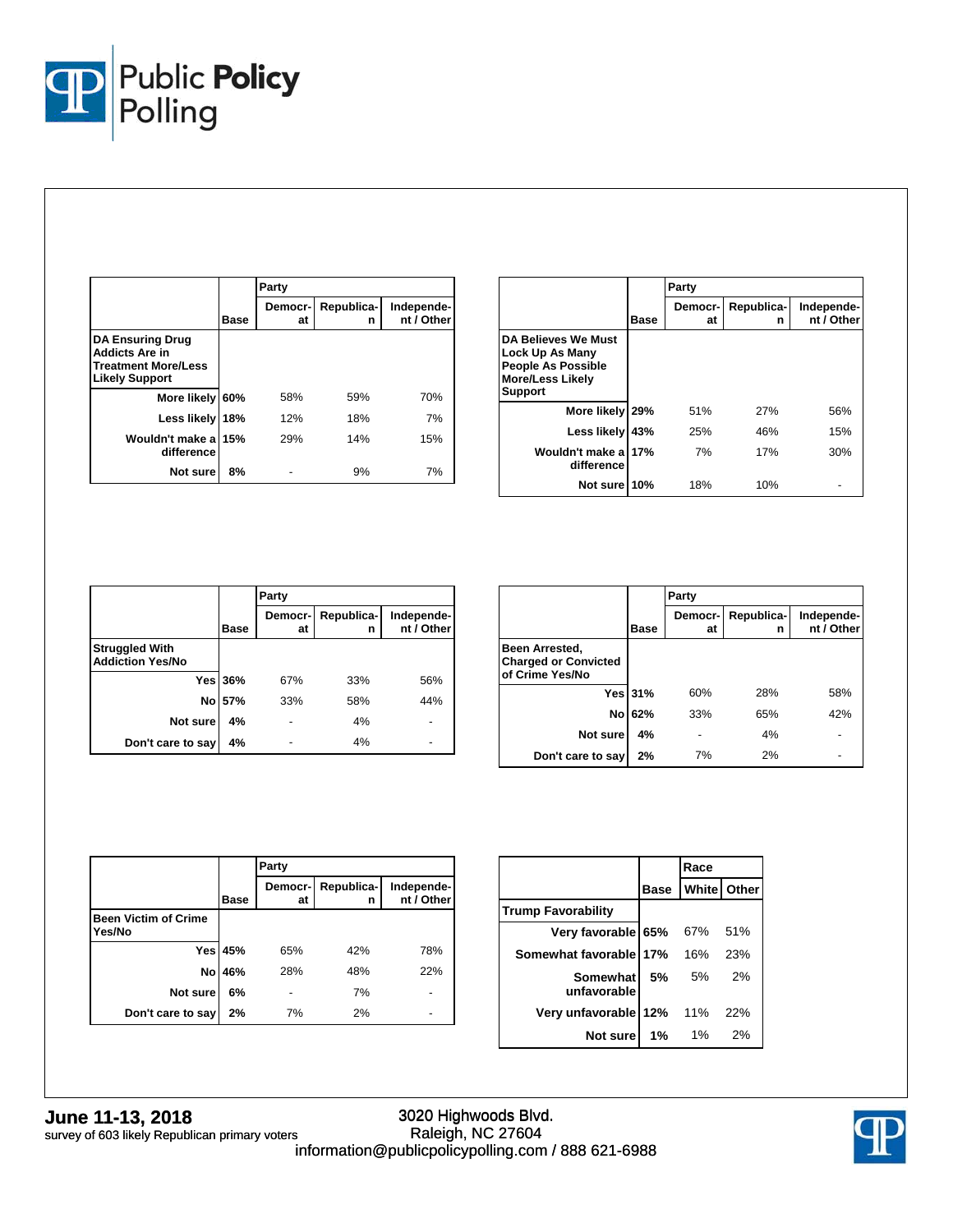

|                            | Race                    |     |
|----------------------------|-------------------------|-----|
|                            | <b>Base White Other</b> |     |
| <b>Voter Screen</b>        |                         |     |
| Certain to vote 89% 88%    |                         | 93% |
| Probably will vote 11% 12% |                         | 7%  |

|                           |             | Race         |              |
|---------------------------|-------------|--------------|--------------|
|                           | <b>Base</b> | <b>White</b> | <b>Other</b> |
| <b>Party Primary Vote</b> |             |              |              |
| Republican primary 100%   |             | 100%         | 100%         |

|                             |             | Race               |     |
|-----------------------------|-------------|--------------------|-----|
|                             | <b>Base</b> | <b>White</b> Other |     |
| Kunzweiler<br>Favorability  |             |                    |     |
| Very favorable 12%          |             | 13%                | 6%  |
| Somewhat favorable 29%      |             | 31%                | 17% |
| Somewhat 14%<br>unfavorable |             | 14%                | 14% |
| Very unfavorable            | 10%         | 8%                 | 28% |
| Not sure 35%                |             | 35%                | 36% |

|                             |             | Race |             |
|-----------------------------|-------------|------|-------------|
|                             | <b>Base</b> |      | White Other |
| <b>Fu Favorability</b>      |             |      |             |
| Very favorable 10%          |             | 9%   | 16%         |
| Somewhat favorable 20%      |             | 21%  | 14%         |
| Somewhat 14%<br>unfavorable |             | 14%  | 14%         |
| Very unfavorable            | 4%          | 4%   | 6%          |
| Not sure 52%                |             | 52%  | 50%         |

|                              |             | Race               |     |
|------------------------------|-------------|--------------------|-----|
|                              | <b>Base</b> | <b>White</b> Other |     |
| <b>Westcott Favorability</b> |             |                    |     |
| Very favorable               | 6%          | 6%                 | 6%  |
| Somewhat favorable 18%       |             | 19%                | 9%  |
| Somewhat 13%<br>unfavorable  |             | 12%                | 17% |
| Very unfavorable             | 4%          | - 3%               | 19% |
| Not sure 59%                 |             | 60%                | 50% |

|                              | Race                    |       |
|------------------------------|-------------------------|-------|
|                              | <b>Base White Other</b> |       |
| Kunzweiler / Fu /<br>Wescott |                         |       |
| Steve Kunzweiler 33% 35%     |                         | 17%   |
| <b>Ben Ful 21%</b> 20%       |                         | 30%   |
| Tammy Westcott 12% 12%       |                         | - 13% |
| <b>Not sure 35%</b> 34%      |                         | 40%   |

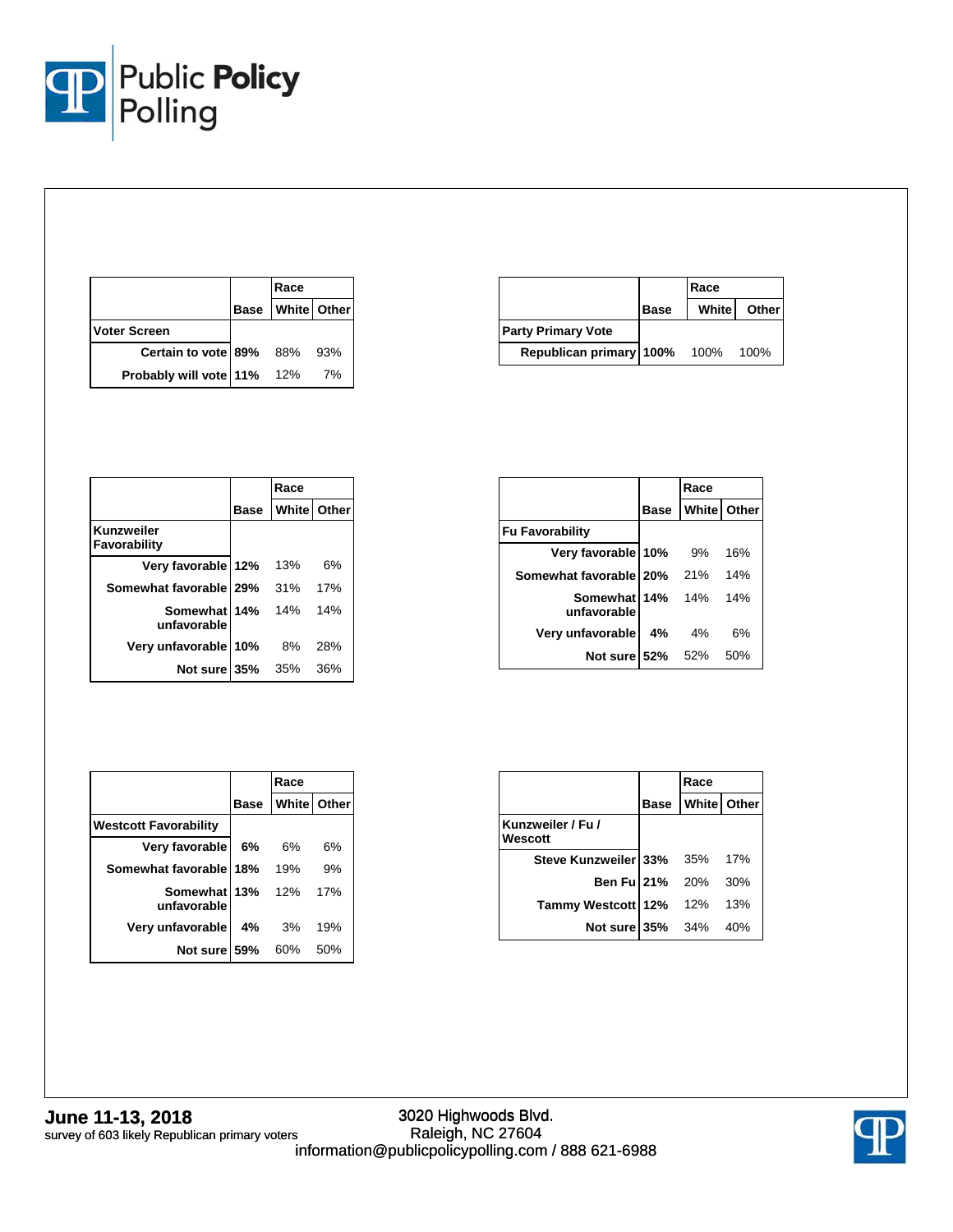

|                                   |      | Race |                    |
|-----------------------------------|------|------|--------------------|
|                                   | Base |      | <b>White Other</b> |
| <b>Proehl-Day</b><br>Favorability |      |      |                    |
| Very favorable                    | 4%   | 4%   | 4%                 |
| Somewhat favorable 12%            |      | 12%  | 10%                |
| Somewhat<br>unfavorable           | 9%   | .9%  | 15%                |
| Very unfavorable                  | 5%   | 3%   | 15%                |
| Not Sure 70%                      |      | 72%  | 56%                |

|                                                                                        |      | Race |             |
|----------------------------------------------------------------------------------------|------|------|-------------|
|                                                                                        | Base |      | White Other |
| Importance of<br><b>Reducing Number of</b><br><b>Oklahomans Currently</b><br>in Prison |      |      |             |
| Very important 29%                                                                     |      | 30%  | 25%         |
| Somewhat important 31%                                                                 |      | 31%  | 36%         |
| Not very important 21%                                                                 |      | 21%  | 19%         |
| Not important at all 13%                                                               |      | 12%  | 18%         |
| Not sure                                                                               | 6%   | 6%   | 3%          |

|                                                                                                   |      | Race               |     |
|---------------------------------------------------------------------------------------------------|------|--------------------|-----|
|                                                                                                   | Base | <b>White Other</b> |     |
| <b>Option Do More to</b><br><b>Prevent Further</b><br><b>Offenses Once</b><br>Released            |      |                    |     |
| Making prison 22% 21% 27%<br>sentences longer and<br>as hard and<br>unpleasant as<br>possible     |      |                    |     |
| <b>Providing alternatives 66%</b><br>to incarceration,<br>rehabilitation services<br>and training |      | 66%                | 58% |
| Not Sure 12% 12%                                                                                  |      |                    | 15% |

|                                                                                                                                                         |      | Race |                      |
|---------------------------------------------------------------------------------------------------------------------------------------------------------|------|------|----------------------|
|                                                                                                                                                         | Base |      | <b>White   Other</b> |
| <b>Freeing Prisoners</b><br>Harm/Help<br><b>Communities</b>                                                                                             |      |      |                      |
| Think it would harm 24% 24%<br>communities because<br>people who belong<br>behind bars will be let<br>out                                               |      |      | - 29%                |
| Think it would help c-<br>ommunities by rehabi-<br>litating offenders and<br>saving taxpayer dolla-<br>rs that can be reinves-<br>ted into preventing c | 60%  | 60%  | 57%                  |
| Not sure l                                                                                                                                              | 16%  | 16%  | 14%                  |

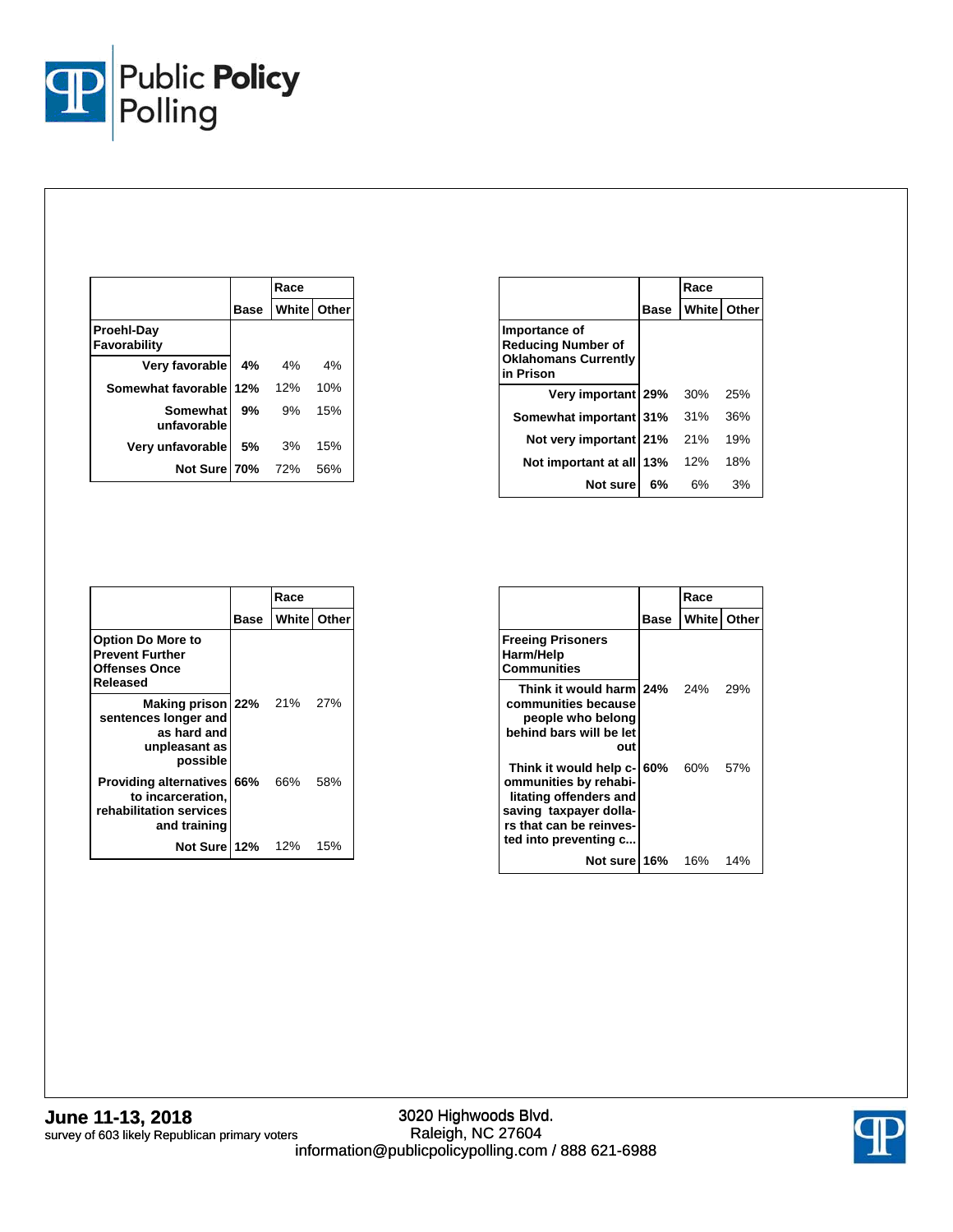

|                                                        |                      | Race                     |     |
|--------------------------------------------------------|----------------------|--------------------------|-----|
|                                                        |                      | <b>Base Whitel Other</b> |     |
| <b>Amount Known About</b><br><b>DA Responsibilites</b> |                      |                          |     |
|                                                        | <b>A lot 20%</b> 18% |                          | 36% |
|                                                        | <b>Some 55%</b> 58%  |                          | 27% |
| Only a little 19%                                      |                      | 18%                      | 26% |
| Nothing at all                                         | 6%                   | 5% 11%                   |     |
| Not sure                                               | $0\%$                | $1\%$                    |     |

|                                              |             | Race        |     |
|----------------------------------------------|-------------|-------------|-----|
|                                              | <b>Base</b> | White Other |     |
| Importance of DA in<br><b>Your Community</b> |             |             |     |
| Very important 72% 73%                       |             |             | 63% |
| Somewhat important 22% 21%                   |             |             | 25% |
| Not very important                           | 4%          | 4%          | 4%  |
| Not important at all                         | 1%          |             | 8%  |
| Not sure                                     | 2%          | 2%          |     |

|                                                                                                                                                            |      | Race    |                    |
|------------------------------------------------------------------------------------------------------------------------------------------------------------|------|---------|--------------------|
|                                                                                                                                                            | Base |         | <b>White Other</b> |
| <b>Best Way for DA to</b><br><b>Prevent Future Crimes</b>                                                                                                  |      |         |                    |
| Think my District Atto- 60%<br>rney should be sendi-<br>ng fewer people to pri-<br>son and sending more<br>people to mental heal-<br>th treatment, drug tr |      | 60% 57% |                    |
| Think my District Atto- 24%<br>rney should be seeki-<br>ng the harshest prison<br>sentences possible to<br>keep offenders off the<br>streets and deter ot  |      | 23%     | 36%                |
| Not surel 16%                                                                                                                                              |      | 17%     | 8%                 |

|                                                                                                                                                                |      | Race               |     |
|----------------------------------------------------------------------------------------------------------------------------------------------------------------|------|--------------------|-----|
|                                                                                                                                                                | Base | <b>White Other</b> |     |
| <b>Best Way for DA to</b><br><b>Protect Public Safety</b>                                                                                                      |      |                    |     |
| Think my District Atto-162% 61%<br>rney should aggressi-<br>vely prosecute people<br>who have committed<br>serious crimes becau-<br>se they are unlikely t     |      |                    | 68% |
| Think my District Atto- 27% 26%<br>rney should give peo-<br>ple who have committ-<br>ed serious crimes the<br>-ossibility of turning t<br>hings around and liv |      |                    | 32% |
| <b>Not sure 11%</b> 12%                                                                                                                                        |      |                    |     |

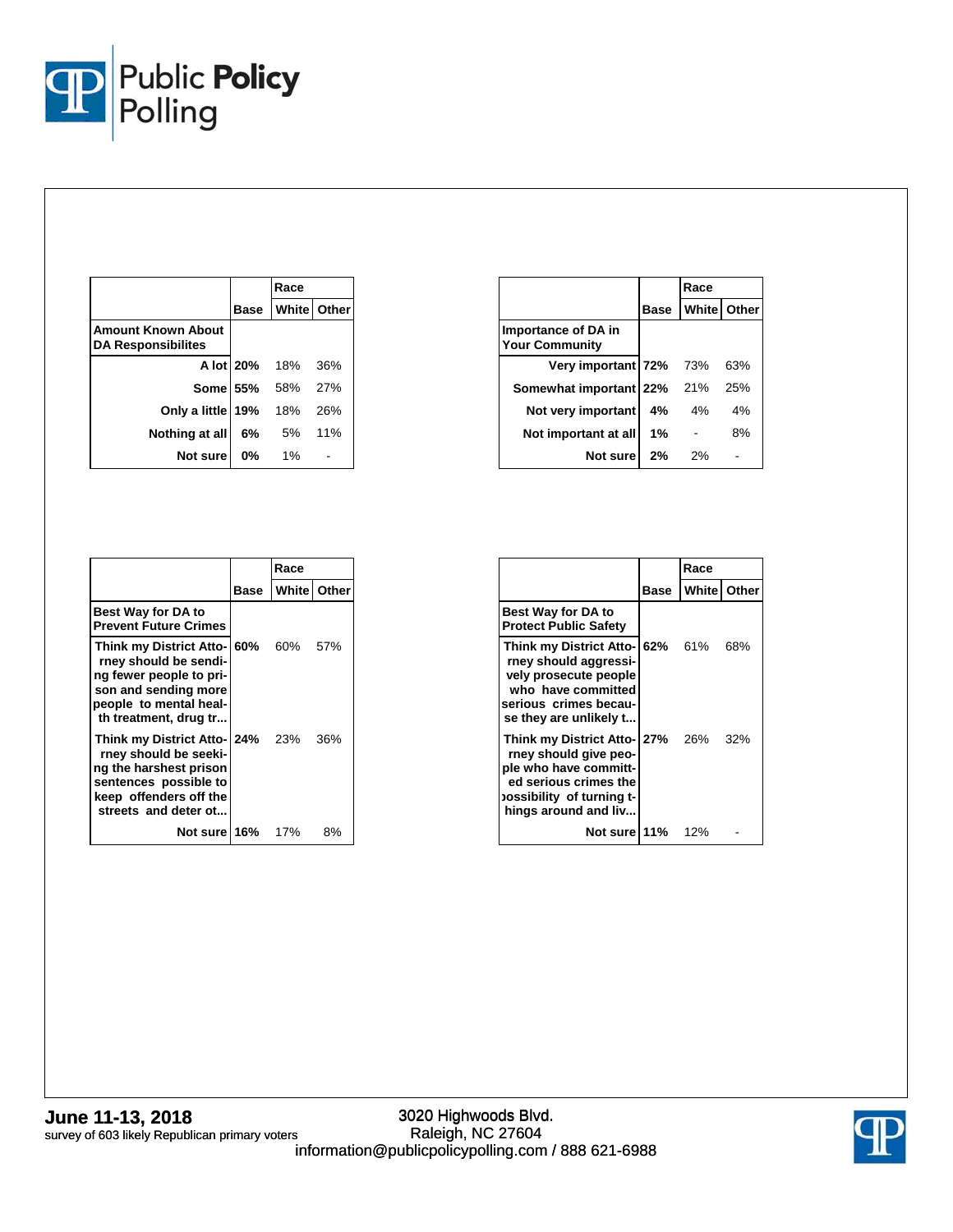

|                                                                                                          |      | Race                |     |
|----------------------------------------------------------------------------------------------------------|------|---------------------|-----|
|                                                                                                          | Base | <b>Whitel Other</b> |     |
| <b>DA Commits to</b><br><b>Making Transparent</b><br><b>Decisions More/Less</b><br><b>Likely Support</b> |      |                     |     |
| More likely 67%                                                                                          |      | 67%                 | 65% |
| Less likely                                                                                              | 6%   | .5%                 | 8%  |
| Wouldn't make a<br>difference                                                                            | 16%  | 16%                 | 18% |
| Not sure 11%                                                                                             |      | 12%                 | 8%  |

|                                                                                                                  |             | Race               |     |
|------------------------------------------------------------------------------------------------------------------|-------------|--------------------|-----|
|                                                                                                                  | <b>Base</b> | <b>White Other</b> |     |
| <b>DA Commits to</b><br><b>Holding Police</b><br><b>Accountable</b><br><b>More/Less Likely</b><br><b>Support</b> |             |                    |     |
| More likely 65%                                                                                                  |             | 67%                | 51% |
| Less likely 12%                                                                                                  |             | 13%                | 11% |
| Wouldn't make a<br>difference                                                                                    | 12%         | 9%                 | 32% |
| Not sure 11%                                                                                                     |             | 11%                | 6%  |

|                                                                                      |      | Race               |     |
|--------------------------------------------------------------------------------------|------|--------------------|-----|
|                                                                                      | Base | <b>White</b> Other |     |
| DA Working to Reduc-<br>e Unequal Treatment<br>By Race More/Less Li-<br>kely Support |      |                    |     |
| More likely 42%                                                                      |      | 43%                | 38% |
| Less likely 20% 19%                                                                  |      |                    | 23% |
| Wouldn't make al 24% 24%<br>difference                                               |      |                    | 29% |
| Not sure 13% 14%                                                                     |      |                    | 10% |

|                                                                                                                                        |      | Race               |     |
|----------------------------------------------------------------------------------------------------------------------------------------|------|--------------------|-----|
|                                                                                                                                        | Base | <b>White Other</b> |     |
| <b>DA Places Greater</b><br><b>Emphasis on</b><br><b>Alternatives to</b><br>Incarceration<br><b>More/Less Likely</b><br><b>Support</b> |      |                    |     |
| More likely 56%                                                                                                                        |      | 58%                | 41% |
| Less likely 23%                                                                                                                        |      | 22%                | 25% |
| Wouldn't make a<br>difference                                                                                                          | 13%  | 10%                | 31% |
| Not sure                                                                                                                               | 9%   | 10%                | 2%  |

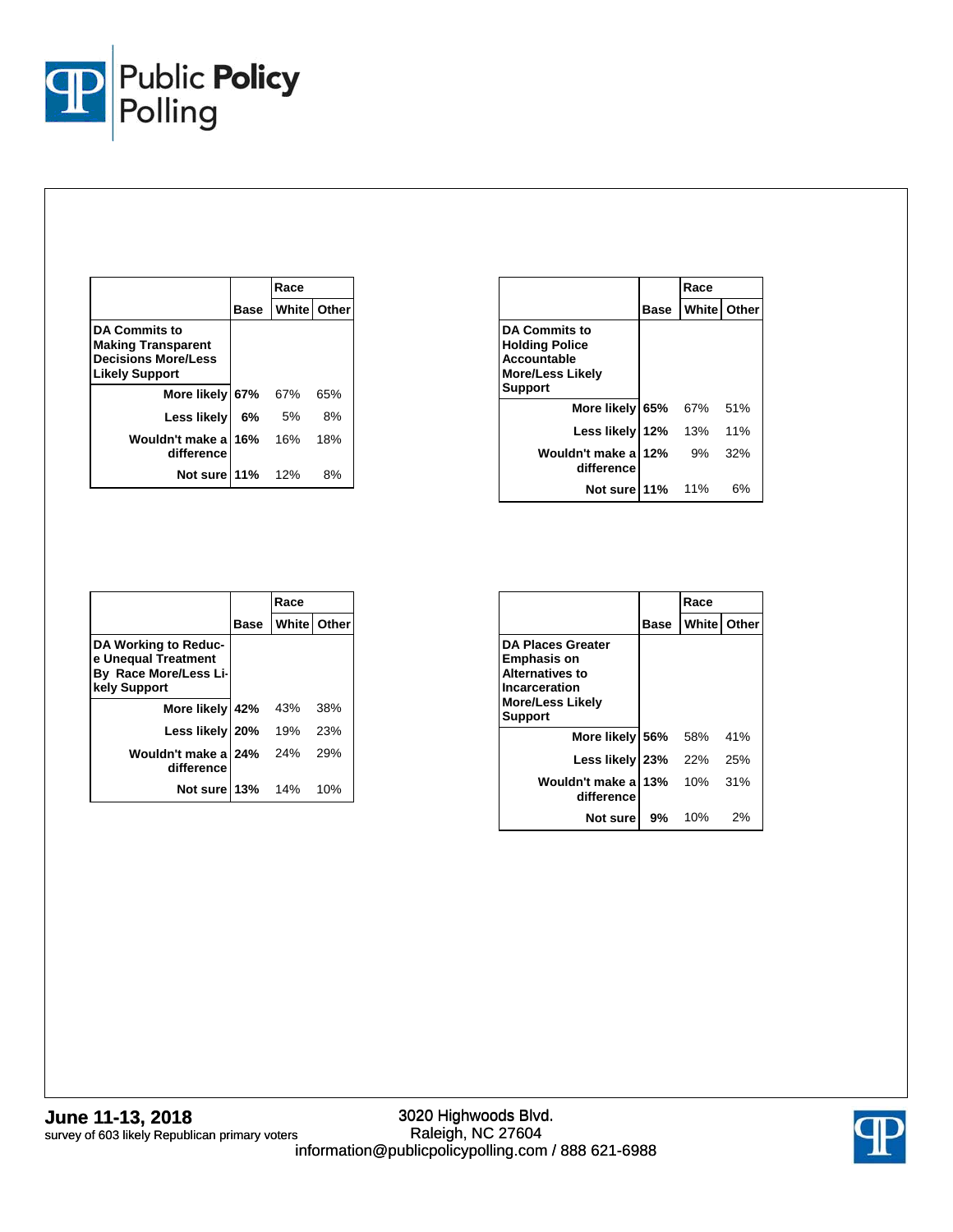

|                                                                                                      |      | Race                 |     |  |
|------------------------------------------------------------------------------------------------------|------|----------------------|-----|--|
|                                                                                                      | Base | <b>White   Other</b> |     |  |
| <b>DA Ensuring Nobody</b><br>is Too Poor to Afford<br><b>Bail More/Less Likely</b><br><b>Support</b> |      |                      |     |  |
| More likely 32%                                                                                      |      | 30%                  | 45% |  |
| Less likely 34%                                                                                      |      | 35%                  | 27% |  |
| Wouldn't make a<br>difference                                                                        | 19%  | 18%                  | 22% |  |
| Not sure 15%                                                                                         |      | 17%                  | 7%  |  |

|                                                                                                         |      | Race |                      |
|---------------------------------------------------------------------------------------------------------|------|------|----------------------|
|                                                                                                         | Base |      | <b>White   Other</b> |
| <b>DA Ensuring Drug</b><br><b>Addicts Are in</b><br><b>Treatment More/Less</b><br><b>Likely Support</b> |      |      |                      |
| More likely 60%                                                                                         |      | 58%  | 71%                  |
| Less likely                                                                                             | 18%  | 19%  | 3%                   |
| Wouldn't make a<br>difference                                                                           | 15%  | 13%  | 26%                  |
| Not sure                                                                                                | 8%   | 9%   |                      |

|                                                                                                                  |      | Race          |     |
|------------------------------------------------------------------------------------------------------------------|------|---------------|-----|
|                                                                                                                  | Base | White   Other |     |
| <b>DA Believes We Must</b><br>Lock Up As Many<br><b>People As Possible</b><br><b>More/Less Likely</b><br>Support |      |               |     |
| More likely 29%                                                                                                  |      | 29%           | 34% |
| Less likely 43%                                                                                                  |      | 43%           | 43% |
| Wouldn't make al 17%<br>difference                                                                               |      | 16%           | 23% |
| Not sure 10%                                                                                                     |      | 11%           |     |

|                                                  |    | Race                    |     |
|--------------------------------------------------|----|-------------------------|-----|
|                                                  |    | <b>Base White Other</b> |     |
| <b>Struggled With</b><br><b>Addiction Yes/No</b> |    |                         |     |
|                                                  |    | Yes 36% 34% 45%         |     |
|                                                  |    | No 57% 59% 37%          |     |
| Not sure                                         | 4% | 4%                      | 6%  |
| Don't care to say                                |    | 4% 3%                   | 12% |

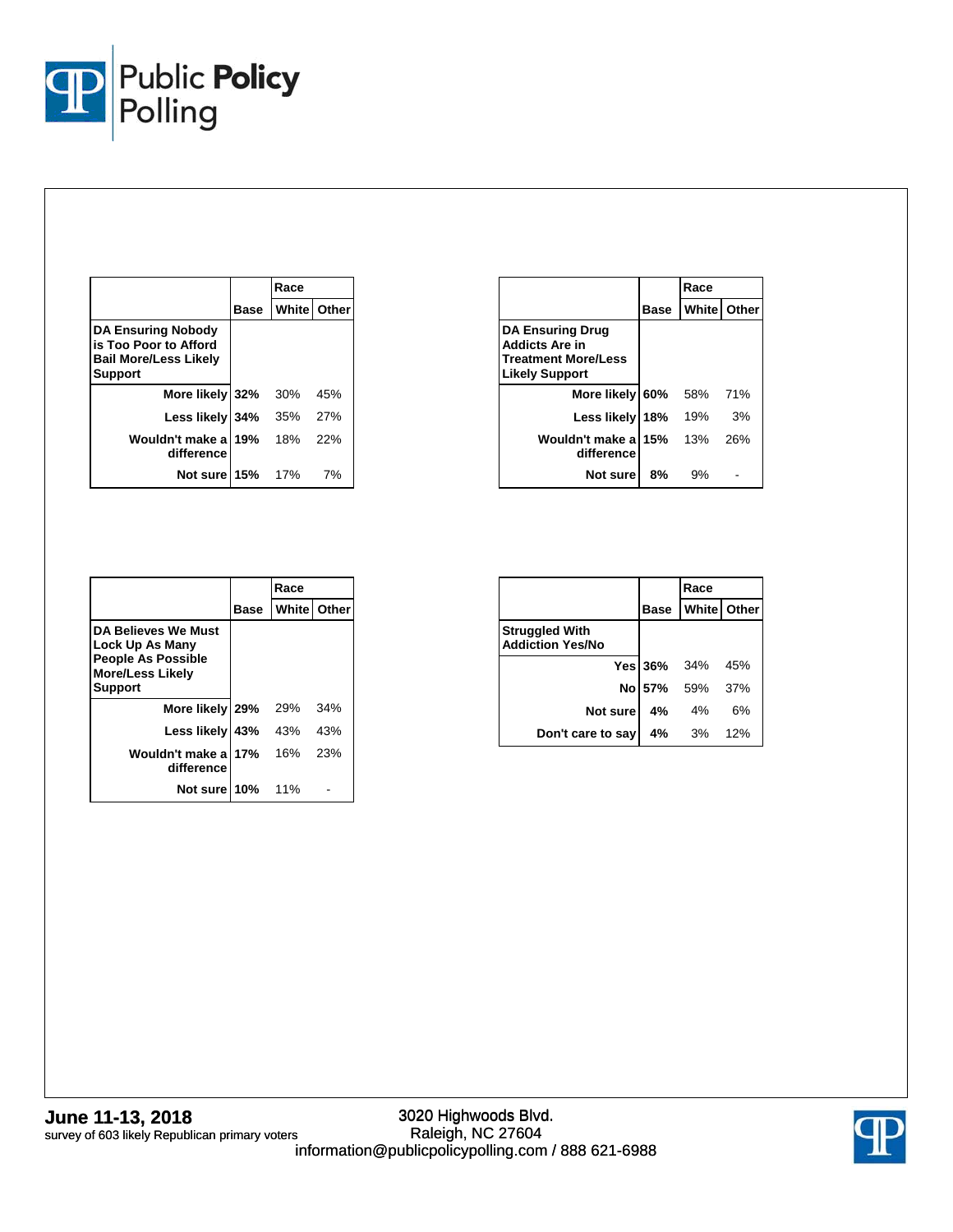

|                                                                  |    | Race                          |    |  |
|------------------------------------------------------------------|----|-------------------------------|----|--|
|                                                                  |    | <b>Base   White   Other  </b> |    |  |
| Been Arrested,<br><b>Charged or Convicted</b><br>of Crime Yes/No |    |                               |    |  |
|                                                                  |    | Yes 31% 30% 43%               |    |  |
|                                                                  |    | No 62% 64% 48%                |    |  |
| Not sure                                                         | 4% | .5%                           |    |  |
| Don't care to say                                                | 2% | $2\%$                         | 9% |  |

|                                       | Race                          |      |
|---------------------------------------|-------------------------------|------|
|                                       | <b>Base   White   Other  </b> |      |
| <b>Been Victim of Crime</b><br>Yes/No |                               |      |
|                                       | Yes 45% 42% 71%               |      |
|                                       | No 46% 49% 18%                |      |
| Not sure                              | 6% 7%                         | - 5% |
| Don't care to say 2%                  | 2%                            | 7%   |

|                           |             | Age           |             |               |
|---------------------------|-------------|---------------|-------------|---------------|
|                           | <b>Base</b> | $18$ to<br>45 | 46 to<br>65 | Older<br>than |
| <b>Trump Favorability</b> |             |               |             |               |
| Very favorable 65%        |             | 59%           | 66%         | 67%           |
| Somewhat favorable 17%    |             | 15%           | 18%         | 16%           |
| Somewhat<br>unfavorable   | 5%          | 11%           | 4%          | 4%            |
| Very unfavorable 12%      |             | 16%           | 12%         | 12%           |
| Not sure                  | 1%          |               | $1\%$       | 1%            |

|                                       |             | Age           |                          |               |
|---------------------------------------|-------------|---------------|--------------------------|---------------|
|                                       | <b>Base</b> | $18$ to<br>45 | 46 to<br>65 <sub>1</sub> | Older<br>than |
| <b>Voter Screen</b>                   |             |               |                          |               |
| Certain to vote 89% 88%               |             |               | - 88%                    | 90%           |
| <b>Probably will vote 11%</b> 12% 12% |             |               |                          | 10%           |

|                           |             | Age         |       |                    |
|---------------------------|-------------|-------------|-------|--------------------|
|                           | <b>Base</b> | 18 to<br>45 | 46 to | Older<br>$65$ than |
| <b>Party Primary Vote</b> |             |             |       |                    |
| Republican primary 100%   |             | 100% 100%   |       | 100%               |

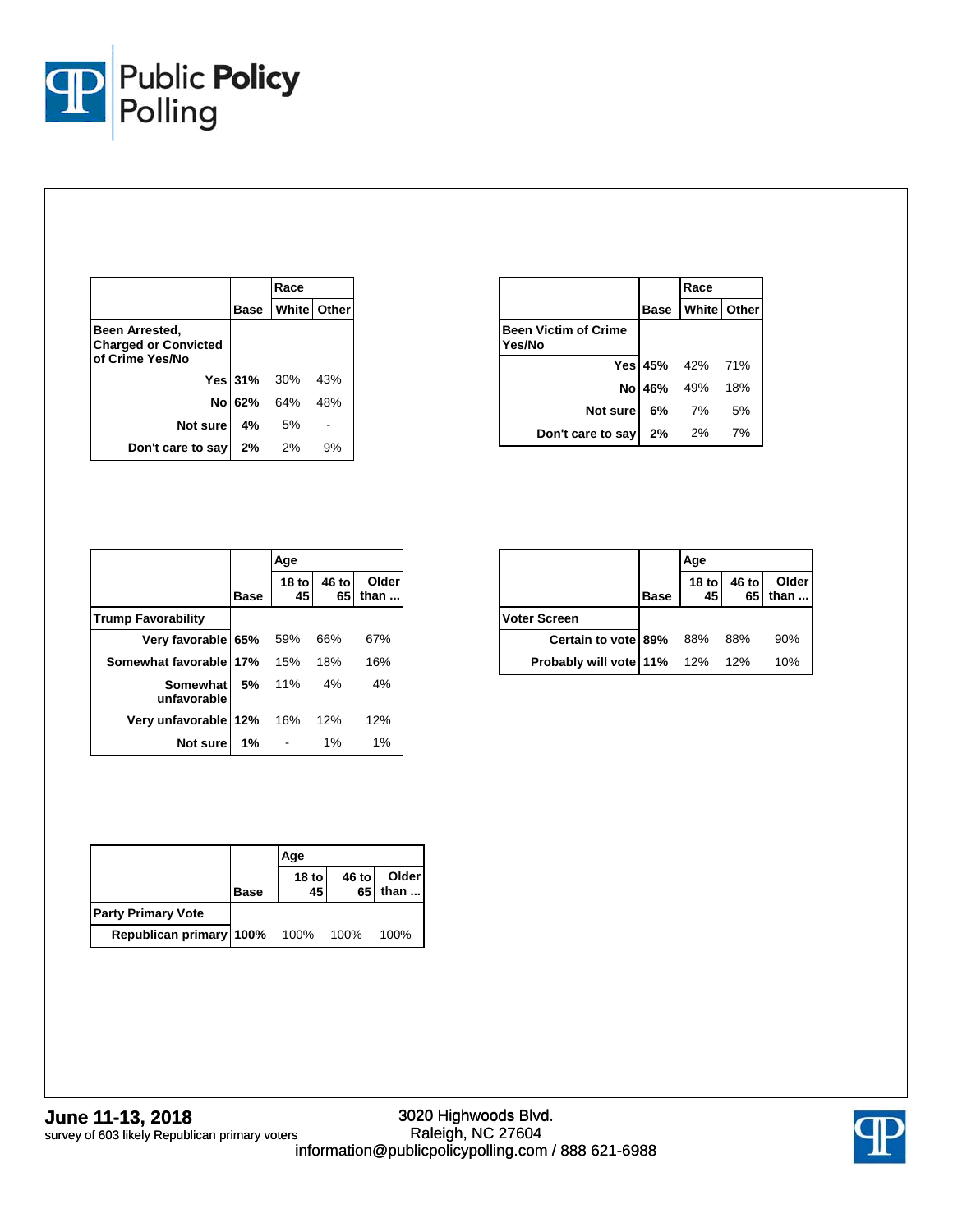

|                             |      | Age           |             |               |
|-----------------------------|------|---------------|-------------|---------------|
|                             | Base | $18$ to<br>45 | 46 to<br>65 | Older<br>than |
| Kunzweiler<br>Favorability  |      |               |             |               |
| Very favorable 12%          |      | 12%           | 8%          | 16%           |
| Somewhat favorable   29%    |      | 31%           | 34%         | 24%           |
| Somewhat 14%<br>unfavorable |      | 10%           | 15%         | 16%           |
| Very unfavorable 10%        |      | 15%           | 9%          | 8%            |
| Not sure 35%                |      | 33%           | 35%         | 36%           |

|                             |             | Age                    |             |               |
|-----------------------------|-------------|------------------------|-------------|---------------|
|                             | <b>Base</b> | 18 <sub>to</sub><br>45 | 46 to<br>65 | Older<br>than |
| <b>Fu Favorability</b>      |             |                        |             |               |
| Very favorable 10%          |             | 14%                    | 10%         | 7%            |
| Somewhat favorable   20%    |             | 19%                    | 19%         | 22%           |
| Somewhat 14%<br>unfavorable |             | 22%                    | 13%         | 11%           |
| Very unfavorable            | 4%          | 4%                     | 6%          | 3%            |
| Not sure 52%                |             | 41%                    | 53%         | 57%           |

|                              |             | Age                    |             |               |
|------------------------------|-------------|------------------------|-------------|---------------|
|                              | <b>Base</b> | 18 <sub>to</sub><br>45 | 46 to<br>65 | Older<br>than |
| <b>Westcott Favorability</b> |             |                        |             |               |
| Very favorable               | 6%          | 12%                    | 5%          | 5%            |
| Somewhat favorable 18%       |             | 15%                    | 18%         | 19%           |
| Somewhat 13%<br>unfavorable  |             | 16%                    | 14%         | 10%           |
| Very unfavorable             | 4%          | 8%                     | 5%          | 2%            |
| Not sure 59%                 |             | 48%                    | 59%         | 63%           |

|                              |      | Age                        |             |               |
|------------------------------|------|----------------------------|-------------|---------------|
|                              | Base | 18 to $\overline{ }$<br>45 | 46 to<br>65 | Older<br>than |
| Kunzweiler / Fu /<br>Wescott |      |                            |             |               |
| Steve Kunzweiler 33% 30% 30% |      |                            |             | 37%           |
| <b>Ben Ful 21%</b> 20%       |      |                            | 24%         | 18%           |
| Tammy Westcott 12% 15%       |      |                            | 10%         | 13%           |
| Not sure 35% 35% 37%         |      |                            |             | 33%           |

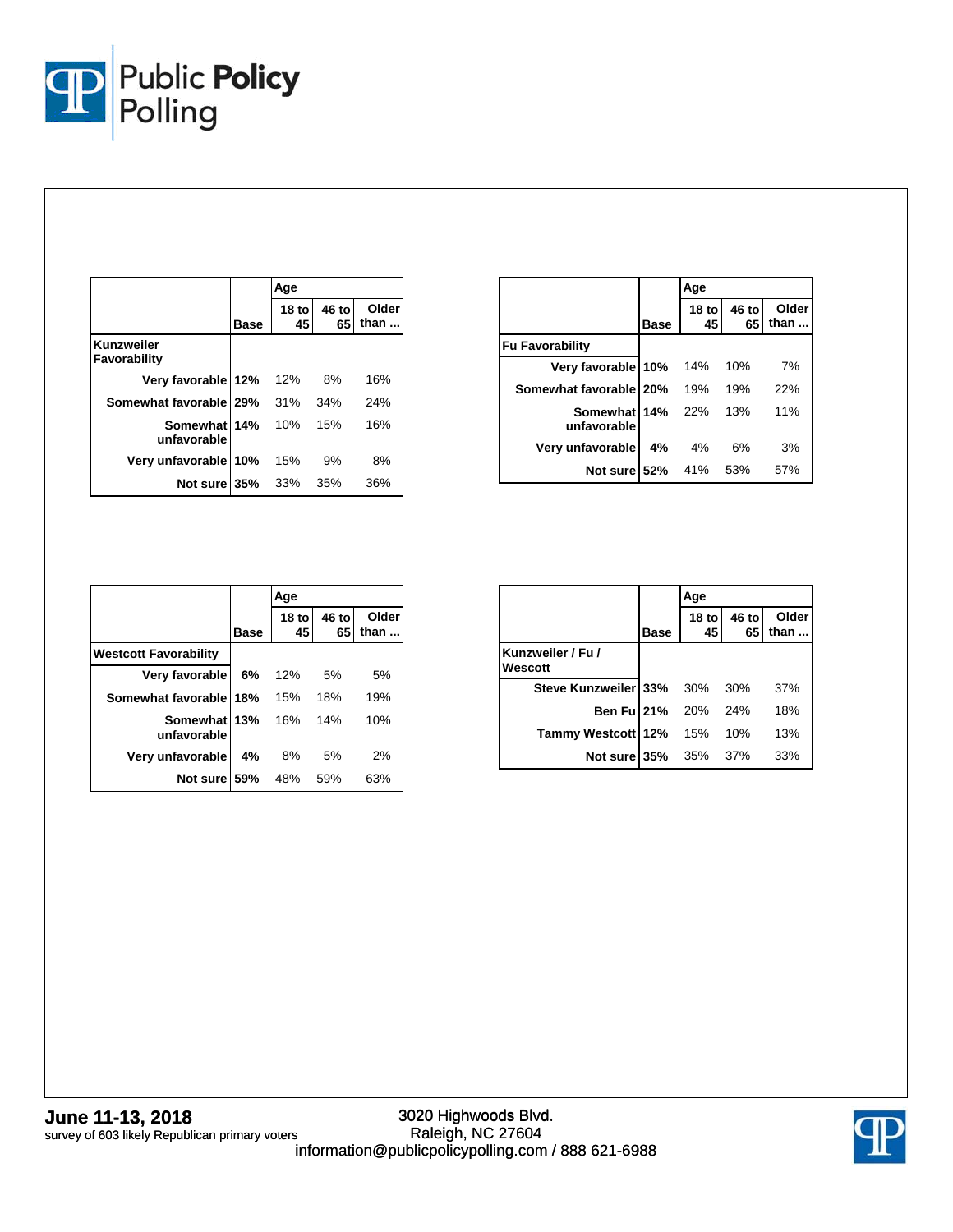

|                            |             | Age           |             |               |
|----------------------------|-------------|---------------|-------------|---------------|
|                            | <b>Base</b> | $18$ to<br>45 | 46 to<br>65 | Older<br>than |
| Proehl-Day<br>Favorability |             |               |             |               |
| Very favorable             | 4%          | 10%           | 3%          | 2%            |
| Somewhat favorable 12%     |             | 9%            | 14%         | 12%           |
| Somewhat<br>unfavorable    | 9%          | 14%           | 9%          | 8%            |
| Very unfavorable           | 5%          | 8%            | 5%          | 3%            |
| Not Sure 70%               |             | 59%           | 70%         | 75%           |

|                                                                                        |      | Age                    |             |               |
|----------------------------------------------------------------------------------------|------|------------------------|-------------|---------------|
|                                                                                        | Base | 18 <sub>to</sub><br>45 | 46 to<br>65 | Older<br>than |
| Importance of<br><b>Reducing Number of</b><br><b>Oklahomans Currently</b><br>in Prison |      |                        |             |               |
| Very important 29%                                                                     |      | 35%                    | 29%         | 27%           |
| Somewhat important 31%                                                                 |      | 15%                    | 32%         | 38%           |
| Not very important 21%                                                                 |      | 25%                    | 21%         | 18%           |
| Not important at all 13%                                                               |      | 21%                    | 12%         | 11%           |
| Not sure                                                                               | 6%   | 4%                     | 6%          | 6%            |

|                                                                                                    |             | Age          |             |               |
|----------------------------------------------------------------------------------------------------|-------------|--------------|-------------|---------------|
|                                                                                                    | <b>Base</b> | 18 tol<br>45 | 46 to<br>65 | Older<br>than |
| <b>Option Do More to</b><br><b>Prevent Further</b><br><b>Offenses Once</b><br>Released             |             |              |             |               |
| Making prison 22% 26% 22%<br>sentences longer and<br>as hard and<br>unpleasant as<br>possible      |             |              |             | 21%           |
| Providing alternatives 66% 66% 66%<br>to incarceration,<br>rehabilitation services<br>and training |             |              |             | 65%           |
| Not Sure 12% 8%                                                                                    |             |              | 13%         | 14%           |

|                                                                                                                                                         |      | Age         |             |               |
|---------------------------------------------------------------------------------------------------------------------------------------------------------|------|-------------|-------------|---------------|
|                                                                                                                                                         | Base | 18 to<br>45 | 46 to<br>65 | Older<br>than |
| <b>Freeing Prisoners</b><br>Harm/Help<br><b>Communities</b>                                                                                             |      |             |             |               |
| Think it would harm 24%<br>communities because<br>people who belong<br>behind bars will be let<br>out                                                   |      | 28%         | 25%         | 21%           |
| Think it would help c-<br>ommunities by rehabi-<br>litating offenders and<br>saving taxpayer dolla-<br>rs that can be reinves-<br>ted into preventing c | 60%  | 62%         | 58%         | 60%           |
| Not sure 16%                                                                                                                                            |      | 10%         | 16%         | 19%           |

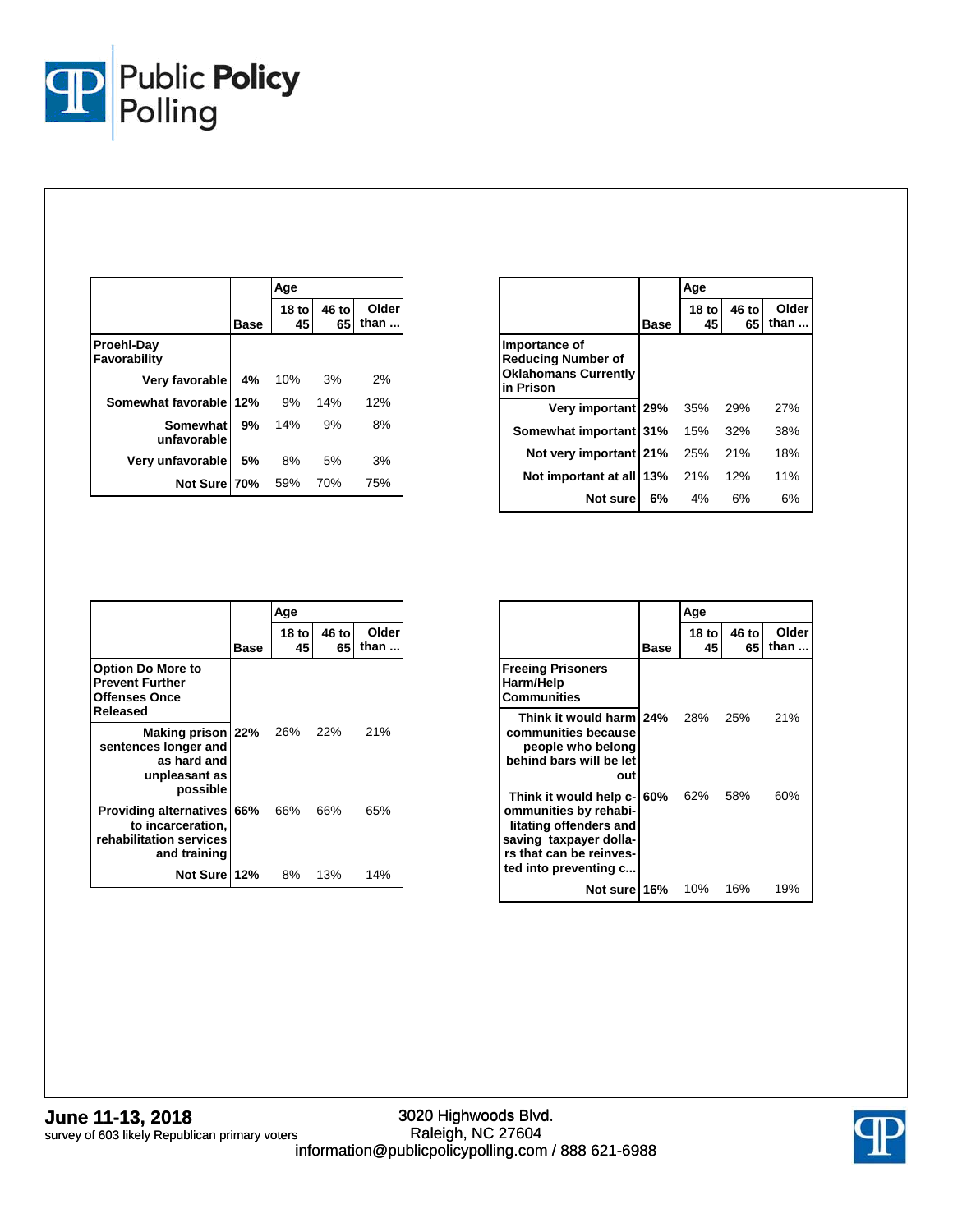

|                                                        |             | Age               |             |               |
|--------------------------------------------------------|-------------|-------------------|-------------|---------------|
|                                                        | <b>Base</b> | $18$ to<br>45     | 46 to<br>65 | Older<br>than |
| <b>Amount Known About</b><br><b>DA Responsibilites</b> |             |                   |             |               |
|                                                        |             | A lot 20% 16% 25% |             | 17%           |
|                                                        |             | Some 55% 52% 51%  |             | 59%           |
| <b>Only a little 19%</b> 20% 21%                       |             |                   |             | 18%           |
| Nothing at all                                         |             | $6\%$ 11% 4%      |             | 5%            |
| Not sure                                               | 0%          |                   |             | 1%            |

|                                              |      | Age           |             |               |
|----------------------------------------------|------|---------------|-------------|---------------|
|                                              | Base | $18$ to<br>45 | 46 to<br>65 | Older<br>than |
| Importance of DA in<br><b>Your Community</b> |      |               |             |               |
| Very important 72% 72%                       |      |               | 72%         | 72%           |
| Somewhat important 22%                       |      | 20%           | 22%         | 22%           |
| Not very important                           | 4%   | 5%            | 3%          | 4%            |
| Not important at all                         | 1%   | 3%            | $1\%$       |               |
| Not sure                                     | 2%   |               | 2%          | 2%            |

|                                                                                                                                                                    |      | Age           |              |               |
|--------------------------------------------------------------------------------------------------------------------------------------------------------------------|------|---------------|--------------|---------------|
|                                                                                                                                                                    | Base | $18$ to<br>45 | 46 to<br>651 | Older<br>than |
| <b>Best Way for DA to</b><br><b>Prevent Future Crimes</b>                                                                                                          |      |               |              |               |
| Think my District Atto-160% 71% 55%<br>rney should be sendi-<br>ng fewer people to pri-<br>son and sending more<br>people to mental heal-<br>th treatment, drug tr |      |               |              | 59%           |
| Think my District Atto- 24% 23% 23%<br>rney should be seeki-<br>ng the harshest prison<br>sentences possible to<br>keep offenders off the<br>streets and deter ot  |      |               |              | 26%           |
| Not sure 16%                                                                                                                                                       |      | 6%            | 21%          | 16%           |

|                                                                                                                                                                     |      | Age                    |             |               |
|---------------------------------------------------------------------------------------------------------------------------------------------------------------------|------|------------------------|-------------|---------------|
|                                                                                                                                                                     | Base | 18 <sub>to</sub><br>45 | 46 to<br>65 | Older<br>than |
| <b>Best Way for DA to</b><br><b>Protect Public Safety</b>                                                                                                           |      |                        |             |               |
| Think my District Atto-162% 55%<br>rney should aggressi-<br>vely prosecute people<br>who have committed<br>serious crimes becau-<br>se they are unlikely t          |      |                        | 64%         | 64%           |
| Think my District Atto- 27% 32% 30%<br>rney should give peo-<br>ple who have committ-<br>ed serious crimes the<br>-ossibility  of turning t<br>hings around and liv |      |                        |             | 21%           |
| Not sure 11%                                                                                                                                                        |      | 13%                    | 6%          | 15%           |

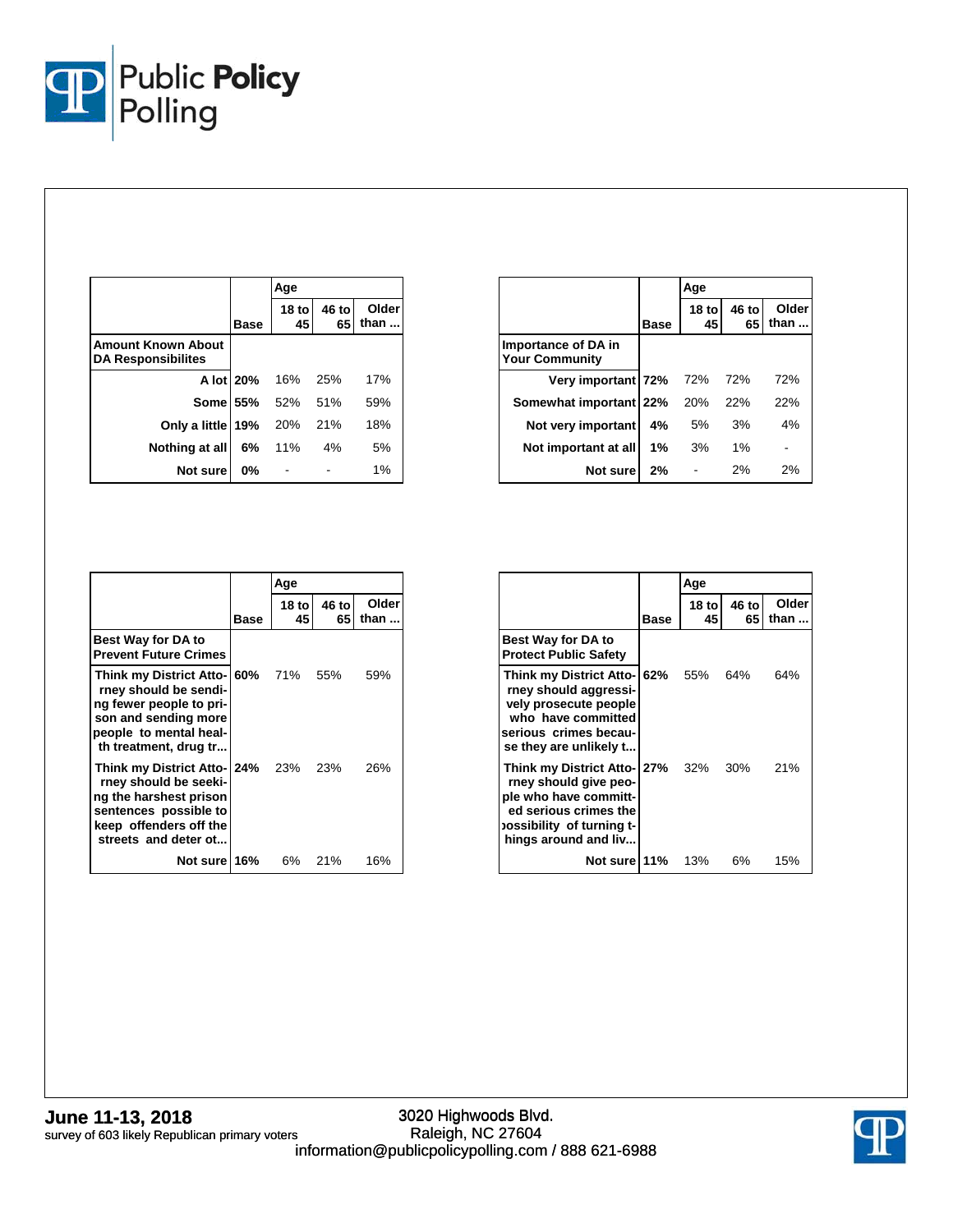

|                                                                                                          |         | Age          |             |               |
|----------------------------------------------------------------------------------------------------------|---------|--------------|-------------|---------------|
|                                                                                                          | Base    | 18 tol<br>45 | 46 to<br>65 | Older<br>than |
| <b>DA Commits to</b><br><b>Making Transparent</b><br><b>Decisions More/Less</b><br><b>Likely Support</b> |         |              |             |               |
| More likely 67%                                                                                          |         | 65%          | 71%         | 64%           |
| Less likely                                                                                              | 6%      | 7%           | 4%          | 6%            |
| Wouldn't make a<br>difference                                                                            | 16% 24% |              | 15%         | 13%           |
| Not sure 11%                                                                                             |         | 4%           | 10%         | 17%           |

|                                                                                                           |      | Age                    |             |               |
|-----------------------------------------------------------------------------------------------------------|------|------------------------|-------------|---------------|
|                                                                                                           | Base | 18 <sub>to</sub><br>45 | 46 to<br>65 | Older<br>than |
| <b>DA Commits to</b><br><b>Holding Police</b><br><b>Accountable</b><br>More/Less Likely<br><b>Support</b> |      |                        |             |               |
| More likely 65%                                                                                           |      | 65%                    | 69%         | 61%           |
| Less likely 12%                                                                                           |      | 9%                     | 12%         | 15%           |
| Wouldn't make a<br>difference                                                                             | 12%  | 26%                    | 9%          | 8%            |
| Not sure                                                                                                  | 11%  |                        | 11%         | 16%           |

|                                                                                      |      | Age           |             |               |
|--------------------------------------------------------------------------------------|------|---------------|-------------|---------------|
|                                                                                      | Base | $18$ to<br>45 | 46 to<br>65 | Older<br>than |
| DA Working to Reduc-<br>e Unequal Treatment<br>By Race More/Less Li-<br>kely Support |      |               |             |               |
| More likely 42%                                                                      |      | 37%           | 42%         | 45%           |
| Less likely 20%                                                                      |      | 25%           | 23%         | 14%           |
| Wouldn't make a<br>difference                                                        | 24%  | 35%           | 24%         | 20%           |
| Not sure                                                                             | 13%  | 4%            | 11%         | 21%           |

|                                                                                                                                        |             | Age           |             |               |
|----------------------------------------------------------------------------------------------------------------------------------------|-------------|---------------|-------------|---------------|
|                                                                                                                                        | <b>Base</b> | $18$ to<br>45 | 46 to<br>65 | Older<br>than |
| <b>DA Places Greater</b><br><b>Emphasis on</b><br><b>Alternatives to</b><br>Incarceration<br><b>More/Less Likely</b><br><b>Support</b> |             |               |             |               |
| More likely 56%                                                                                                                        |             | 55%           | 54%         | 58%           |
| Less likely                                                                                                                            | <b>23%</b>  | 25%           | 20%         | 24%           |
| Wouldn't make a<br>difference                                                                                                          | 13%         | 17%           | 15%         | 8%            |
| Not sure                                                                                                                               | 9%          | 4%            | 10%         | 10%           |

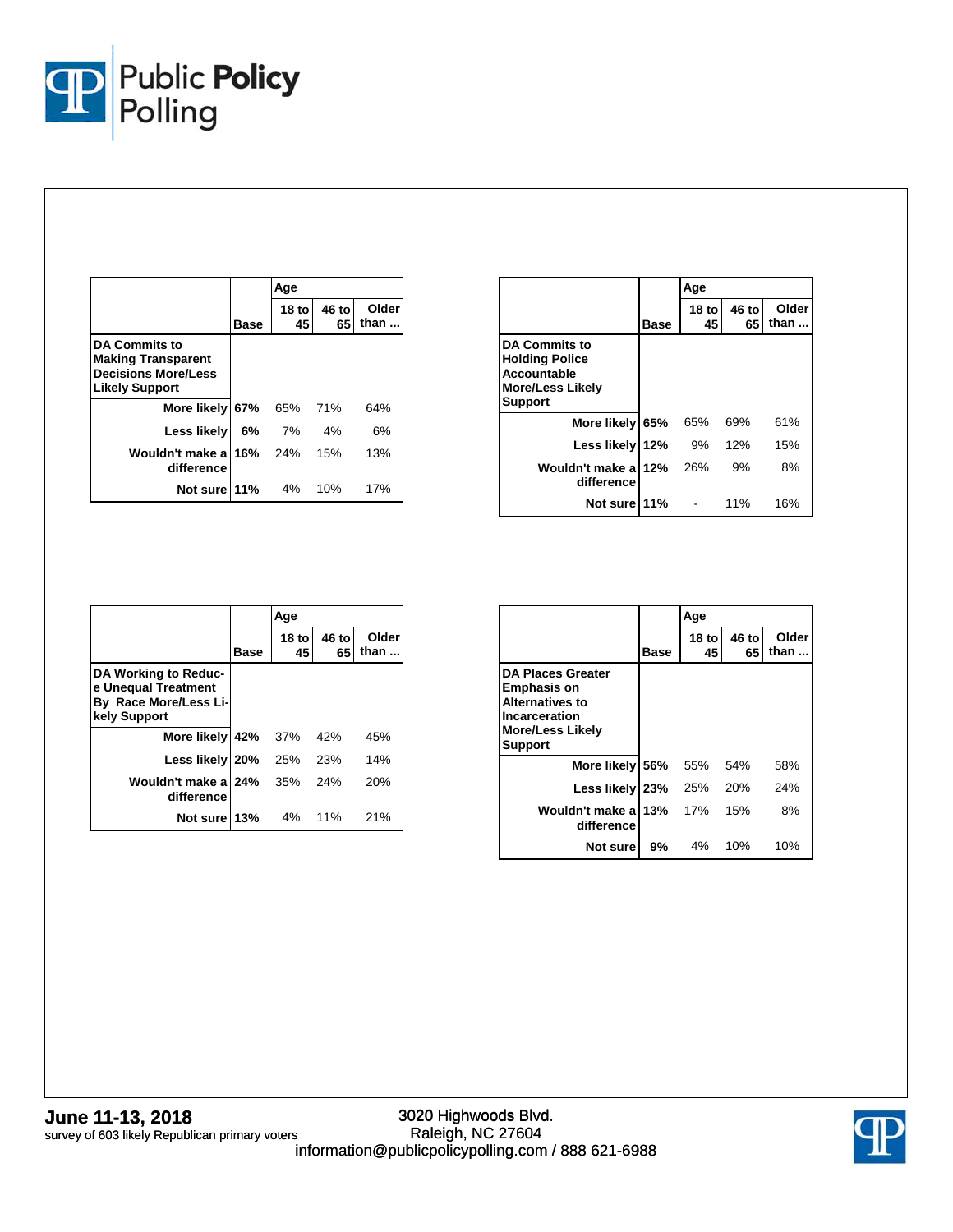

|                                                                                               |             | Age          |             |               |
|-----------------------------------------------------------------------------------------------|-------------|--------------|-------------|---------------|
|                                                                                               | <b>Base</b> | 18 tol<br>45 | 46 to<br>65 | Older<br>than |
| <b>DA Ensuring Nobody</b><br>is Too Poor to Afford<br><b>Bail More/Less Likely</b><br>Support |             |              |             |               |
| More likely 32%                                                                               |             | 46%          | 32%         | 26%           |
| Less likely 34%                                                                               |             | 31%          | 34%         | 36%           |
| Wouldn't make a<br>difference                                                                 | 19%         | 17%          | 21%         | 17%           |
| Not sure 15%                                                                                  |             | 7%           | 14%         | 21%           |

|                                                                                                         |             | Age                    |             |               |
|---------------------------------------------------------------------------------------------------------|-------------|------------------------|-------------|---------------|
|                                                                                                         | <b>Base</b> | 18 <sub>to</sub><br>45 | 46 to<br>65 | Older<br>than |
| <b>DA Ensuring Drug</b><br><b>Addicts Are in</b><br><b>Treatment More/Less</b><br><b>Likely Support</b> |             |                        |             |               |
| More likely                                                                                             | 60%         | 61%                    | 60%         | 59%           |
| Less likely                                                                                             | 18%         | 19%                    | 17%         | 17%           |
| Wouldn't make a<br>difference                                                                           | 15%         | 19%                    | 16%         | 11%           |
| Not sure                                                                                                | 8%          |                        | 7%          | 13%           |

|                                                                                                                  |             | Age           |             |               |
|------------------------------------------------------------------------------------------------------------------|-------------|---------------|-------------|---------------|
|                                                                                                                  | <b>Base</b> | $18$ to<br>45 | 46 to<br>65 | Older<br>than |
| DA Believes We Must<br>Lock Up As Many<br><b>People As Possible</b><br><b>More/Less Likely</b><br><b>Support</b> |             |               |             |               |
| More likely                                                                                                      | 29%         | 46%           | 26%         | 24%           |
| Less likely                                                                                                      | 43%         | 39%           | 40%         | 49%           |
| Wouldn't make a<br>difference                                                                                    | 17%         | 15%           | 18%         | 17%           |
| Not sure                                                                                                         | 10%         |               | 15%         | 10%           |

|                                                  |             | Age             |             |                      |
|--------------------------------------------------|-------------|-----------------|-------------|----------------------|
|                                                  | <b>Base</b> | $18$ to<br>45   | 46 to<br>65 | <b>Older</b><br>than |
| <b>Struggled With</b><br><b>Addiction Yes/No</b> |             |                 |             |                      |
|                                                  |             | Yes 36% 64% 37% |             | 20%                  |
|                                                  |             | No 57% 28% 54%  |             | 73%                  |
| Not sure                                         | 4%          | 4%              | - 5%        | 3%                   |
| Don't care to say                                | 4%          | 4%              | 4%          | 4%                   |

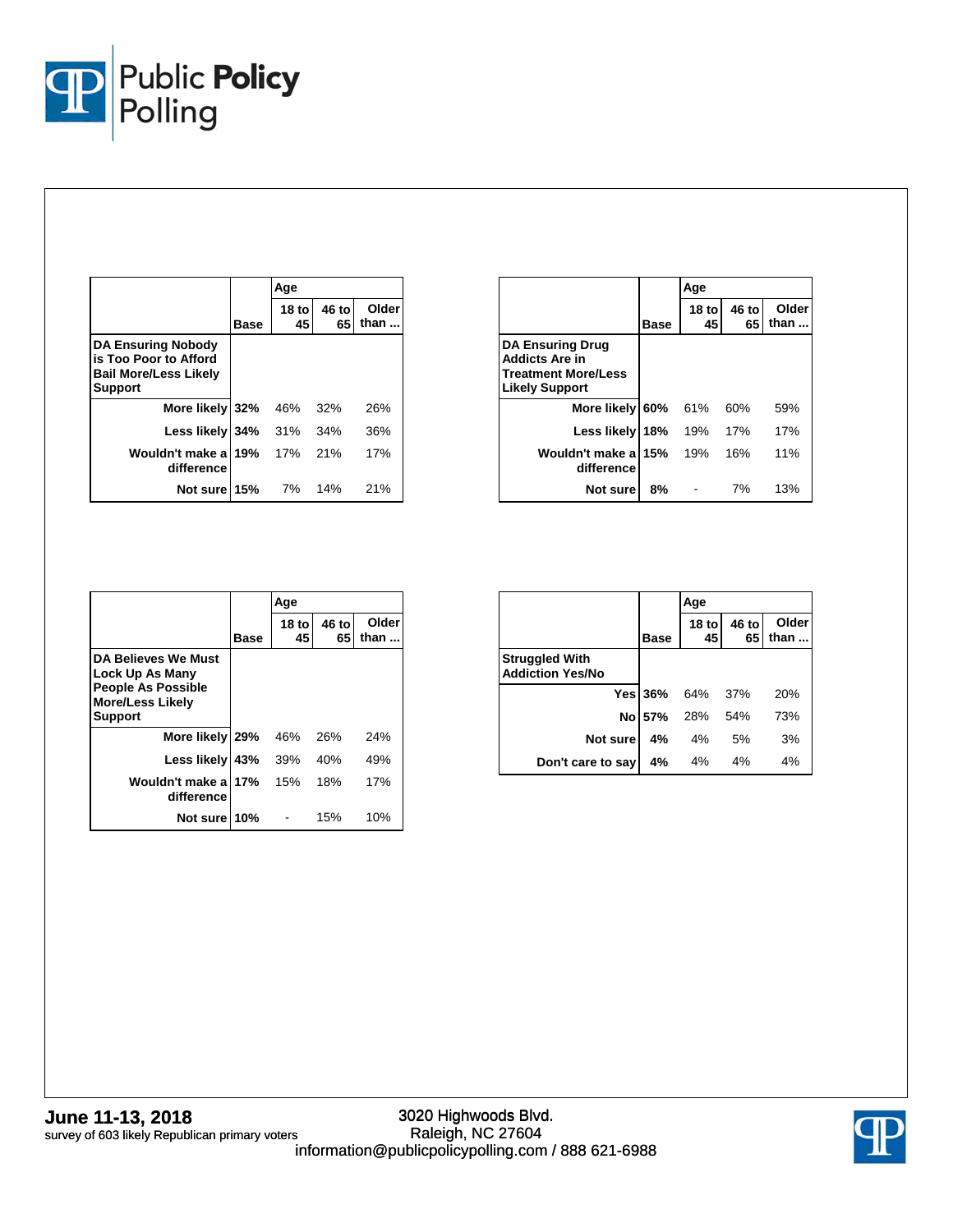

|                                                                  |             | Age             |             |               |
|------------------------------------------------------------------|-------------|-----------------|-------------|---------------|
|                                                                  | <b>Base</b> | $18$ to<br>45   | 46 to<br>65 | Older<br>than |
| Been Arrested,<br><b>Charged or Convicted</b><br>of Crime Yes/No |             |                 |             |               |
|                                                                  |             | Yes 31% 57% 30% |             | <b>20%</b>    |
| Nol                                                              | 62%         | 43%             | 62%         | 72%           |
| Not sure                                                         | 4%          |                 | 6%          | 5%            |
| Don't care to say                                                | 2%          |                 | 3%          | 3%            |

|                                       |             | Age              |             |               |
|---------------------------------------|-------------|------------------|-------------|---------------|
|                                       | <b>Base</b> | 18 <sub>to</sub> | 46 to<br>65 | Older<br>than |
| <b>Been Victim of Crime</b><br>Yes/No |             |                  |             |               |
|                                       |             | Yes 45% 64% 54%  |             | 27%           |
|                                       |             | No 46% 27% 39%   |             | 62%           |
| Not sure                              | 6%          | 4%               | 6%          | 8%            |
| Don't care to say                     | 2%          | $4\%$            | 2%          | 2%            |

|                           | Area You Live In |       |                      |               |            |  |
|---------------------------|------------------|-------|----------------------|---------------|------------|--|
|                           | Base             | Rural | <b>Small</b><br>town | Suburba-<br>n | Urba-<br>n |  |
| <b>Trump Favorability</b> |                  |       |                      |               |            |  |
| Very favorable 65%        |                  | 68%   | 72%                  | 67%           | 59%        |  |
| Somewhat favorable 17%    |                  | 18%   | 21%                  | 17%           | 15%        |  |
| Somewhat<br>unfavorable   | 5%               | 11%   | 1%                   | 5%            | 5%         |  |
| Very unfavorable 12%      |                  | 4%    | 6%                   | 11%           | 20%        |  |
| Not sure                  | 1%               |       |                      | 1%            | 2%         |  |

|                             |      | Area You Live In |      |                           |     |  |
|-----------------------------|------|------------------|------|---------------------------|-----|--|
|                             | Base | Rural            | town | Small Suburba- Urba-<br>n | n   |  |
| <b>Voter Screen</b>         |      |                  |      |                           |     |  |
| Certain to vote 89% 91% 98% |      |                  |      | 87%                       | 89% |  |
| Probably will vote 11%      |      | 9%               | 2%   | 13%                       | 11% |  |

|                           |      | Area You Live In |      |                |       |  |
|---------------------------|------|------------------|------|----------------|-------|--|
|                           | Base | Rural            | town | Small Suburba- | Urban |  |
| <b>Party Primary Vote</b> |      |                  |      |                |       |  |
| Republican primary 100%   |      | 100%             | 100% | 100%           | 100%  |  |

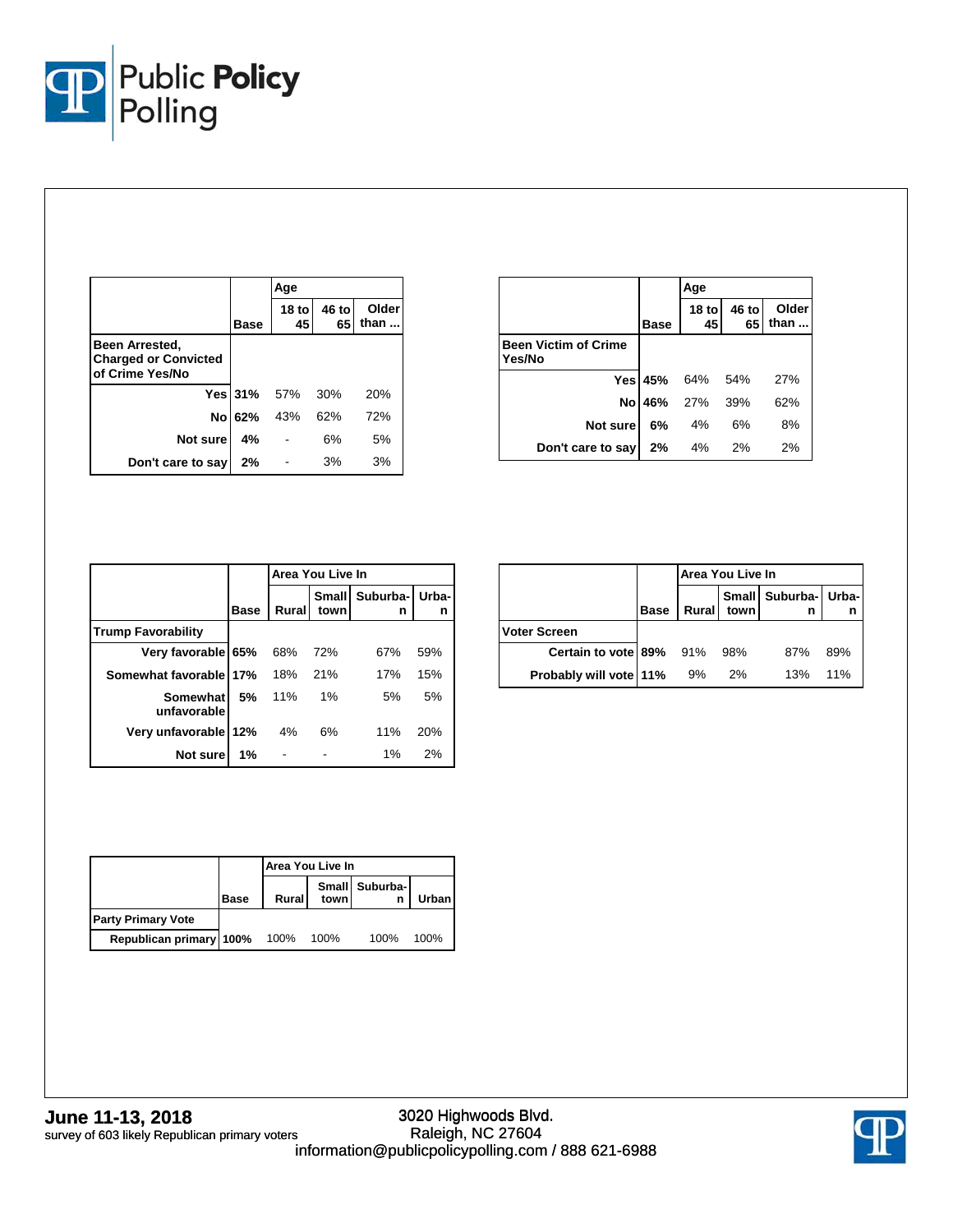

|                             |             | Area You Live In |               |               |            |
|-----------------------------|-------------|------------------|---------------|---------------|------------|
|                             | <b>Base</b> | Rural            | Small<br>town | Suburba-<br>n | Urba-<br>n |
| Kunzweiler<br>Favorability  |             |                  |               |               |            |
| Very favorable 12%          |             | 11%              | 14%           | 12%           | 13%        |
| Somewhat favorable 29%      |             | 29%              | 27%           | 30%           | 29%        |
| Somewhat 14%<br>unfavorable |             | 11%              | 13%           | 14%           | 15%        |
| Very unfavorable 10%        |             | 13%              | 11%           | 7%            | 13%        |
| Not sure 35%                |             | 37%              | 36%           | 37%           | 30%        |

|                             |      | Area You Live In |               |               |            |  |
|-----------------------------|------|------------------|---------------|---------------|------------|--|
|                             | Base | Rural            | Small<br>town | Suburba-<br>n | Urba-<br>n |  |
| <b>Fu Favorability</b>      |      |                  |               |               |            |  |
| Very favorable 10%          |      | 7%               | 19%           | 6%            | 15%        |  |
| Somewhat favorable   20%    |      | 16%              | 27%           | 20%           | 20%        |  |
| Somewhat 14%<br>unfavorable |      | 24%              | 11%           | 14%           | 10%        |  |
| Very unfavorable            | 4%   | 4%               | 3%            | 4%            | 6%         |  |
| Not sure 52%                |      | 49%              | 41%           | 56%           | 49%        |  |

|                              |             | Area You Live In |                      |               |            |  |
|------------------------------|-------------|------------------|----------------------|---------------|------------|--|
|                              | <b>Base</b> | Rural            | <b>Small</b><br>town | Suburba-<br>n | Urba-<br>n |  |
| <b>Westcott Favorability</b> |             |                  |                      |               |            |  |
| Very favorable               | 6%          | 11%              | 10%                  | 6%            | 4%         |  |
| Somewhat favorable           | 18%         | 19%              | 24%                  | 17%           | 17%        |  |
| Somewhat 13%<br>unfavorable  |             | 19%              | 9%                   | 12%           | 14%        |  |
| Very unfavorable             | 4%          | 3%               | 9%                   | 2%            | 7%         |  |
| Not sure                     | 59%         | 48%              | 48%                  | 63%           | 58%        |  |

|                              |             | Area You Live In |      |                               |     |  |
|------------------------------|-------------|------------------|------|-------------------------------|-----|--|
|                              | <b>Base</b> | Rural            | town | Small   Suburba-   Urba-<br>n | n   |  |
| Kunzweiler / Fu /<br>Wescott |             |                  |      |                               |     |  |
| Steve Kunzweiler 33% 30%     |             |                  | 24%  | 34%                           | 34% |  |
| Ben Fu 21%                   |             | 14%              | 20%  | 18%                           | 28% |  |
| Tammy Westcott 12% 20%       |             |                  | 10%  | 11%                           | 12% |  |
| Not sure 35%                 |             | 36%              | 45%  | 36%                           | 26% |  |

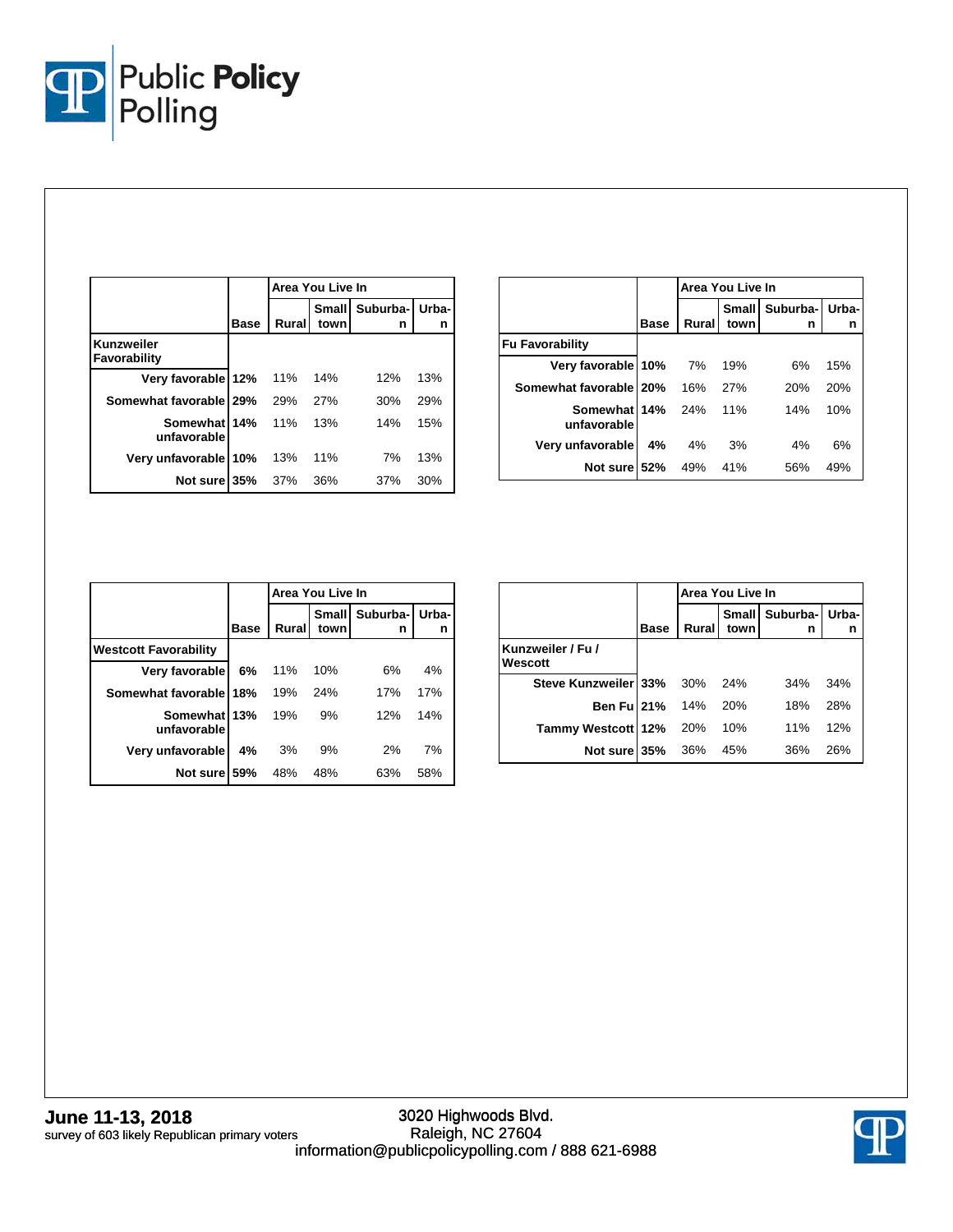

|                            |             | Area You Live In |                      |               |            |
|----------------------------|-------------|------------------|----------------------|---------------|------------|
|                            | <b>Base</b> | Rural            | <b>Small</b><br>town | Suburba-<br>n | Urba-<br>n |
| Proehl-Day<br>Favorability |             |                  |                      |               |            |
| Very favorable             | 4%          | 8%               | 12%                  | 2%            | 3%         |
| Somewhat favorable 12%     |             | 15%              | <b>20%</b>           | 9%            | 14%        |
| Somewhat<br>unfavorable    | 9%          | 13%              | 8%                   | 9%            | 9%         |
| Very unfavorable           | 5%          | 3%               | 8%                   | 3%            | 8%         |
| Not Sure 70%               |             | 61%              | 52%                  | 76%           | 66%        |

|                                                                                        |             | Area You Live In |                      |               |            |  |
|----------------------------------------------------------------------------------------|-------------|------------------|----------------------|---------------|------------|--|
|                                                                                        | <b>Base</b> | Rural            | <b>Small</b><br>town | Suburba-<br>n | Urba-<br>n |  |
| Importance of<br><b>Reducing Number of</b><br><b>Oklahomans Currently</b><br>in Prison |             |                  |                      |               |            |  |
| Very important 29%                                                                     |             | 41%              | 26%                  | 28%           | 30%        |  |
| Somewhat important 31%                                                                 |             | 26%              | 24%                  | 30%           | 38%        |  |
| Not very important 21%                                                                 |             | 26%              | 25%                  | 22%           | 14%        |  |
| Not important at all 13%                                                               |             | 4%               | 18%                  | 13%           | 14%        |  |
| Not sure                                                                               | 6%          | 3%               | 6%                   | 7%            | 4%         |  |

|                                                                                                |             |        | Area You Live In |                           |     |
|------------------------------------------------------------------------------------------------|-------------|--------|------------------|---------------------------|-----|
|                                                                                                | <b>Base</b> | Rurall | town             | Small Suburba- Urba-<br>n | n   |
| <b>Option Do More to</b><br><b>Prevent Further</b><br><b>Offenses Once</b><br>Released         |             |        |                  |                           |     |
| Making prison 22% 43%<br>sentences longer and<br>as hard and<br>unpleasant as<br>possible      |             |        | 29%              | 20%                       | 16% |
| Providing alternatives 66% 52%<br>to incarceration,<br>rehabilitation services<br>and training |             |        | 54%              | 66%                       | 73% |
| Not Sure 12%                                                                                   |             | 5%     | 17%              | 14%                       | 11% |

|                                                                                                                                                         |      | Area You Live In |               |                      |     |
|---------------------------------------------------------------------------------------------------------------------------------------------------------|------|------------------|---------------|----------------------|-----|
|                                                                                                                                                         | Base | Rural            | Small<br>town | Suburba-I Urba-<br>n | n   |
| <b>Freeing Prisoners</b><br>Harm/Help<br><b>Communities</b>                                                                                             |      |                  |               |                      |     |
| Think it would harm 24%<br>communities because<br>people who belong<br>behind bars will be let<br>out                                                   |      | 37%              | 35%           | 22%                  | 21% |
| Think it would help c-<br>ommunities by rehabi-<br>litating offenders and<br>saving taxpayer dolla-<br>rs that can be reinves-<br>ted into preventing c | 60%  | 40%              | 51%           | 61%                  | 65% |
| Not sure 16%                                                                                                                                            |      | 22%              | 15%           | 17%                  | 14% |

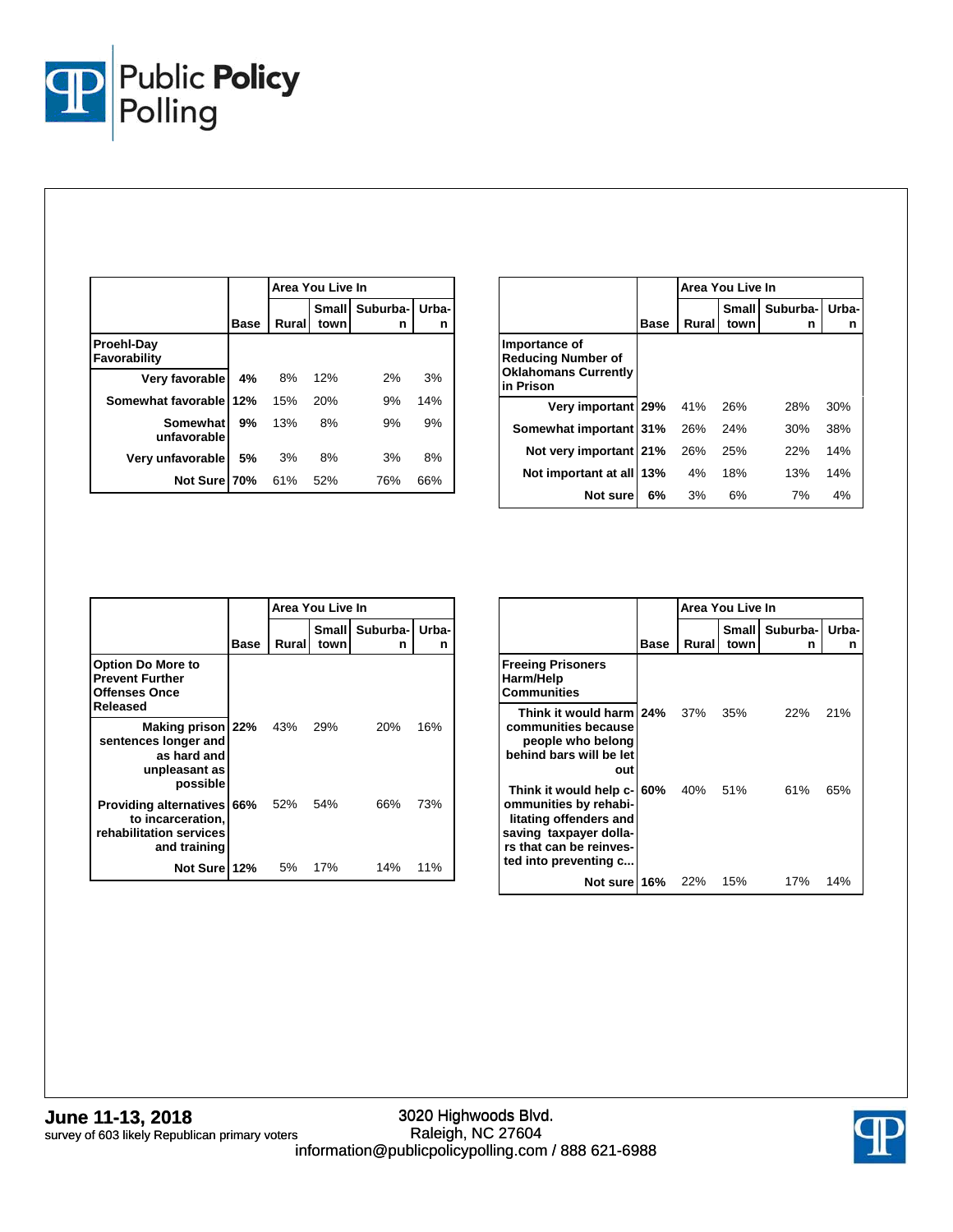

|                                                        |             | Area You Live In |                      |                     |     |  |
|--------------------------------------------------------|-------------|------------------|----------------------|---------------------|-----|--|
|                                                        | <b>Base</b> | Rural            | <b>Small</b><br>town | Suburba- Urba-<br>n | n   |  |
| <b>Amount Known About</b><br><b>DA Responsibilites</b> |             |                  |                      |                     |     |  |
|                                                        | A lot 20%   | 24%              | 25%                  | 15%                 | 27% |  |
| <b>Some 55%</b>                                        |             | 54%              | 37%                  | 57%                 | 55% |  |
| Only a little 19%                                      |             | 20%              | 17%                  | <b>22%</b>          | 14% |  |
| Nothing at all                                         | 6%          | 1%               | 22%                  | 6%                  | 2%  |  |
| Not sure                                               | 0%          |                  |                      | 0%                  | 1%  |  |

|                                              |             | Area You Live In |               |               |            |  |
|----------------------------------------------|-------------|------------------|---------------|---------------|------------|--|
|                                              | <b>Base</b> | Rural            | Small<br>town | Suburba-<br>n | Urba-<br>n |  |
| Importance of DA in<br><b>Your Community</b> |             |                  |               |               |            |  |
| Very important 72%                           |             | 68%              | 66%           | 73%           | 74%        |  |
| Somewhat important 22%                       |             | 29%              | 21%           | 21%           | 20%        |  |
| Not very important                           | 4%          |                  | 5%            | 4%            | 4%         |  |
| Not important at all                         | 1%          |                  | 8%            |               | 1%         |  |
| Not sure                                     | 2%          | 3%               |               | 2%            | 2%         |  |

|                                                                                                                                                            |      | Area You Live In |      |                             |     |
|------------------------------------------------------------------------------------------------------------------------------------------------------------|------|------------------|------|-----------------------------|-----|
|                                                                                                                                                            | Base | Rural            | town | Small I Suburba- Urba-<br>n | n   |
| <b>Best Way for DA to</b><br><b>Prevent Future Crimes</b>                                                                                                  |      |                  |      |                             |     |
| Think my District Atto- 60%<br>rney should be sendi-<br>ng fewer people to pri-<br>son and sending more<br>people to mental heal-<br>th treatment, drug tr |      | 50%              | 50%  | 63%                         | 59% |
| Think my District Atto- 24%<br>rney should be seeki-<br>ng the harshest prison<br>sentences possible to<br>keep offenders off the<br>streets and deter ot  |      | 33%              | 23%  | 25%                         | 20% |
| Not sure 16%                                                                                                                                               |      | 18%              | 28%  | 12%                         | 21% |

|                                                                                                                                                                    |      | Area You Live In |      |                           |     |
|--------------------------------------------------------------------------------------------------------------------------------------------------------------------|------|------------------|------|---------------------------|-----|
|                                                                                                                                                                    | Base | Rural            | town | Small Suburba- Urba-<br>n | n   |
| <b>Best Way for DA to</b><br><b>Protect Public Safety</b>                                                                                                          |      |                  |      |                           |     |
| Think my District Atto- 62%<br>rney should aggressi-<br>vely prosecute people<br>who have committed<br>serious crimes becau-<br>se they are unlikely t             |      | 51%              | 61%  | 65%                       | 61% |
| Think my District Atto- 27% 31% 34%<br>rney should give peo-<br>ple who have committ-<br>ed serious crimes the<br>ossibility of turning t-<br>hings around and liv |      |                  |      | 25%                       | 28% |
| Not sure 11%                                                                                                                                                       |      | 18%              | 5%   | 11%                       | 11% |

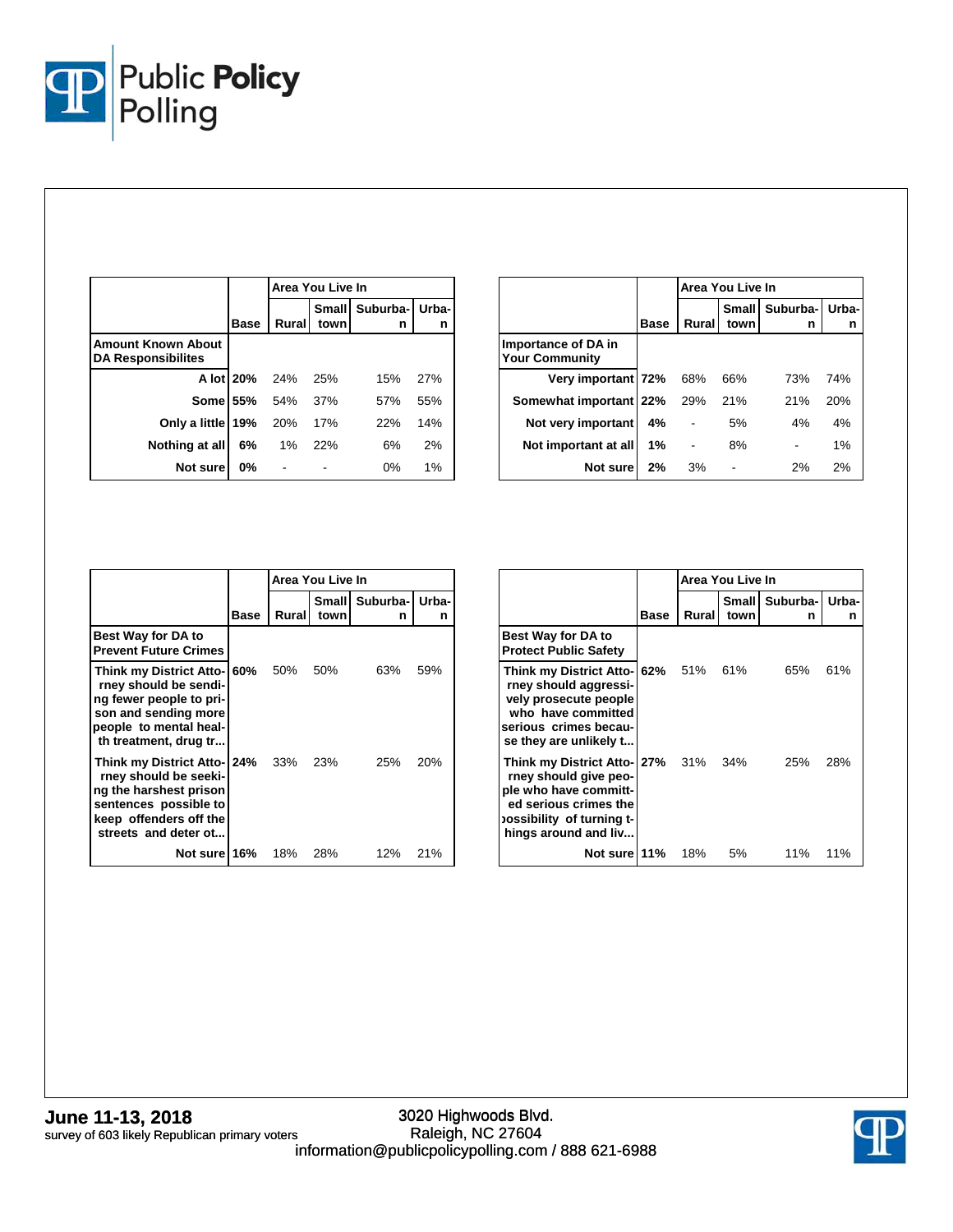

|                                                                                                          |             | Area You Live In |                      |               |            |  |
|----------------------------------------------------------------------------------------------------------|-------------|------------------|----------------------|---------------|------------|--|
|                                                                                                          | <b>Base</b> | Rural            | <b>Small</b><br>town | Suburba-<br>n | Urba-<br>n |  |
| <b>DA Commits to</b><br><b>Making Transparent</b><br><b>Decisions More/Less</b><br><b>Likely Support</b> |             |                  |                      |               |            |  |
| More likely 67%                                                                                          |             | 55%              | 66%                  | 68%           | 68%        |  |
| Less likely                                                                                              | 6%          | 6%               | 19%                  | 4%            | 4%         |  |
| Wouldn't make a<br>difference                                                                            | 16%         | 25%              | 7%                   | 17%           | 14%        |  |
| Not sure 11%                                                                                             |             | 13%              | 7%                   | 10%           | 14%        |  |

|                                                                                                           |      | Area You Live In |               |               |            |  |
|-----------------------------------------------------------------------------------------------------------|------|------------------|---------------|---------------|------------|--|
|                                                                                                           | Base | Rural            | Small<br>town | Suburba-<br>n | Urba-<br>n |  |
| <b>DA Commits to</b><br><b>Holding Police</b><br>Accountable<br><b>More/Less Likely</b><br><b>Support</b> |      |                  |               |               |            |  |
| More likely                                                                                               | 65%  | 65%              | 53%           | 69%           | 61%        |  |
| Less likely 12%                                                                                           |      | 12%              | 16%           | 11%           | 14%        |  |
| Wouldn't make a<br>difference                                                                             | 12%  | 15%              | 5%            | 12%           | 13%        |  |
| Not sure 11%                                                                                              |      | 8%               | 26%           | 8%            | 12%        |  |

|                                                                                      |             |       | Area You Live In |                     |     |
|--------------------------------------------------------------------------------------|-------------|-------|------------------|---------------------|-----|
|                                                                                      | <b>Base</b> | Rural | Small<br>town    | Suburba- Urba-<br>n | n   |
| DA Working to Reduc-<br>e Unequal Treatment<br>By Race More/Less Li-<br>kely Support |             |       |                  |                     |     |
| More likely 42%                                                                      |             | 47%   | 24%              | 41%                 | 49% |
| Less likely 20%                                                                      |             | 19%   | 44%              | <b>20%</b>          | 11% |
| Wouldn't make al<br>difference                                                       | 24%         | 24%   | 9%               | 27%                 | 24% |
| Not sure 13%                                                                         |             | 9%    | 23%              | 12%                 | 16% |

|                                                                                                                                        |             |       | Area You Live In |               |            |
|----------------------------------------------------------------------------------------------------------------------------------------|-------------|-------|------------------|---------------|------------|
|                                                                                                                                        | <b>Base</b> | Rural | Small<br>town    | Suburba-<br>n | Urba-<br>n |
| <b>DA Places Greater</b><br><b>Emphasis on</b><br><b>Alternatives to</b><br>Incarceration<br><b>More/Less Likely</b><br><b>Support</b> |             |       |                  |               |            |
| More likely                                                                                                                            | 56%         | 53%   | 59%              | 55%           | 57%        |
| Less likely                                                                                                                            | 23%         | 27%   | 13%              | 25%           | 20%        |
| Wouldn't make a<br>difference                                                                                                          | 13%         | 16%   | 16%              | 13%           | 11%        |
| Not sure                                                                                                                               | 9%          | 4%    | 13%              | 7%            | 12%        |

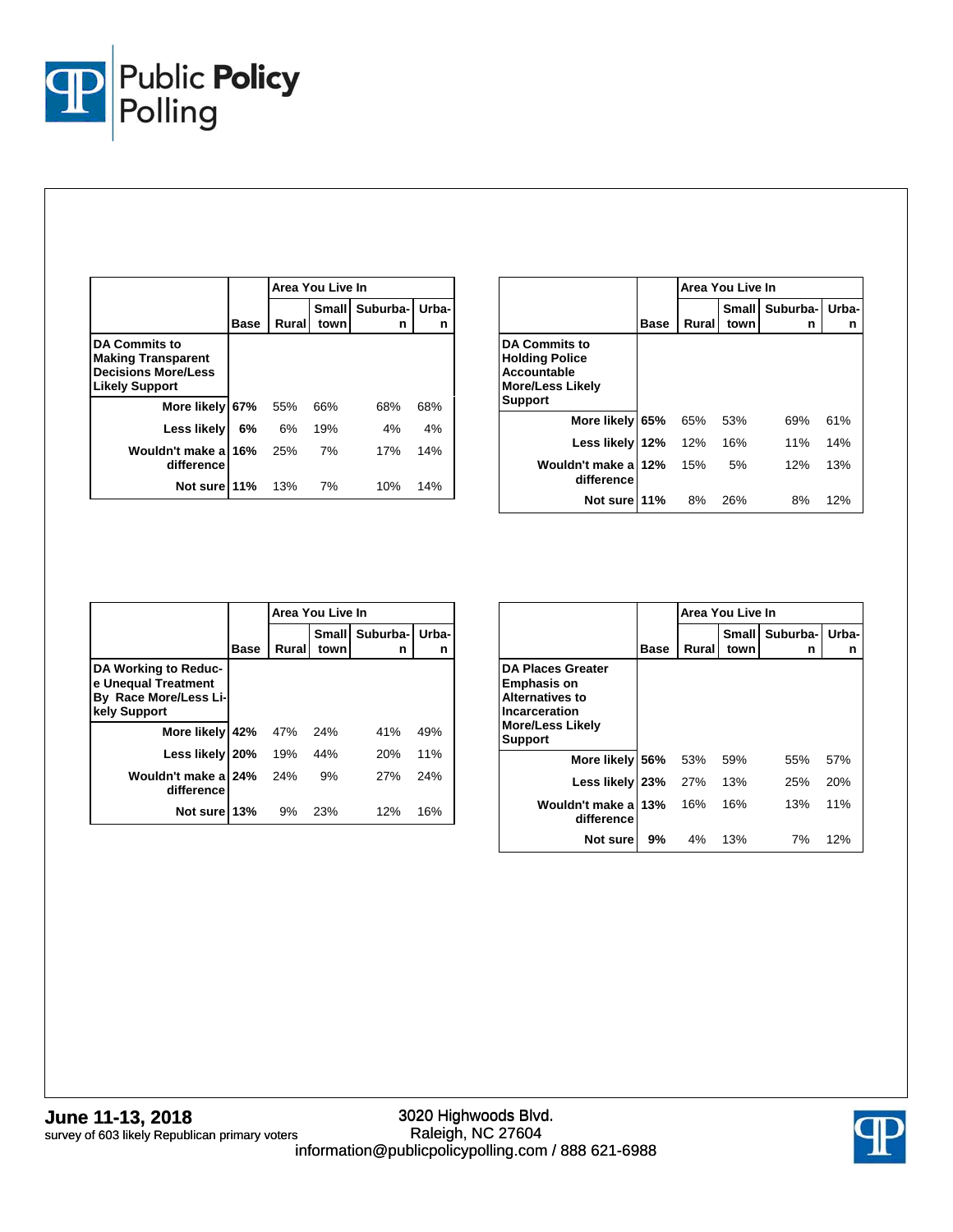

|                                                                                                      |             |       | Area You Live In     |               |            |
|------------------------------------------------------------------------------------------------------|-------------|-------|----------------------|---------------|------------|
|                                                                                                      | <b>Base</b> | Rural | <b>Small</b><br>town | Suburba-<br>n | Urba-<br>n |
| <b>DA Ensuring Nobody</b><br>is Too Poor to Afford<br><b>Bail More/Less Likely</b><br><b>Support</b> |             |       |                      |               |            |
| More likely 32%                                                                                      |             | 32%   | 25%                  | 32%           | 35%        |
| Less likely 34%                                                                                      |             | 36%   | 32%                  | 36%           | 30%        |
| Wouldn't make a<br>difference                                                                        | 19%         | 23%   | 13%                  | 17%           | 22%        |
| Not sure 15%                                                                                         |             | 10%   | 30%                  | 15%           | 13%        |

|                                                                                                         |      | Area You Live In |      |                               |     |  |  |  |
|---------------------------------------------------------------------------------------------------------|------|------------------|------|-------------------------------|-----|--|--|--|
|                                                                                                         | Base | Rural            | town | Small   Suburba-   Urba-<br>n | n   |  |  |  |
| <b>DA Ensuring Drug</b><br><b>Addicts Are in</b><br><b>Treatment More/Less</b><br><b>Likely Support</b> |      |                  |      |                               |     |  |  |  |
| More likely 60%                                                                                         |      | 56%              | 58%  | 57%                           | 67% |  |  |  |
| Less likely 18%                                                                                         |      | 18%              | 15%  | 22%                           | 9%  |  |  |  |
| Wouldn't make a 15%<br>difference                                                                       |      | 21%              | 6%   | 14%                           | 17% |  |  |  |
| Not sure                                                                                                | 8%   | 4%               | 21%  | 7%                            | 7%  |  |  |  |

|                                                                                                                  |      | Area You Live In |                      |               |            |  |  |
|------------------------------------------------------------------------------------------------------------------|------|------------------|----------------------|---------------|------------|--|--|
|                                                                                                                  | Base | Rural            | <b>Small</b><br>town | Suburba-<br>n | Urba-<br>n |  |  |
| DA Believes We Must<br>Lock Up As Many<br><b>People As Possible</b><br><b>More/Less Likely</b><br><b>Support</b> |      |                  |                      |               |            |  |  |
| More likely 29%                                                                                                  |      | 36%              | 16%                  | 32%           | 26%        |  |  |
| <b>Less likely</b>                                                                                               | 43%  | 36%              | 52%                  | 39%           | 51%        |  |  |
| Wouldn't make a<br>difference                                                                                    | 17%  | 17%              | 11%                  | 19%           | 15%        |  |  |
| Not sure 10%                                                                                                     |      | 11%              | 21%                  | 9%            | 8%         |  |  |

|                                                  |                | Area You Live In |               |               |            |  |  |  |
|--------------------------------------------------|----------------|------------------|---------------|---------------|------------|--|--|--|
|                                                  | <b>Base</b>    | Rural            | Small<br>town | Suburba-<br>n | Urba-<br>n |  |  |  |
| <b>Struggled With</b><br><b>Addiction Yes/No</b> |                |                  |               |               |            |  |  |  |
|                                                  | <b>Yes 36%</b> | 53%              | 35%           | 39%           | 23%        |  |  |  |
|                                                  | No 57%         | 47%              | 57%           | 53%           | 66%        |  |  |  |
| Not sure                                         | 4%             |                  | 2%            | 3%            | 8%         |  |  |  |
| Don't care to say                                | 4%             |                  | 6%            | 5%            | 3%         |  |  |  |

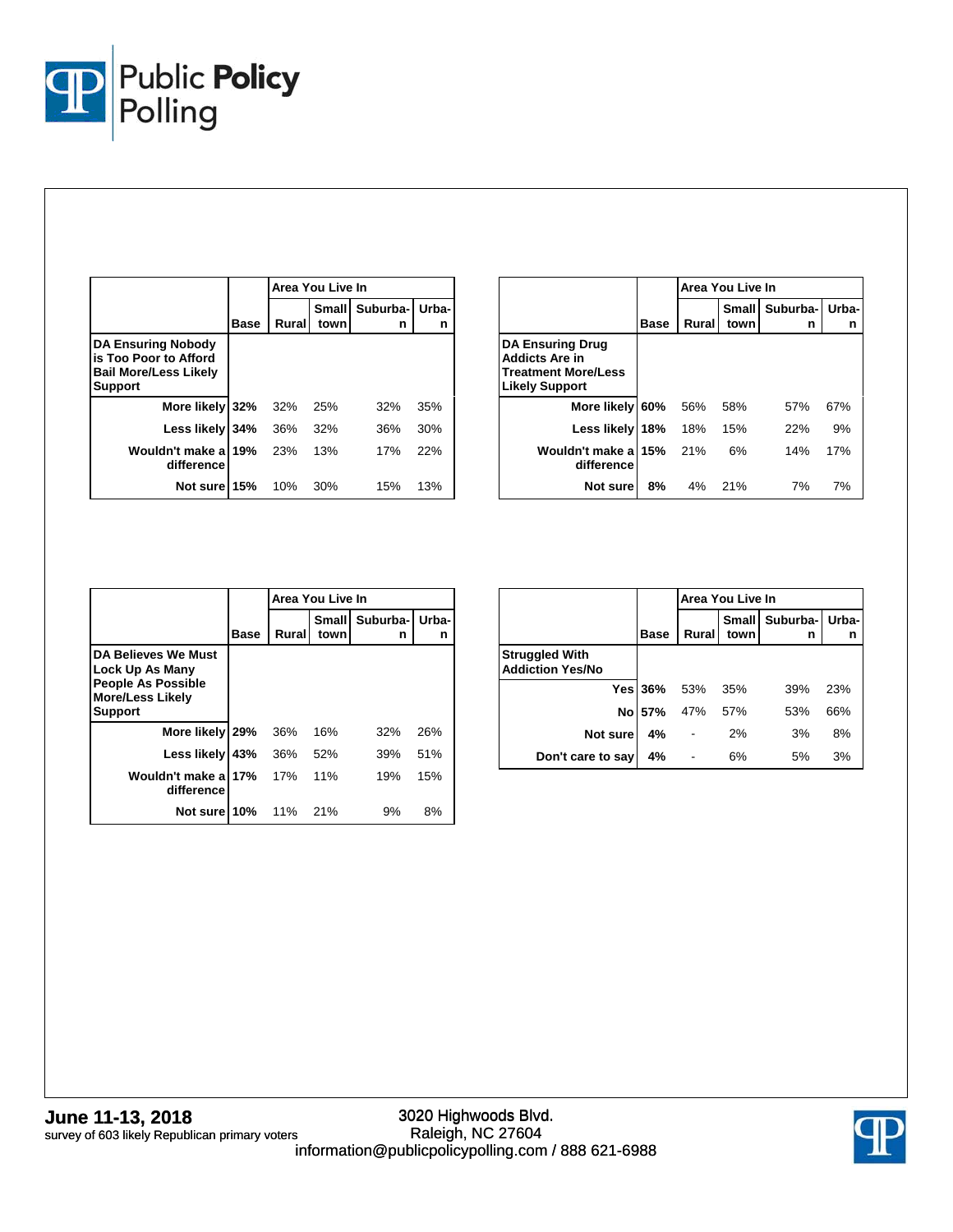

|                                                                  |                | Area You Live In |                      |                     |     |  |  |
|------------------------------------------------------------------|----------------|------------------|----------------------|---------------------|-----|--|--|
|                                                                  | <b>Base</b>    | Rural            | <b>Small</b><br>town | Suburba- Urba-<br>n | n   |  |  |
| Been Arrested,<br><b>Charged or Convicted</b><br>of Crime Yes/No |                |                  |                      |                     |     |  |  |
|                                                                  | <b>Yes 31%</b> | - 36%            | 29%                  | 33%                 | 28% |  |  |
|                                                                  | No 62%         | 57%              | 62%                  | 63%                 | 64% |  |  |
| Not sure                                                         | 4%             | 7%               | 7%                   | 3%                  | 4%  |  |  |
| Don't care to say                                                | 2%             |                  | 2%                   | 2%                  | 4%  |  |  |

|                                       |                | Area You Live In |                      |               |             |  |  |
|---------------------------------------|----------------|------------------|----------------------|---------------|-------------|--|--|
|                                       | <b>Base</b>    | Rural            | <b>Small</b><br>town | Suburba-<br>n | Urba-l<br>n |  |  |
| <b>Been Victim of Crime</b><br>Yes/No |                |                  |                      |               |             |  |  |
|                                       | <b>Yes 45%</b> | 73%              | - 35%                | 40%           | 50%         |  |  |
| No                                    | 46%            | 24%              | 54%                  | 52%           | 38%         |  |  |
| Not sure                              | 6%             |                  | 11%                  | 5%            | 10%         |  |  |
| Don't care to say                     | 2%             | 2%               |                      | 3%            | 3%          |  |  |

|                           |             | Income                  |                           |                           |             |                                       |                       |                        |  |
|---------------------------|-------------|-------------------------|---------------------------|---------------------------|-------------|---------------------------------------|-----------------------|------------------------|--|
|                           | <b>Base</b> | Less tha-<br>n \$30,000 | \$30,000 t-<br>o \$50.000 | \$50,000 t-<br>o \$75,000 | \$75,000 t- | \$100,000 t-<br>o \$100,0 o \$150,000 | More tha-<br>n \$150, | Don't car-<br>e to sav |  |
| <b>Trump Favorability</b> |             |                         |                           |                           |             |                                       |                       |                        |  |
| Verv favorable            | 65%         | 69%                     | 72%                       | 67%                       | 71%         | 59%                                   | 51%                   | 64%                    |  |
| Somewhat favorable        | 17%         | 20%                     | 17%                       | 18%                       | 12%         | 16%                                   | 21%                   | 16%                    |  |
| Somewhat<br>unfavorable   | 5%          | 1%                      | 5%                        | 11%                       | 1%          | 4%                                    | 6%                    | 5%                     |  |
| Verv unfavorable          | 12%         | 9%                      | 6%                        | 5%                        | 15%         | 18%                                   | 22%                   | 15%                    |  |
| Not sure                  | 1%          | 2%                      | 1%                        | ٠                         | 1%          | 3%                                    | ۰                     | ٠                      |  |

|                        |             | Income |     |     |     |                                                                                                                                                              |     |          |
|------------------------|-------------|--------|-----|-----|-----|--------------------------------------------------------------------------------------------------------------------------------------------------------------|-----|----------|
|                        | <b>Base</b> |        |     |     |     | Less tha- \$30,000 t- \$50,000 t- \$75,000 t- \$100,000 t- More tha- Don't car-<br>n \$30,000   o \$50,000   o \$75,000   o \$100,0   o \$150,000   n \$150, |     | e to sav |
| <b>Voter Screen</b>    |             |        |     |     |     |                                                                                                                                                              |     |          |
| Certain to vote 89%    |             | 86%    | 89% | 87% | 91% | 89%                                                                                                                                                          | 91% | 90%      |
| Probably will vote 11% |             | 14%    | 11% | 13% | 9%  | 11%                                                                                                                                                          | 9%  | 10%      |

|                           |             | Income |      |      |      |                                                                                                                                                    |      |          |
|---------------------------|-------------|--------|------|------|------|----------------------------------------------------------------------------------------------------------------------------------------------------|------|----------|
|                           | <b>Base</b> |        |      |      |      | Less tha- \$30,000 t- \$50,000 t- \$75,000 t- \$100,000 t- More tha- Don't car-<br>n \$30,000 o \$50,000 o \$75,000 o \$100,0 o \$150,000 n \$150, |      | e to sav |
| <b>Party Primary Vote</b> |             |        |      |      |      |                                                                                                                                                    |      |          |
| Republican primary 100%   |             | 100%   | 100% | 100% | 100% | 100%                                                                                                                                               | 100% | 100%     |

|                             |      | Income                  |                           |                           |     |                                                   |                      |                        |  |  |
|-----------------------------|------|-------------------------|---------------------------|---------------------------|-----|---------------------------------------------------|----------------------|------------------------|--|--|
|                             | Base | Less tha-<br>n \$30.000 | \$30,000 t-<br>o \$50.000 | \$50,000 t-<br>o \$75,000 |     | \$75,000 t- \$100,000 t-<br>o \$100,0 o \$150,000 | More tha-<br>n \$150 | Don't car-<br>e to sav |  |  |
| Kunzweiler<br>Favorability  |      |                         |                           |                           |     |                                                   |                      |                        |  |  |
| Very favorable 12%          |      | 14%                     | 13%                       | 11%                       | 9%  | 9%                                                | 16%                  | 13%                    |  |  |
| Somewhat favorable 29%      |      | 32%                     | 40%                       | 34%                       | 32% | 26%                                               | 25%                  | 21%                    |  |  |
| Somewhat 14%<br>unfavorable |      | 11%                     | 12%                       | 19%                       | 15% | 17%                                               | 14%                  | 12%                    |  |  |
| Very unfavorable 10%        |      | 12%                     | 3%                        | 9%                        | 8%  | 16%                                               | 8%                   | 12%                    |  |  |
| Not sure 35%                |      | 31%                     | 32%                       | 28%                       | 36% | 32%                                               | 37%                  | 42%                    |  |  |

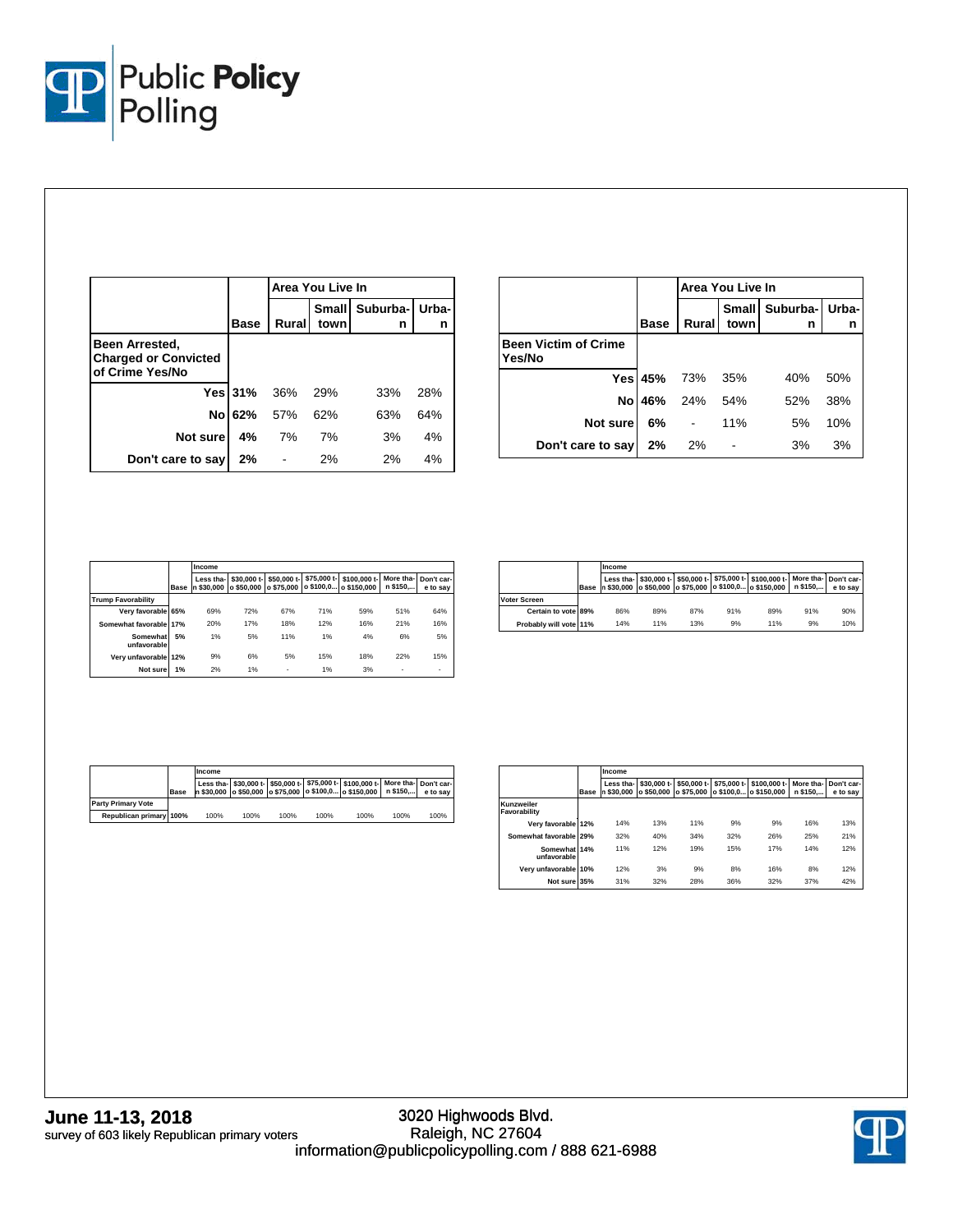

|                             |             | Income                  |                           |                           |                          |                             |                      |                        |
|-----------------------------|-------------|-------------------------|---------------------------|---------------------------|--------------------------|-----------------------------|----------------------|------------------------|
|                             | <b>Base</b> | Less tha-<br>n \$30.000 | \$30,000 t-<br>o \$50,000 | \$50,000 t-<br>o \$75.000 | \$75,000 t-<br>o \$100.0 | \$100,000 t-<br>o \$150,000 | More tha-<br>n \$150 | Don't car-<br>e to sav |
| <b>Fu Favorability</b>      |             |                         |                           |                           |                          |                             |                      |                        |
| Very favorable 10%          |             | 9%                      | 20%                       | 11%                       | 5%                       | 9%                          | 9%                   | 7%                     |
| Somewhat favorable 20%      |             | 17%                     | 16%                       | 27%                       | 20%                      | 16%                         | 24%                  | 20%                    |
| Somewhat 14%<br>unfavorable |             | 20%                     | 8%                        | 16%                       | 16%                      | 16%                         | 12%                  | 10%                    |
| Verv unfavorable            | 4%          | 2%                      | 1%                        | 3%                        | 9%                       | 8%                          | 3%                   | 3%                     |
| Not sure 52%                |             | 51%                     | 55%                       | 42%                       | 50%                      | 51%                         | 52%                  | 59%                    |

|                              |             | Income                |                           |                           |     |                                                   |                      |                        |
|------------------------------|-------------|-----------------------|---------------------------|---------------------------|-----|---------------------------------------------------|----------------------|------------------------|
|                              | <b>Base</b> | Less tha-<br>\$30,000 | \$30,000 t-<br>o \$50,000 | \$50,000 t-<br>o \$75.000 |     | \$75,000 t- \$100,000 t-<br>o \$100,0 o \$150,000 | More tha-<br>n \$150 | Don't car-<br>e to say |
| <b>Westcott Favorability</b> |             |                       |                           |                           |     |                                                   |                      |                        |
| Very favorable               | 6%          | 10%                   | 6%                        | 4%                        | 2%  | 8%                                                | 5%                   | 8%                     |
| Somewhat favorable 18%       |             | 19%                   | 25%                       | 15%                       | 20% | 17%                                               | 15%                  | 15%                    |
| Somewhat 13%<br>unfavorable  |             | 14%                   | 6%                        | 20%                       | 16% | 13%                                               | 14%                  | 8%                     |
| Very unfavorable             | 4%          | 6%                    | 3%                        | 1%                        | 3%  | 12%                                               |                      | 5%                     |
| Not sure 59%                 |             | 50%                   | 59%                       | 59%                       | 59% | 49%                                               | 66%                  | 65%                    |

|                              |      | Income                  |                                      |             |     |                                                   |                      |                        |
|------------------------------|------|-------------------------|--------------------------------------|-------------|-----|---------------------------------------------------|----------------------|------------------------|
|                              | Base | Less tha-<br>n \$30.000 | \$30,000 t-<br>o \$50,000 o \$75,000 | \$50,000 t- |     | \$75,000 t- \$100,000 t-<br>o \$100,0 o \$150,000 | More tha-<br>n \$150 | Don't car-<br>e to say |
| Kunzweiler / Fu /<br>Wescott |      |                         |                                      |             |     |                                                   |                      |                        |
| Steve Kunzweiler 33%         |      | 33%                     | 27%                                  | 33%         | 41% | 32%                                               | 28%                  | 32%                    |
| <b>Ben Ful 21%</b>           |      | 11%                     | 30%                                  | 32%         | 9%  | 25%                                               | 25%                  | 17%                    |
| Tammy Westcott 12%           |      | 20%                     | 8%                                   | 8%          | 10% | 9%                                                | 13%                  | 14%                    |
| Not sure 35%                 |      | 35%                     | 35%                                  | 27%         | 40% | 34%                                               | 34%                  | 37%                    |

|                            |      | Income                |                           |                           |             |                                       |                       |                        |
|----------------------------|------|-----------------------|---------------------------|---------------------------|-------------|---------------------------------------|-----------------------|------------------------|
|                            | Base | Less tha-<br>\$30,000 | \$30,000 t-<br>o \$50,000 | \$50,000 t-<br>o \$75.000 | \$75,000 t- | \$100,000 t-<br>o \$100,0 o \$150,000 | More tha-<br>n \$150, | Don't car-<br>e to sav |
| Proehl-Dav<br>Favorability |      |                       |                           |                           |             |                                       |                       |                        |
| Very favorable             | 4%   | 7%                    | 7%                        | ٠                         | ٠           | 6%                                    | 3%                    | 5%                     |
| Somewhat favorable         | 12%  | 25%                   | 9%                        | 13%                       | 10%         | 13%                                   | 11%                   | 7%                     |
| Somewhat<br>unfavorable    | 9%   | 10%                   | 9%                        | 14%                       | 14%         | 5%                                    | 9%                    | 6%                     |
| Very unfavorable           | 5%   | 6%                    | 2%                        | 3%                        | 3%          | 12%                                   | 3%                    | 4%                     |
| Not Sure 70%               |      | 52%                   | 72%                       | 70%                       | 73%         | 63%                                   | 74%                   | 78%                    |

|                                                                                        |             | Income                  |                           |                           |     |                                                   |                      |                        |
|----------------------------------------------------------------------------------------|-------------|-------------------------|---------------------------|---------------------------|-----|---------------------------------------------------|----------------------|------------------------|
|                                                                                        | <b>Base</b> | Less tha-<br>n \$30,000 | \$30,000 t-<br>o \$50,000 | \$50.000 t-<br>o \$75.000 |     | \$75,000 t- \$100,000 t-<br>o \$100,0 o \$150,000 | More tha-<br>n \$150 | Don't car-<br>e to sav |
| Importance of<br><b>Reducing Number of</b><br><b>Oklahomans Currently</b><br>in Prison |             |                         |                           |                           |     |                                                   |                      |                        |
| Very important 29%                                                                     |             | 26%                     | 34%                       | 30%                       | 17% | 26%                                               | 57%                  | 23%                    |
| Somewhat important 31%                                                                 |             | 38%                     | 31%                       | 26%                       | 33% | 43%                                               | 26%                  | 26%                    |
| Not very important 21%                                                                 |             | 13%                     | 19%                       | 27%                       | 29% | 21%                                               | 10%                  | 20%                    |
| Not important at all 13%                                                               |             | 19%                     | 11%                       | 13%                       | 20% | 4%                                                | 5%                   | 14%                    |
| Not sure                                                                               | 6%          | 3%                      | 5%                        | 4%                        | 2%  | 5%                                                | 2%                   | 17%                    |

|                                                                                            |      | Income                  |                           |                           |                          |                             |                       |                        |
|--------------------------------------------------------------------------------------------|------|-------------------------|---------------------------|---------------------------|--------------------------|-----------------------------|-----------------------|------------------------|
|                                                                                            | Base | Less tha-<br>n \$30,000 | \$30.000 t-<br>o \$50.000 | \$50,000 t-<br>o \$75.000 | \$75,000 t-<br>o \$100,0 | \$100,000 t-<br>o \$150,000 | More tha-<br>n \$150, | Don't car-<br>e to sav |
| <b>Option Do More to</b><br><b>Prevent Further</b><br><b>Offenses Once</b><br>Released     |      |                         |                           |                           |                          |                             |                       |                        |
| Making prison 22%<br>sentences longer and<br>as hard and<br>unpleasant as<br>possible      |      | 34%                     | 12%                       | 16%                       | 28%                      | 20%                         | 16%                   | 26%                    |
| Providing alternatives 66%<br>to incarceration.<br>rehabilitation services<br>and training |      | 46%                     | 73%                       | 75%                       | 63%                      | 69%                         | 75%                   | 60%                    |
| Not Sure 12%                                                                               |      | 20%                     | 15%                       | 10%                       | 9%                       | 11%                         | 9%                    | 13%                    |

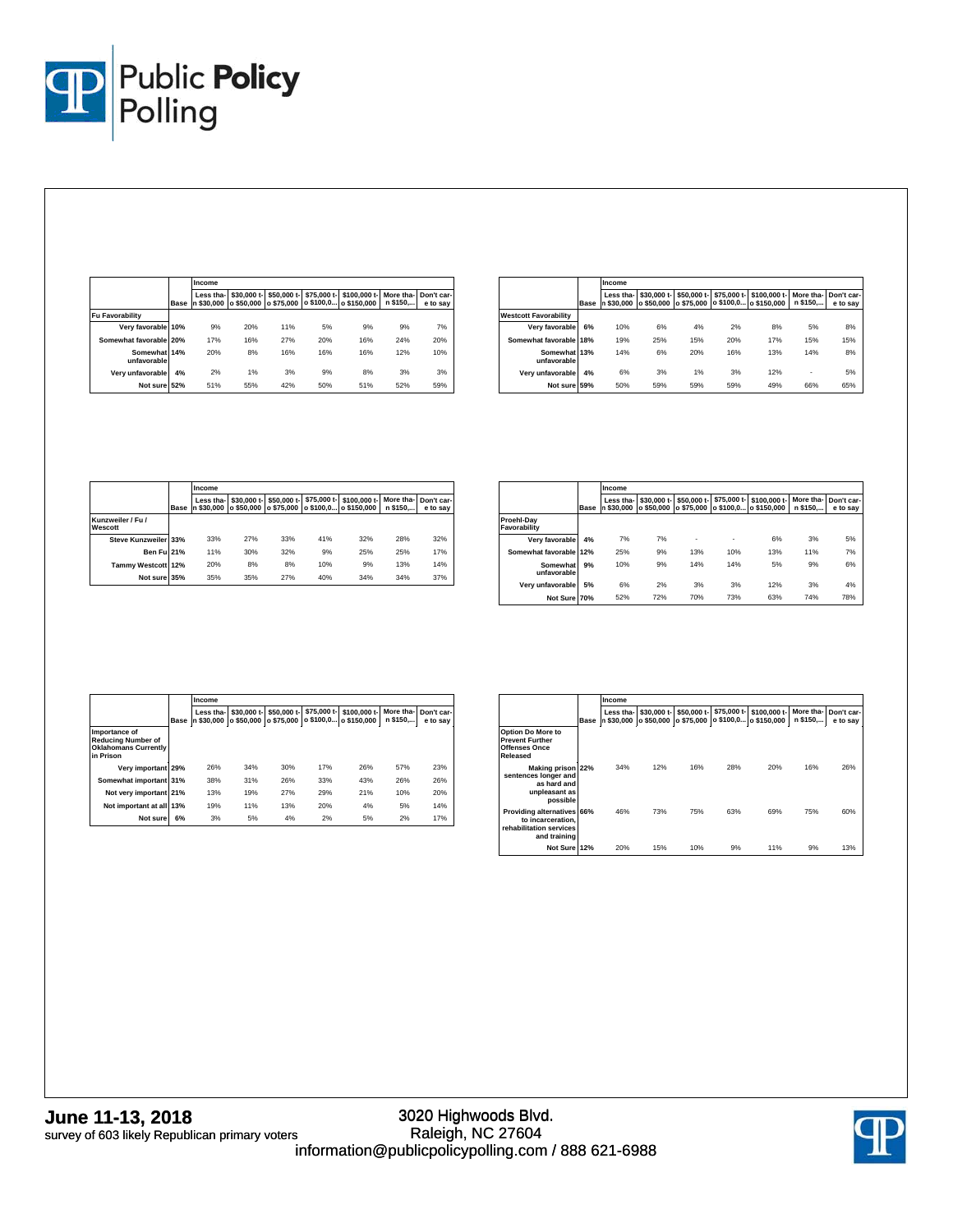

|                                                                                                                                                             |             | Income                  |                           |                           |                          |                             |                      |                        |
|-------------------------------------------------------------------------------------------------------------------------------------------------------------|-------------|-------------------------|---------------------------|---------------------------|--------------------------|-----------------------------|----------------------|------------------------|
|                                                                                                                                                             | <b>Base</b> | Less tha-<br>n \$30,000 | \$30.000 t-<br>o \$50,000 | \$50,000 t-<br>o \$75,000 | \$75,000 t-<br>o \$100,0 | \$100,000 t-<br>o \$150,000 | More tha-<br>n \$150 | Don't car-<br>e to say |
| <b>Freeing Prisoners</b><br>Harm/Help<br>Communities                                                                                                        |             |                         |                           |                           |                          |                             |                      |                        |
| Think it would harm 24%<br>communities because<br>people who belong<br>behind bars will be let<br>out                                                       |             | 32%                     | 18%                       | 19%                       | 32%                      | 25%                         | 18%                  | 22%                    |
| Think it would help c- 60%<br>ommunities by rehabi-<br>litating offenders and<br>saving taxpayer dolla-<br>rs that can be reinves-<br>ted into preventing c |             | 47%                     | 60%                       | 62%                       | 56%                      | 66%                         | 75%                  | 57%                    |
| Not sure 16%                                                                                                                                                |             | 21%                     | 22%                       | 18%                       | 12%                      | 9%                          | 8%                   | 21%                    |

|                                                        |      | Income                |                           |             |     |                                                                 |                       |                        |  |
|--------------------------------------------------------|------|-----------------------|---------------------------|-------------|-----|-----------------------------------------------------------------|-----------------------|------------------------|--|
|                                                        | Base | Less tha-<br>\$30,000 | \$30,000 t-<br>o \$50,000 | \$50,000 t- |     | \$75,000 t- \$100,000 t-<br>lo \$75,000 to \$100.0 to \$150,000 | More tha-<br>n \$150, | Don't car-<br>e to sav |  |
| <b>Amount Known About</b><br><b>DA Responsibilites</b> |      |                       |                           |             |     |                                                                 |                       |                        |  |
| A lot 20%                                              |      | 21%                   | 18%                       | 24%         | 17% | 22%                                                             | 23%                   | 14%                    |  |
| Some 55%                                               |      | 50%                   | 49%                       | 54%         | 66% | 61%                                                             | 46%                   | 53%                    |  |
| Only a little 19%                                      |      | 19%                   | 26%                       | 17%         | 17% | 12%                                                             | 25%                   | 20%                    |  |
| Nothing at all                                         | 6%   | 10%                   | 7%                        | 5%          | ٠   | 4%                                                              | 5%                    | 10%                    |  |
| Not sure                                               | 0%   | ٠                     | ۰                         | 1%          | ٠   | ٠                                                               | ٠                     | 2%                     |  |

|                                              |             | Income                  |                           |                           |     |                                                     |                      |                        |
|----------------------------------------------|-------------|-------------------------|---------------------------|---------------------------|-----|-----------------------------------------------------|----------------------|------------------------|
|                                              | <b>Base</b> | Less tha-<br>n \$30.000 | \$30,000 t-<br>o \$50,000 | \$50,000 t-<br>o \$75.000 |     | \$75,000 t-1 \$100,000 t-1<br>o \$100,0 o \$150,000 | More tha-<br>n \$150 | Don't car-<br>e to say |
| Importance of DA in<br><b>Your Community</b> |             |                         |                           |                           |     |                                                     |                      |                        |
| Verv important 72%                           |             | 68%                     | 70%                       | 72%                       | 61% | 76%                                                 | 88%                  | 76%                    |
| Somewhat important 22%                       |             | 20%                     | 25%                       | 23%                       | 24% | 22%                                                 | 12%                  | 22%                    |
| Not very important                           | 4%          | 4%                      | 3%                        | 3%                        | 11% | 2%                                                  | ۰.                   | ٠                      |
| Not important at all                         | 1%          | 6%                      | ۰                         | ۰                         | ٠   | ٠                                                   | ٠                    | ٠                      |
| Not sure                                     | 2%          | 1%                      | 2%                        | 1%                        | 4%  | ٠                                                   | ٠                    | 2%                     |

|                                                                                                                                                            |             | Income                  |                           |                           |             |                                       |                       |                        |
|------------------------------------------------------------------------------------------------------------------------------------------------------------|-------------|-------------------------|---------------------------|---------------------------|-------------|---------------------------------------|-----------------------|------------------------|
|                                                                                                                                                            | <b>Base</b> | Less tha-<br>n \$30.000 | \$30,000 t-<br>o \$50.000 | \$50,000 t-<br>o \$75.000 | \$75,000 t- | \$100,000 t-<br>o \$100,0 o \$150,000 | More tha-<br>n \$150, | Don't car-<br>e to say |
| Best Way for DA to<br><b>Prevent Future Crimes</b>                                                                                                         |             |                         |                           |                           |             |                                       |                       |                        |
| Think my District Atto-160%<br>rney should be sendi-<br>ng fewer people to pri-<br>son and sending more<br>people to mental heal-<br>th treatment, drug tr |             | 49%                     | 65%                       | 66%                       | 51%         | 74%                                   | 66%                   | 53%                    |
| Think my District Atto- 24%<br>rnev should be seeki-<br>ng the harshest prison<br>sentences possible to<br>keep offenders off the<br>streets and deter ot  |             | 25%                     | 16%                       | 19%                       | 37%         | 14%                                   | 23%                   | 32%                    |
| Not sure 16%                                                                                                                                               |             | 26%                     | 20%                       | 15%                       | 12%         | 13%                                   | 11%                   | 15%                    |

|                                                                                                                                                            |             | Income                  |                           |                           |                          |                             |                       |                        |
|------------------------------------------------------------------------------------------------------------------------------------------------------------|-------------|-------------------------|---------------------------|---------------------------|--------------------------|-----------------------------|-----------------------|------------------------|
|                                                                                                                                                            | <b>Base</b> | Less tha-<br>n \$30.000 | \$30,000 t-<br>o \$50.000 | \$50,000 t-<br>o \$75.000 | \$75,000 t-<br>o \$100,0 | \$100,000 t-<br>o \$150,000 | More tha-<br>n \$150, | Don't car-<br>e to sav |
| Best Way for DA to<br><b>Protect Public Safety</b>                                                                                                         |             |                         |                           |                           |                          |                             |                       |                        |
| Think my District Atto- 62%<br>rney should aggressi-<br>vely prosecute people<br>who have committed<br>serious crimes becau-<br>se they are unlikely t     |             | 62%                     | 62%                       | 46%                       | 84%                      | 72%                         | 53%                   | 62%                    |
| Think my District Atto- 27%<br>rney should give peo-<br>ple who have committ-<br>ed serious crimes the<br>ossibility of turning t-<br>hings around and liv |             | 26%                     | 22%                       | 33%                       | 10%                      | 26%                         | 44%                   | 30%                    |
| Not sure 11%                                                                                                                                               |             | 12%                     | 17%                       | 21%                       | 6%                       | 2%                          | 3%                    | 9%                     |

|                                                                                                          |             | Income                  |                           |            |     |                                                               |                       |                        |
|----------------------------------------------------------------------------------------------------------|-------------|-------------------------|---------------------------|------------|-----|---------------------------------------------------------------|-----------------------|------------------------|
|                                                                                                          | <b>Base</b> | Less tha-<br>n \$30.000 | \$30,000 t-<br>o \$50.000 | o \$75.000 |     | \$50,000 t- \$75,000 t- \$100,000 t-<br>o \$100,0 o \$150,000 | More tha-<br>n \$150, | Don't car-<br>e to sav |
| <b>DA Commits to</b><br><b>Making Transparent</b><br><b>Decisions More/Less</b><br><b>Likely Support</b> |             |                         |                           |            |     |                                                               |                       |                        |
| More likely 67%                                                                                          |             | 42%                     | 82%                       | 64%        | 78% | 77%                                                           | 59%                   | 72%                    |
| Less likely                                                                                              | 6%          | 20%                     | 1%                        | 3%         | 4%  | 4%                                                            | 2%                    | 3%                     |
| Wouldn't make a 16%<br>difference                                                                        |             | 18%                     | 3%                        | 22%        | 11% | 17%                                                           | 35%                   | 8%                     |
| Not sure 11%                                                                                             |             | 21%                     | 14%                       | 11%        | 7%  | 2%                                                            | 5%                    | 16%                    |

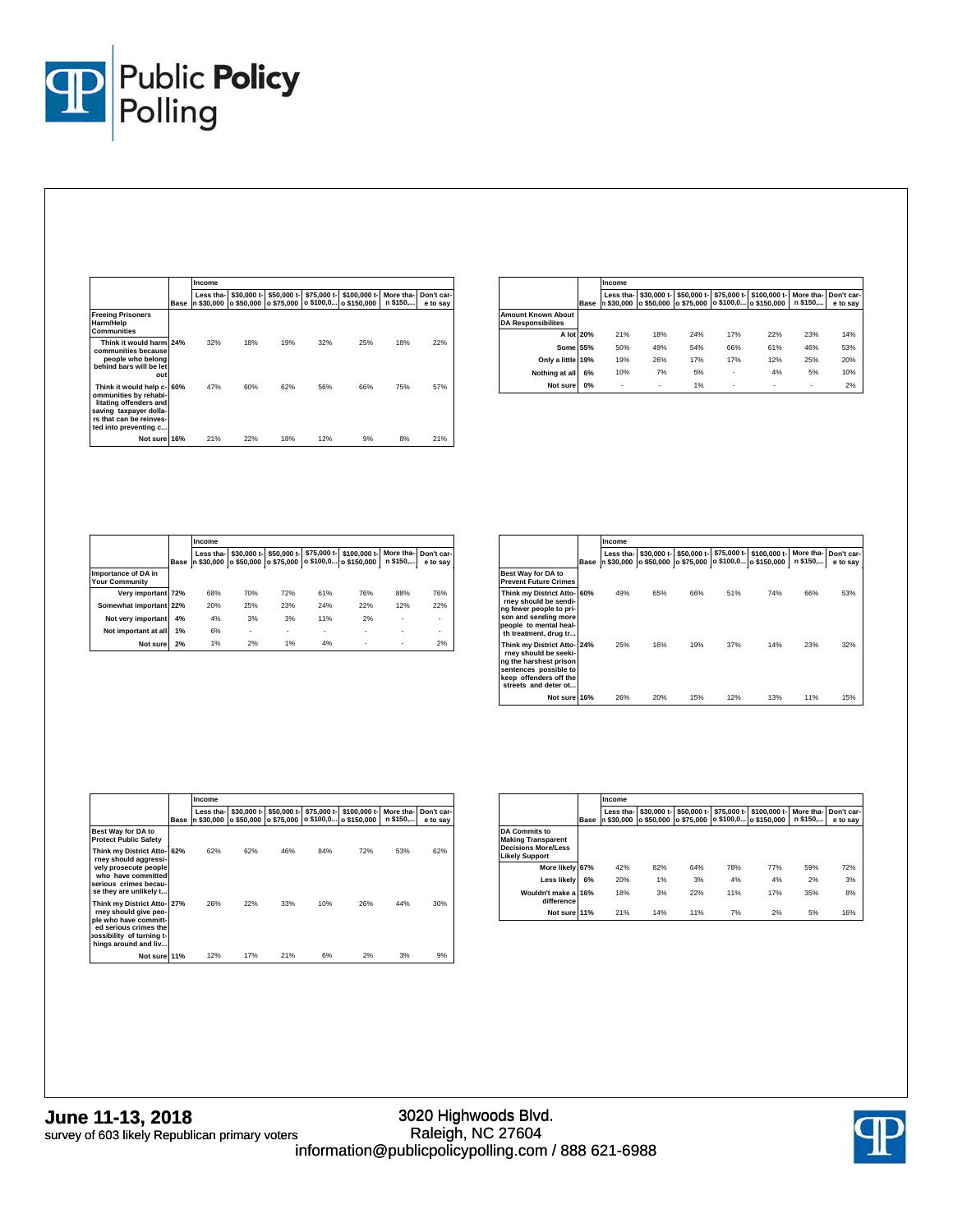

|                                                                                                    |             | Income                  |                           |                           |             |                                       |                       |                        |  |
|----------------------------------------------------------------------------------------------------|-------------|-------------------------|---------------------------|---------------------------|-------------|---------------------------------------|-----------------------|------------------------|--|
|                                                                                                    | <b>Base</b> | Less tha-<br>n \$30,000 | \$30,000 t-<br>o \$50,000 | \$50,000 t-<br>o \$75.000 | \$75,000 t- | \$100,000 t-<br>o \$100.0 o \$150.000 | More tha-<br>n \$150, | Don't car-<br>e to say |  |
| <b>DA Commits to</b><br><b>Holding Police</b><br>Accountable<br><b>More/Less Likely</b><br>Support |             |                         |                           |                           |             |                                       |                       |                        |  |
| More likely 65%                                                                                    |             | 60%                     | 73%                       | 60%                       | 58%         | 74%                                   | 80%                   | 59%                    |  |
| Less likely 12%                                                                                    |             | 14%                     | 10%                       | 12%                       | 23%         | 4%                                    | 10%                   | 11%                    |  |
| Wouldn't make a 12%<br>difference                                                                  |             | 13%                     | 1%                        | 14%                       | 14%         | 13%                                   | 7%                    | 19%                    |  |
| Not sure 11%                                                                                       |             | 14%                     | 16%                       | 13%                       | 5%          | 9%                                    | 3%                    | 11%                    |  |

|                                                                                      |      | Income                  |                           |                           |             |                                       |                       |                        |
|--------------------------------------------------------------------------------------|------|-------------------------|---------------------------|---------------------------|-------------|---------------------------------------|-----------------------|------------------------|
|                                                                                      | Base | Less tha-<br>n \$30.000 | \$30,000 t-<br>o \$50.000 | \$50,000 t-<br>o \$75.000 | \$75,000 t- | \$100,000 t-<br>o \$100.0 o \$150.000 | More tha-<br>n \$150, | Don't car-<br>e to say |
| DA Working to Reduc-<br>e Unequal Treatment<br>By Race More/Less Li-<br>kely Support |      |                         |                           |                           |             |                                       |                       |                        |
| More likely 42%                                                                      |      | 42%                     | 33%                       | 42%                       | 34%         | 55%                                   | 60%                   | 37%                    |
| Less likely 20%                                                                      |      | 16%                     | 26%                       | 12%                       | 32%         | 20%                                   | 20%                   | 17%                    |
| Wouldn't make a 24%<br>difference                                                    |      | 24%                     | 19%                       | 29%                       | 29%         | 16%                                   | 14%                   | 32%                    |
| Not sure 13%                                                                         |      | 18%                     | 22%                       | 17%                       | 5%          | 10%                                   | 6%                    | 14%                    |

|                                                                                                                                        |             | Income                      |                           |                           |                          |                             |                       |                        |
|----------------------------------------------------------------------------------------------------------------------------------------|-------------|-----------------------------|---------------------------|---------------------------|--------------------------|-----------------------------|-----------------------|------------------------|
|                                                                                                                                        | <b>Base</b> | Less tha-<br>\$30,000<br>'n | \$30,000 t-<br>o \$50,000 | \$50,000 t-<br>o \$75.000 | \$75,000 t-<br>o \$100,0 | \$100,000 t-<br>o \$150,000 | More tha-<br>n \$150, | Don't car-<br>e to sav |
| <b>DA Places Greater</b><br><b>Emphasis on</b><br><b>Alternatives to</b><br>Incarceration<br><b>More/Less Likely</b><br><b>Support</b> |             |                             |                           |                           |                          |                             |                       |                        |
| More likely 56%                                                                                                                        |             | 62%                         | 61%                       | 67%                       | 30%                      | 44%                         | 68%                   | 54%                    |
| Less likely 23%                                                                                                                        |             | 19%                         | 19%                       | 18%                       | 43%                      | 16%                         | 15%                   | 27%                    |
| Wouldn't make a 13%<br>difference                                                                                                      |             | 6%                          | 12%                       | 8%                        | 18%                      | 29%                         | 10%                   | 11%                    |
| Not sure                                                                                                                               | 9%          | 13%                         | 8%                        | 7%                        | 9%                       | 10%                         | 7%                    | 8%                     |

|                                                                                                      |             | Income                      |                           |                           |     |                                                   |                       |                        |
|------------------------------------------------------------------------------------------------------|-------------|-----------------------------|---------------------------|---------------------------|-----|---------------------------------------------------|-----------------------|------------------------|
|                                                                                                      | <b>Base</b> | Less tha-<br>\$30,000<br>In | \$30,000 t-<br>o \$50.000 | \$50,000 t-<br>o \$75.000 |     | \$75,000 t- \$100,000 t-<br>o \$100,0 o \$150,000 | More tha-<br>n \$150, | Don't car-<br>e to sav |
| <b>DA Ensuring Nobody</b><br>is Too Poor to Afford<br><b>Bail More/Less Likelv</b><br><b>Support</b> |             |                             |                           |                           |     |                                                   |                       |                        |
| More likely 32%                                                                                      |             | 37%                         | 28%                       | 33%                       | 22% | 30%                                               | 44%                   | 30%                    |
| Less likely                                                                                          | 34%         | 31%                         | 36%                       | 29%                       | 41% | 29%                                               | 30%                   | 44%                    |
| Wouldn't make a 19%<br>difference                                                                    |             | 19%                         | 11%                       | 24%                       | 26% | 16%                                               | 13%                   | 15%                    |
| Not sure                                                                                             | 15%         | 12%                         | 25%                       | 14%                       | 11% | 25%                                               | 13%                   | 12%                    |

|                                                                                                         |      | Income                       |                           |                           |                          |                             |                       |                        |
|---------------------------------------------------------------------------------------------------------|------|------------------------------|---------------------------|---------------------------|--------------------------|-----------------------------|-----------------------|------------------------|
|                                                                                                         | Base | Less tha-<br>\$30,000<br>ln. | \$30,000 t-<br>o \$50,000 | \$50,000 t-<br>o \$75.000 | \$75,000 t-<br>o \$100,0 | \$100,000 t-<br>o \$150,000 | More tha-<br>n \$150, | Don't car-<br>e to sav |
| <b>DA Ensuring Drug</b><br><b>Addicts Are in</b><br><b>Treatment More/Less</b><br><b>Likely Support</b> |      |                              |                           |                           |                          |                             |                       |                        |
| More likely 60%                                                                                         |      | 62%                          | 68%                       | 64%                       | 51%                      | 64%                         | 45%                   | 60%                    |
| Less likely 18%                                                                                         |      | 8%                           | 13%                       | 12%                       | 26%                      | 21%                         | 31%                   | 20%                    |
| Wouldn't make a 15%<br>difference                                                                       |      | 22%                          | 7%                        | 13%                       | 16%                      | 11%                         | 20%                   | 12%                    |
| Not sure                                                                                                | 8%   | 9%                           | 12%                       | 11%                       | 6%                       | 3%                          | 4%                    | 8%                     |

|                                                                                                                                |             | Income                  |                           |                           |             |                                       |                       |                        |  |
|--------------------------------------------------------------------------------------------------------------------------------|-------------|-------------------------|---------------------------|---------------------------|-------------|---------------------------------------|-----------------------|------------------------|--|
|                                                                                                                                | <b>Base</b> | Less tha-<br>n \$30.000 | \$30,000 t-<br>o \$50.000 | \$50,000 t-<br>o \$75,000 | \$75,000 t- | \$100,000 t-<br>o \$100,0 o \$150,000 | More tha-<br>n \$150, | Don't car-<br>e to sav |  |
| <b>DA Believes We Must</b><br><b>Lock Up As Many</b><br><b>People As Possible</b><br><b>More/Less Likelv</b><br><b>Support</b> |             |                         |                           |                           |             |                                       |                       |                        |  |
| More likely 29%                                                                                                                |             | 32%                     | 24%                       | 16%                       | 45%         | 48%                                   | 21%                   | 28%                    |  |
| Less likely 43%                                                                                                                |             | 40%                     | 44%                       | 47%                       | 28%         | 29%                                   | 60%                   | 56%                    |  |
| Wouldn't make a 17%<br>difference                                                                                              |             | 13%                     | 13%                       | 24%                       | 24%         | 16%                                   | 16%                   | 9%                     |  |
| Not sure 10%                                                                                                                   |             | 14%                     | 20%                       | 13%                       | 3%          | 7%                                    | 3%                    | 7%                     |  |